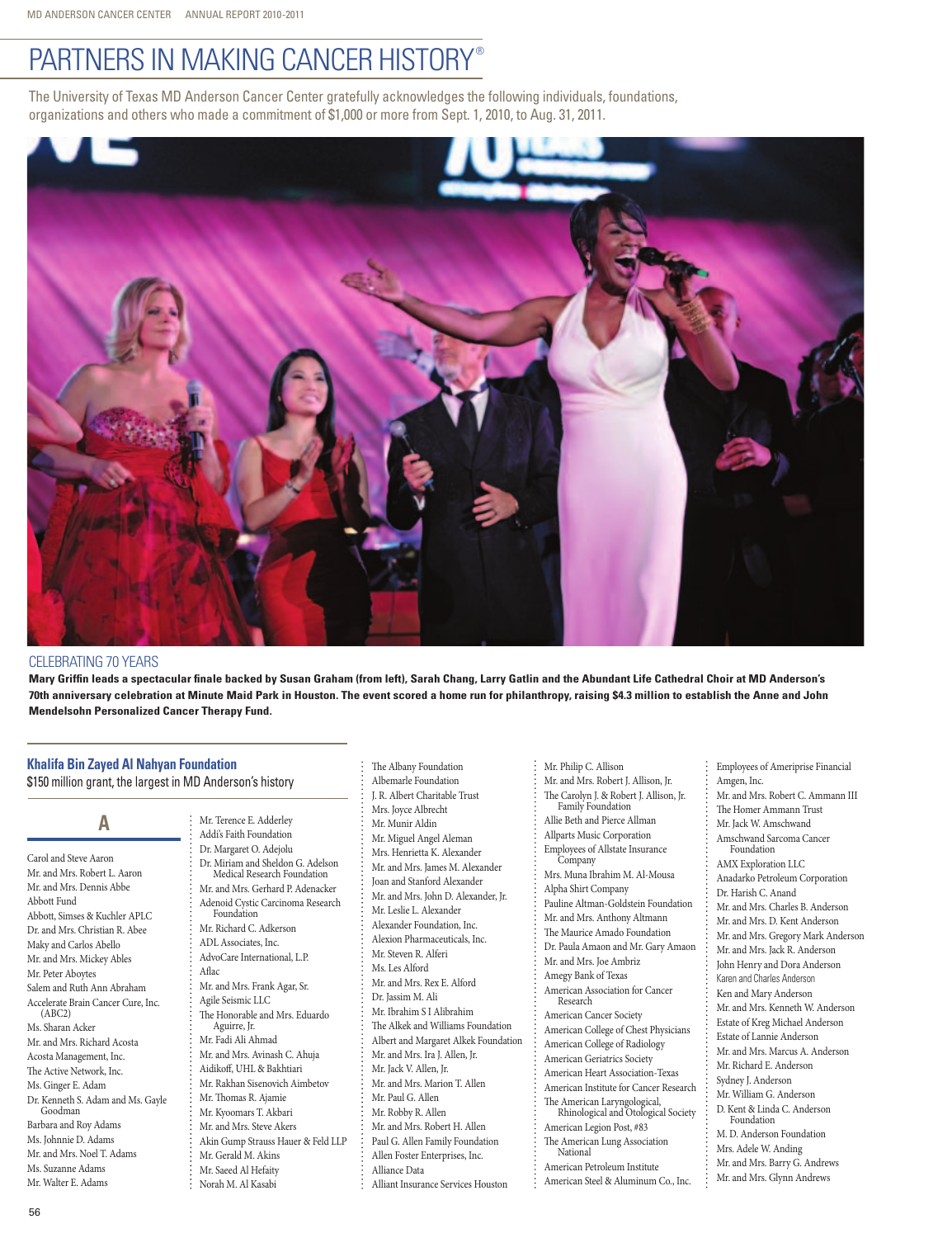The Honorable Robert L. Andrews Glynn Andrews Family Foundation Andrews Foundation Andrews Kurth LLP Mrs. Tina Andriot Angie's Spa Anonymous Mr. and Mrs. Ronald E. Antes Mr. and Mrs. Matthew Anthony The Antique Gallery, LLC AOR, Inc. Apache Corporation Apex Oil Company, Inc. Applied Materials Mr. Richard B. Aram The ARAMARK Charitable Fund at the Vanguard Charitable Endowment Program Aramont Foundation Mr. Jeronimo Arango Mr. and Mrs. Rand Araskog Ms. Donna Ardinger Dr. and Mrs. Van M. Ardoin Mr. Ricardo M. Arede The Arena Energy Foundation ARES Operations, LLC ARIAD Pharmaceuticals, Inc. Mr. and Mrs. William J. Arkwright Dan and Mary Armour Mr. and Ms. Lester Armour III Ms. Shannon H. Armstrong Lance Armstrong Foundation Ms. Susan Arnim Laura and John Arnold The Arnold Foundation Mr. and Mrs. John S. Arnoldy Mr. William G. Arnot, Jr. Array Holdings, Inc. Mr. Zane W. Arrott Lovee and Bob Arum Mrs. Maria Arwitz and Mr. Andrew Avillo Mr. and Mrs. Vijay K. Arya Ascende Charitable Trust Mr. and Mrs. Danny S. Ashby Mr. and Mrs. John K. Ashby Mr. and Mrs. Rick W. Ashcroft Ms. Susan W. Ashe Asian American Bar Association of Houston Mr. and Mrs. James W. Askew, Jr. Astex Pharmaceuticals, Inc. Astoria Federal Savings Astra Tech, Inc. AT&T AT&T Foundation The Employees of AT&T Mr. and Mrs. Ural Ataman Mrs. Eugenia M. Atkins Mr. and Mrs. Oscar L. Atkins Atlanta United Fund Mr. and Mrs. Morris Atlas Atlas ABC Corporation Atos Medical, Inc. Dr. and Mrs. Mohammed Attar Mr. Richard C. Auchterlonie Dr. and Mrs. B. Michael Aucoin Sandra Aucoin and husband, Edward LeTellier Dr. and Mrs. Arthur I. Auer Dr. Charles H. Aurand Mr. and Mrs. Jeff Austin, Jr. Mr. Ronnie C. Austin Mr. and Mrs. James Avery AVJ Foundation Avon Foundation Mr. and Mrs. Robert R. Awe Mr. and Mrs. R. C. Ayers, Jr. Mr. and Mrs. Vahan J. Ayvazian

Mr. and Mrs. Edward Azar

B **B** B & B Iron & Metal Co., Inc. Mr. and Mrs. John F. Babbitt Ms. Cheryl Ann Babcock Mr. Darrell A. Babino David and Linda Bachrach Mr. Cecil F. Backus, Jr. Mrs. Beverly F. Bacon BAE Systems, Inc. Mr. and Mrs. Randy Baetz Mr. and Mrs. William C. Bahan Mr. and Mrs. Judson Bailey Mr. Larry E. Bailey Mr. and Mrs. M. D. Bailey Mr. and Mrs. Jim R. Baird Mr. and Mrs. Marcus P. Bak Mr. and Mrs. Darrel P. Baker The Honorable and Mrs. James A. Baker, III Mr. James B. Baker Dr. James E. Baker Mr. and Mrs. James R. Baker Jerry Baker Mr. Lewis T. Baker, Jr. Baker Botts L.L.P. Baker Hughes Foundation Jerry and Emy Lou Baldridge Baldwin Sanders Moore Family Fund Mr. and Mrs. Robert C. Balfour, III Mr. and Mrs. George L. Ball Mr. John G. Ball Ms. Linda S. Ball and Mr. Forrest F. Preece, Jr. Ball Corporation Mr. and Mrs. P. V. Banavalkar Employees of Bank of America Bank of America Foundation Bank of Houston Mr. and Mrs. R. Clifford Banks BAPS Charities Mr. Peter Barbour Mr. and Mrs. Ron W. Barclay Ms. Darla S. Barger Mr. and Mrs. Edward E. Barham Mr. and Mrs. John N. Barineau III Mr. C. L. Barlow Mr. and Mrs. Matthew R. Barlow Mrs. Joyce G. Barnard Mrs. Geraldine V. Barnes Mr. Arnold R. Barnett Estate of Bill C. Barnett Ms. Joy B. Barnett Mr. and Mrs. William E. Barnett The Barnett Family Foundation Mr. and Mrs. John W. Barnhill, Jr. J. H. Baroco Foundation, Inc. Dr. and Mrs. F. T. Barr. Michael and Cindy Barrett Mr. Alberto M. Barretto Barriere Construction Co., L.L.C. Linda and Tommy Barrow Mr. and Mrs. Michael Barry Mr. Wilfred B. Barry Mr. and Mrs. James R. Bartel Bartlesville Builders Insulation Co., Inc. Mr. and Mrs. James A. Bartlett Mr. and Mrs. Michael G. Bartolotta Mr. Bob J. Barton Mrs. Iva Lea Barton Mr. and Mrs. John G. Basden Ramona and Lee Bass Mr. and Mrs. Sid R. Bass Bass Energy Company The John and Nellie Bastien Memorial Foundation

Mr. and Mrs. Bradley R. Bates Mr. Lawrence E. Bathgate II Jane and Alan Batkin

Dr. and Mrs. Robert Battmer Mr. and Mrs. James A. Baudin Mrs. Evelyn M. Baum Mr. Keith Bauman Mr. Gary R. Bayer Mr. John R. Bazzy BBVA Compass BCM & Associates, Inc. Mr. and Mrs. Michael L. Beach Mr. Bruce R. Beadle Mr. and Mrs. Pat C. Beaird Beaird Family Foundation Karen and Spencer Beal Mr. and Mrs. Kelly S. Beal James R. and Traci Beamon Mr. Theo B. Bean, Jr. Ms. Elly Beard Mr. and Mrs. Robert C. Beard Ms. Bernie Beasley Mr. Wayne Beason Toni and Jeffery Beauchamp Joe and Nelda Beaud Beaumont Iron and Metal Corporation Mr. and Mrs. Doyle Beavers Mr. and Mrs. David W. Beck, Jr. Mr. and Mrs. Michael P. Beck Estate of Paul Beck Mr. and Mrs. Robert Beck Beck Bros., Inc. Mr. Allen J. Becker Mr. Donald A. Becker Dr. Gary S. Becker Mr. and Mrs. R. William Becker Ms. Anne L. Beckner Mr. and Mrs. Harry G. Beckner Mr. and Mrs. William W. Bedford Mr. Jason Bednarz Mr. and Mrs. Elton G. Beebe Mrs. Linda Beek Mr. David C. Beeman Mr. and Mrs. Barry Beeson Mr. and Mrs. Paul E. Begala Mr. and Mrs. Victor G. Beghini Tom and Janet Behanick JoAnna and Robert Behl Mr. Kyle Behrens Mr. and Mrs. Robert M. Behringer Mr. and Mrs. Brent R. Behrman Mr. and Mrs. Alan T. Beimfohr Martin and Kathleen Beirne Mr. and Mrs. William H. Belden, Jr. Mr. and Mrs. Brian M. Bell Mr. and Mrs. Steven F. Bell Mr. and Mrs. James Bellinger, Jr. Ms. Yvonne M. Bellinger Mr. and Mrs. Daniel G. Bellow Mr. and Mrs. Michael L. Benedum Dr. and Mrs. Robert S. Benjamin Mr. and Mrs. Lance Bennett Mr. Robert B. Bennett Mr. and Mrs. Brent Alan Benoit Ms. Connie Bentley Mr. Edmond B. Bentley Bentley & Associates, P.C. Mr. and Mrs. A. Earl Benton Ms. Betty Berchelmann Mr. and Mrs. Alan L. Berger Mr. and Mrs. Pat Bergman Mr. and Mrs. Steve Bergstrom Bergstrom Family Foundation Mr. Lloyd Berhoff Howard and Wendy Berk Mr. Sam Berkman Mr. and Mrs. Everett E. Bernal Ms. Anne H. Bernhardt Bernhardt Design Mr. Howard B. Bernick Howard B. Bernick Foundation :<br>Mr. Frank V. Bernobich

Mr. and Mrs. Howard Bernstein Mr. and Mrs. Buford P. Berry II Ms. Diana G. Berry Mr. Robert B. Berry Mr. Robert P. Bertrand Bessemer Trust Company Mr. and Mrs. Robert O. Bessinger Best Doctors, Inc. Bethyl Laboratories, Inc. Mr. and Mrs. David Betzold Kasey E. Bevans Mr. and Mrs. Miguel A. Bezos Estate of Noelan L. Bibler Mr. and Mrs. Charles B. Bice Mr. Richard H. Bickerstaff Mr. William M. Biddison Margaret T. Biddle Foundation Mr. and Mrs. Robert A. Biernbaum Big Daddy's Crawfish Mrs. Diane Bigelow The Bill Crews Remission Run Billhorn Converters Biomedical Engineering Consultants LLC Biomedical Research Foundation BIP Crude Stephen and Mary Birch Foundation, Inc. Mr. and Mrs. Layne Birdwell Mr. and Mrs. David J. Bishop Bishop Lifting Products, Inc. Mrs. Alison L. Bissell Mr. Howard C. Bissell BJ's Restaurant & Brewhouse James L. and Doris Black Mr. Joe S. Black Dr. Karen Black and Dr. Jim J. Black Mr. and Mrs. Robert M. Black, III Black Foundation Black Gold Rental Tools, Inc. Mrs. Mimi M. Blackmon Mr. and Mrs. Donald G. Blair Mr. and Mrs. L. B. Blake Mrs. Mary Criner Blake

Mr. and Mrs. Brett J. Blakey Mr. Antoine Blanchard Mr. and Mrs. George T. Blankenship, Jr. Mr. and Mrs. Jack S. Blanton, Jr. Mr. and Mrs. Jack S. Blanton, Sr. Ms. Charmaine H. Blatt Mr. and Mrs. Robert L. Blevins, Jr. Mr. and Mrs. Steven R. Block Mr. John W. Blome Blue Bell Creameries Blue Water Express Bluebonnet Electric Cooperative, Inc. Mr. and Mrs. Edwin A. Bluestein, Jr. Mr. and Mrs. Bert A. Blume II Mr. Edmund A. Blume Mr. Newell Blume BMC Software BMW Investment, L.P. BNY Mellon Community Partnership Edwin L. and Carla M. Boardman Mr. and Mrs. David M. Boatner The Boatner Family Foundation Bob Grimmer Electric, Inc. Bob Sample & Associates, Inc. Mr. James R. Bobo Ms. Jamie L. Bodiford Dr. and Mrs. Eric Bodin Mr. Philip L. Boehk Boehm, LP Mr. and Mrs. Richard P. Boettcher Mr. Clyde L. Bohannon, Jr. Mr. and Mrs. David L. Bole Mr. and Mrs. Perry Bolger Mrs. Betsy C. Bolin Dennis and Lynne Boll Mr. and Mrs. Jonathan W. Bond Dr. and Mrs. William F. Bonnell Mrs. Jeanie P. Bonner Mr. Kerry G. Bonner Mary and Nicholas Bonrepos Boon Edam Inc. Mrs. Frances H. Booth Estate of Mary B. Booth Mrs. Caryn Taurog Borden Ms. Ermy Borlenghi

# Endowed distinguished university chairs\*

Mr. and Mrs. William D. Blake

**Harry Carothers Wiess Distinguished University Chair for Cancer Research** Robert C. Bast, Jr., M.D.

**Olga Keith and Harry Carothers Wiess Distinguished University Chair in Cancer Research** Chen Dong, Ph.D.

**Frederick F. Becker Distinguished University Chair for Cancer Research** Stanley R. Hamilton, M.D.

**Samsung Distinguished University Chair in Cancer Medicine** Waun Ki Hong, M.D.

**Olga Keith Wiess Distinguished University Chair for Cancer Research** Gordon B. Mills, M.D., Ph.D.

**The John Brooks Williams and Elizabeth Williams Distinguished University Chair in Cancer Medicine** Randal S. Weber, M.D.

**Sheikh Zayed Bin Sultan Al Nahyan Distinguished University Chair of Medical Oncology** Robert A. Wolff, M.D.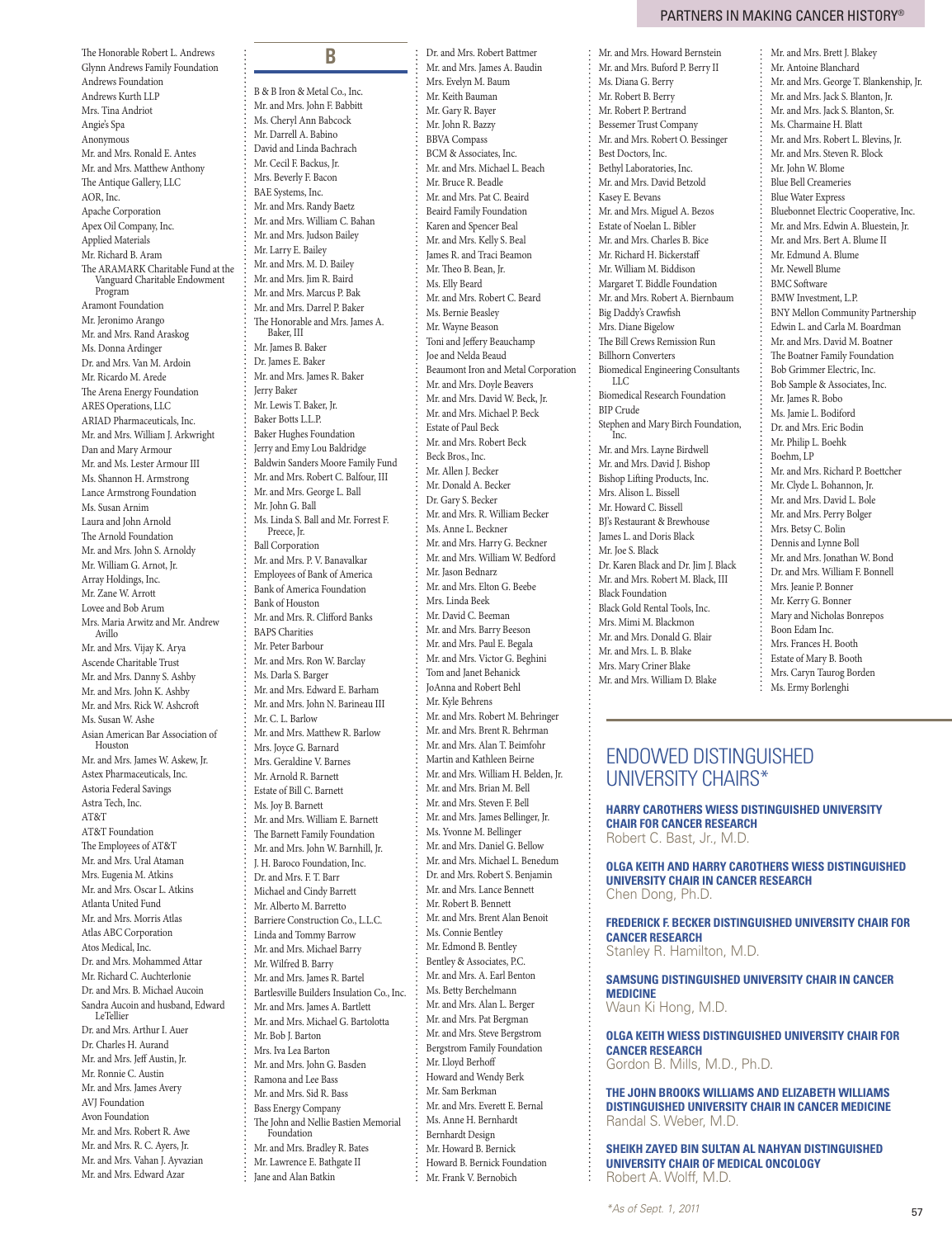# Endowed distinguished chairs\*

**Waun Ki Hong Distinguished Chair in Translational Oncology**

James L. Abbruzzese, M.D.

**Gilbert H. Fletcher Memorial Distinguished Chair** Kie-Kian Ang, M.D., Ph.D.

**John Charles Cain Distinguished Chair in Cancer Prevention** Powel H. Brown, M.D., Ph.D.

**Robert D. Moreton Distinguished Chair in Diagnostic Radiology given by W. A. "Tex" and Deborah Moncrief, Jr.** Chuslip Charnsangavej, M.D.

**Pamela and Wayne Garrison Distinguished Chair in Cancer Research** Junjie Chen, Ph.D.

**Alando J. Ballantyne Distinguished Chair of Head and Neck Surgery** Gary L. Clayman, M.D., D.M.D.

**Hubert L. and Olive Stringer Distinguished Chair in Oncology in Honor of Sue Gribble Stringer** James D. Cox, M.D.

**Nathan W. Lassiter Distinguished Chair in Urology** Bogdan A. Czerniak, M.D., Ph.D.

**Ellen F. Knisely Distinguished Chair in Colon Cancer Research** Raymond N. DuBois, M.D., Ph.D.

**R. E. "Bob" Smith Distinguished Chair in Cell Biology** Isaiah J. Fidler, D.V.M., Ph.D.

**J. Taylor Wharton, M.D., Distinguished Chair in Gynecologic Oncology** David M. Gershenson, M.D.

**Olla S. Stribling Distinguished Chair for Cancer Research** Ellen R. Gritz, Ph.D.

**Boone Pickens Distinguished Chair for Early Prevention of Cancer** Ernest T. Hawk, M.D.

**Levit Family Distinguished Chair in Diagnostic Imaging in Honor of Dr. Sidney Wallace** Marshall Hicks, M.D.

**Ruth Legett Jones Distinguished Chair** Mien-Chie Hung, Ph.D.

Mr. and Mrs. Giorgio Borlenghi Marie and W. Ed Bosarge The Bosarge Family Foundation Mr. and Mrs. Winston F. Bott, Jr. Ms. Karen Boughnou Mr. James Bouldin Mr. and Mrs. E. H. Boullioun, Jr. Mr. and Mrs. John T. Boundas Mr. and Mrs. Joe E. Bounds Mr. and Mrs. Douglas J. Bourne Mr. Scott Bourquin Mr. and Mrs. Steven Bouvier Mrs. Wilma R. Bowen Estate of Feffie N. Bowers S. Theresa Bowers Revocable Trust Mr. and Mrs. Ronald A. Bowling Mr. Clark G. Boyce, Jr. Mr. Doug Boyd

Mr. and Mrs. James M. Boyd Mrs. Patricia K. Boyd Mr. and Mrs. Stephen L. Boyd Dr. William A. Boyd Ms. Sherri Boyter BP America Inc. BP Foundation, Inc. Mr. and Mrs. Ernest W. Bracewell, Sr. Bracewell & Giuliani LLP Mrs. Elaine Bracewell-Overton Mr. and Mrs. Morgan Bradford Ms. Sherry Bradford Mrs. Billye B. Bradley Mr. and Mrs. Francis R. Bradley Mr. and Mrs. Jeff S. Bradley Mr. and Mrs. Paul R. Bradshaw Braly Family Limited Partnership Mr. and Mrs. Ludwig Brand

**The Robert A. Welch Distinguished Chair in Chemistry** William H. Klein, Ph.D.

**Jane and John Justin Distinguished Chair in Leukemia Research in Honor of Dr. Elihu Estey** Larry W. Kwak, M.D., Ph.D.

**W. T. and Louise Jarrett Moran Distinguished Chair in Pediatric Oncology** Shulin Li, Ph.D.

**Charles A. LeMaistre Distinguished Chair in Thoracic Oncology Given by W. A. "Tex" and Deborah Moncrief, Jr.** Scott M. Lippman, M.D.

**Roy M. and Phyllis Gough Huffington Clinical Research Distinguished Chair in Urologic Oncology** Christopher J. Logothetis, M.D.

**Lockton Distinguished Chair in Pancreatic Cancer Research** Craig Logsdon, Ph.D.

**John S. Dunn, Sr. Distinguished Chair in Diagnostic Imaging** William A. Murphy, Jr., M.D.

**Barnts Family Distinguished Chair for Cancer Research** William K. Plunkett, Jr., Ph.D.

**Senator A. M. Aikin, Jr. Distinguished Chair** Raphael E. Pollock, M.D., Ph.D.

**Bud Johnson Clinical Distinguished Chair** Jack A. Roth, M.D.

**Anne C. Brooks and Anthony D. Bullock III Distinguished Chair in Neurosurgery** Raymond E. Sawaya, M.D.

**Gerald Dewey Dodd, Jr. Distinguished Chair in Diagnostic Imaging** Paul M. Silverman, M.D.

**Joan and Stanford Alexander Distinguished Chair for Prostate Cancer Research** Timothy Thompson, Ph.D.

> Mr. and Mrs. Daniel L. Breeding Mr. and Mrs. Daniel A. Breen, Jr. Ms. Linda L. Breihan Brenham Orthopedics Mrs. Charlotte T. Brenner Brewster Procurement Group The Reverend Don Brice Ms. Leslie K. Brier Mr. Richard W. Brietzke Mr. and Mrs. Robert A. Briggs, Jr. Mr. and Mrs. Ronald P. Briggs The Ronnie and Gwen Briggs Foundation Mr. and Mrs. Bennie R. Brigham Mr. and Mrs. Harold D. Bright Mr. Louis R. Brill Estate of Roderick M. Brim Mr. and Mrs. Carl O. Brininstool Mr. John Baxter Brinkmann

**Hubert L. and Olive Stringer Distinguished Chair in Basic Science in Honor of Sally Stringer** Dihua Yu, M.D., Ph.D.

*\*As of Sept. 1, 2011*

The Larry Brand Memorial Golf **Tournament** Paul and Fran Brandt Ms. Ramona D. Brandt The Brandt Foundation The Louis K. Brandt Foundation Mr. and Mrs. Stan Branham Ms. Peggy Brannon Mr. Paul A. Branum Mr. Kenneth L. Brasel Mr. and Mrs. Douglas K. Bratton Bratton Family Foundation Mr. Samuel K. Bravenec and Mrs. Tricia Benestante Bravenec Mr. Wayne F. Bray The Breast Cancer Relief Foundation The Breast Cancer Research Foundation Mr. and Mrs. James L. Breaux Mr. Erich E. Bredl

Briscoe Ranch, Inc. Mr. and Mrs. David A. Bristol, Jr. Mr. and Mrs. B. Daryl Bristow Britten Fund Mr. Rayford B. Britton Dr. and Mrs. James A. Broaddus Ms. Sherry M. Broadhead Mr. and Mrs. Joel Brochstein Raymond and Susan Brochstein Mr. and Mrs. John B. Brock III Ms. Michelle K. Brock Sophia and G. W. Brock Mr. and Mrs. Robert T. Brockman The Brockman Foundation Mr. and Mrs. Donald W. Brodsky Ms. Ruth W. Brodsky The Brodsky/Gaber Family Mr. David S. Brollier Mr. and Mrs. Kyle C. Brooks Raymond and Anita Brooks and Family Mr. Stephen H. Brooks Mr. William L. Brooks Mr. and Mrs. Tim Brookshire Mr. and Mrs. Thomas J. Brorby Mrs. Charles Broudy Mr. Minos Broussard Mrs. Ernest Brow, Jr. Mr. and Mrs. Dale Brown Mr. and Mrs. David M. Brown Elena and Bob Brown Mrs. Floy Ruth Brown Mr. and Mrs. Francis E. Brown, Jr. Mr. and Mrs. James D. Brown Mr. and Mrs. James D. Brown Ms. Linda Brown and Mr. James H. Painter Mr. and Mrs. Peter N. Brown Mr. and Mrs. Robin Brown Sandra and Michael Brown Mr. Willard B. Brown Mr. and Mrs. William C. Brown The Brown Foundation, Inc. T. J. Brown and C. A. Lupton Foundation, Inc. H. L. Brown, Jr. Family Foundation Rev. Kellie and Mr. Richard Browne Mr. and Mrs. Hal Browning Mr. and Mrs. Lou Brucculeri Mr. and Mrs. Paul L. Bruce The Samuel B. and Lorena J. Bruce Charitable Trust Dr. and Mrs. George A. Brugnoli Mr. and Mrs. D. Forrest Brumbaugh Jon and Rebecca Brumley Mrs. Patricia A. Brumley The Brunetti Foundation Donna and Robert Bruni Mrs. David D. Bruton, Jr. Mr. Joe L. Bryant Mrs. Laura L. Bucholz Ms. Carol M. Buckley The Vincent H. Buckley 1984 Family Trust Mr. and Mrs. Steven Buckman Mr. and Mrs. Jack L. Buckner Mr. and Mrs. W. P. Buckthal Mr. and Mrs. Jimmie A. Bufkin Lynette Ellsworth Buhler Golf Tournament Mr. and Mrs. William T. Buida Dr. Rosaria A. Bulgarella Bulk Terminals Group, LLC Bull Shirts Mr. and Mrs. R. Gantt Bumstead Mr. and Mrs. David J. Bunce Estate of William J. Burch, Jr. Mr. and Mrs. Donald R. Burden, Sr. Mr. and Mrs. Scott Burford Mr. and Mrs. Thomas V. Burford Mr. Jerry J. Burgdoerfer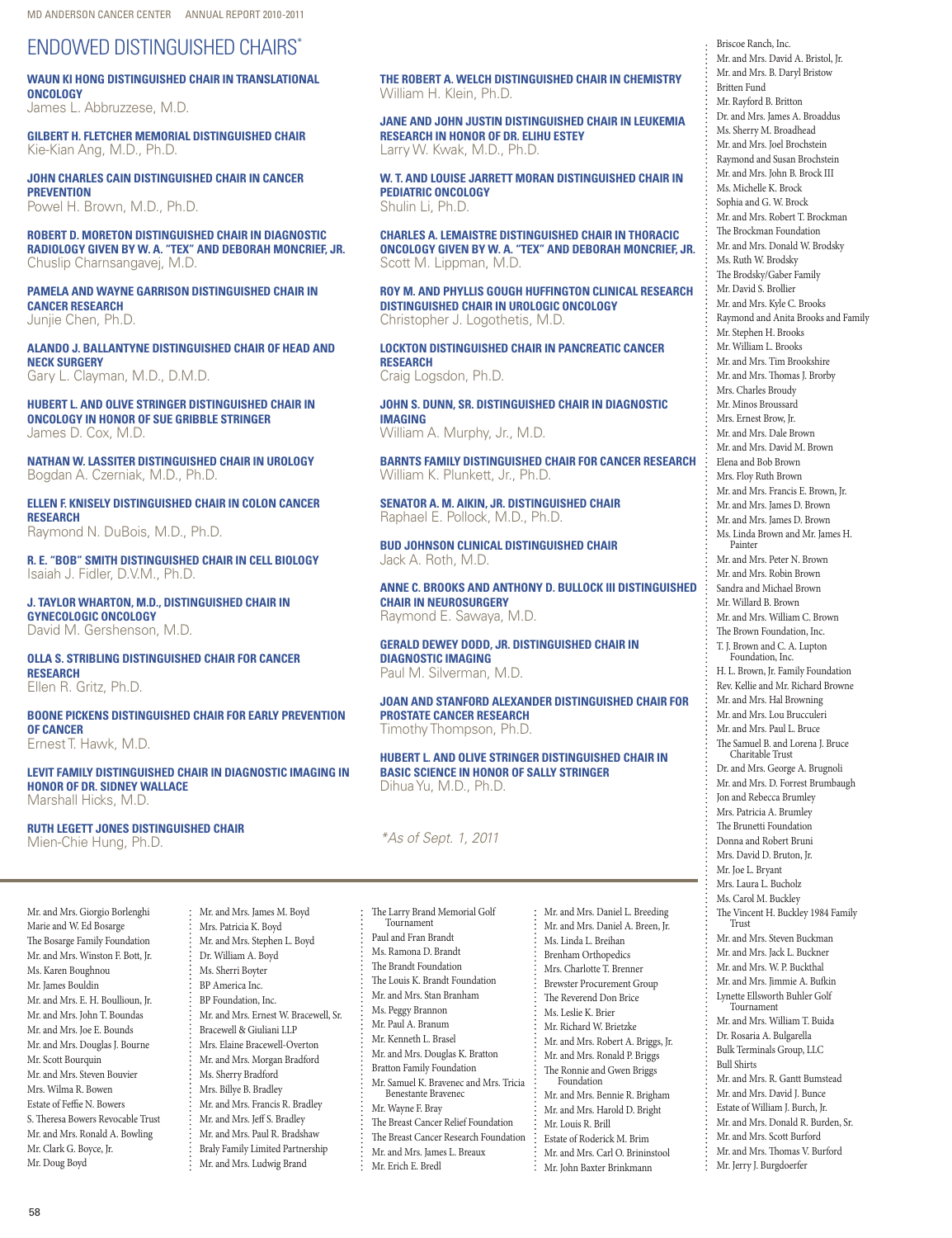Tom and Cathy Burke Mr. and Mrs. William N. Burke, Jr. Estate of Harry Burkhart III Sue and Rusty Burnett Dr. Rita J. Burns Mr. and Mrs. Robert L. Burns, Jr. Mrs. Susan E. Burns Burnside Services, Inc. Burroughs Wellcome Fund Mr. and Mrs. Harry W. Burrow Mr. and Mrs. William E. Burrowes Miss Betsy Burrows Mr. Jeff Burrows Gene and Ruthie Burrus Mr. and Mrs. Gerald G. Burtner C. A. Burton The William T. and Ethel L. Burton Foundation The Honorable and Mrs. George H. W. Bush Dr. and Mrs. Rex D. Bushong Mr. and Ms. Bruce Butler Estate of Eleanor A. Butler Estate of J. R. Butler Mr. and Mrs. John B. Butler Mr. and Mrs. Thomas W. Butler Charles Butt Mr. and Mrs. Lloyd Peter Byler Mr. and Mrs. John J. Byrnes

Philip Burguieres

## **C**

Cabot Oil and Gas Corporation Cactus Builders, Inc. Caesars Entertainment, Inc. Presnall and Stephanie Cage Mr. Frederick Cagle Mrs. Mary H. Cain The Cain Foundation Gordon and Mary Cain Foundation Phyllis and Joseph Calcaterra, Jr. Mr. and Mrs. John Caldwell Mr. and Mrs. Lee Caldwell Mr. and Mrs. Rick J. Calhoon California Community Foundation Ms. Elaine Shaw Callahan Sam Butler Callahan Foundation Mr. and Mrs. Dean Lynn Callender Mr. and Mrs. Edward L. Callender Billy and Verline Calley Mr. Paul Calvino Dr. and Mrs. C. Glenn Cambor Mr. and Mrs. Ronald C. Cambre Mr. Clifton J. Cameron Cameron International Corporation Mrs. Alastair Campbell Mr. Bob Campbell Mr. Darrell Campbell Mr. G. Anthony Campbell Mr. and Mrs. John D. Campbell Mr. and Mrs. John H. Campbell Mr. and Mrs. Robert S. Campbell Cancer Fighters of Houston, Inc. Cancer Research Institute CancerForward: The Foundation For Cancer Survivors Deborah M. Cannon Mr. and Mrs. Ernest H. Cannon Mr. and Mrs. L. Kinder Cannon, III Mr. Rudolph D. Cannon Mr. and Mrs. James J. Cano Mr. and Mrs. Joe Ed Canon Mr. Patrick H. Cantilo Mr. James W. Cantor Capital Area Classics Senior Women's Softball Team Caprock Electric Cardinal Health Foundation

Cards for Causes, LLC Mr. Charles Carducci Mrs. Ardeth M. Cardwell Jack Cardwell The Andy Caress Melanoma Foundation Ms. Sheryl A. Carlson Estate of Nancy D. Carmichael Mr. and Mrs. Patrick Carmichael Mr. and Mrs. Mark S. Carnes Mr. and Mrs. Michael M. Carnes Mr. and Mrs. Brian Carney Mr. Scott J. Caroselli Mr. and Mrs. Don Carpenter Mr. and Mrs. William A. Carpenter, Jr. Ms. Patricia A. Carreon The Carrig Family Mr. and Mrs. Philip J. Carroll The P. and C. Carroll Foundation Mr. Jeffrey A. Carter Mrs. June M. Carter Mr. and Mrs. Robert Carter Mrs. Vera N. Carter Mr. W. Michael Carter Jeffrey A. Carter Foundation Mr. and Mrs. Gary J. Cartright Bettie Cartwright and Colin Kennedy Mrs. Sally A. Carwile Mr. Stephen M. Case Mr. and Mrs. Billy R. Casey Mr. and Mrs. Yale M. Cason Mr. and Mrs. Jim Cass Mr. and Mrs. Frank J. Cassata John H. and Dorothy M. Castle Charitable Lead Annuity Trust Mr. and Mrs. Robert B. Caswell Mr. and Mrs. Fred Cates Linda and Conley Cathey Mr. and Mrs. Earl D. Catlett The Honorable Henry E. Catto, Jr. Catto Charitable Foundation Mr. and Mrs. Marion E. Caughman Mr. and Mrs. Jack E. Caveney Mr. and Mrs. Sealy H. Cavin Mr. and Mrs. Clarence P. Cazalot, Jr. Cedars-Sinai Medical Center Celgene Corporation Estate of Joe Celli Cemex Foundation Mr. and Mrs. Michael J. Cemo Center for International Programs Central Management, Inc./Victor E. Vacek, Jr. CEO Roundtable On Cancer, Inc. Ms. Sandra L. Cepeda Cepeda Systems & Software Analysis Cephalon, Inc. Mr. John L. Cerny Dr. Francisco J. Cervantes-Gonzalez Mr. James J. Cervinka CEVA BIOMUNE CF Global Trading, LLC CFP Foundation Mr. and Mrs. E. Thomas Chaney Mr. Peter J. Chaney Mr. and Mrs. Oliver K. Chang Mr. and Mrs. Albert Y. Chao Ting Tsung & Wei-Fong Chao Foundation Mr. and Mrs. Roger Chapin The Chaplaincy Fund, Inc. Mr. and Mrs. Alexander J. Chapman Mrs. Donna Pearson Josey Chapman Mr. and Mrs. George C. Chapman The Honorable Jim Chapman (former US Congressman)

Mrs. Louise G. Chapman Tim and Debbie Chapman The Mary K. Chapman Foundation

# Endowed chairs\*

**Paul and Mary Haas Chair in Genetics in Honor of Amanda Marie Whittle** Michael Andreeff, M.D., Ph.D.

**Hubert L. Stringer Chair in Cancer Research** Ralph B. Arlinghaus, Ph.D.

**Ben F. Love Chair in Cancer Research** Richard R. Behringer, Ph.D.

**Frank T. McGraw Memorial Chair in the Treatment of Cancer** Eduardo D. Bruera, M.D.

**Ferenc and Phyllis Gyorkey Chair for Research and Education in Pathology** Janet M. Bruner, M.D.

**Frank T. McGraw Memorial Chair in the Study of Cancer** Thomas A. Buchholz, M.D.

**Robert C. Hickey Chair in Clinical Care** Richard E. Champlin, M.D.

**Ann Rife Cox Chair in Gynecology** Robert Coleman, M.D.

**Charles B. Barker Chair in Surgery** Steven A. Curley, M.D.

### **Mary Beth Pawelek Chair in Neurosurgery in Honor of Dr. and Mrs. Samuel Dickens Bugg and Mr. and Mrs. Albert F. Pawelek** Franco DeMonte, M.D.

**J. Ralph Meadows Chair in Carcinogenesis Research at Science Park-Research Division** Sharon Y. R. Dent, Ph.D.

**William C. Liedtke, Jr. Chair in Cancer Research** Lee M. Ellis, M.D.

**Ruth Harriet Ainsworth Research Chair in Developmental Therapeutics** Emil J Freireich, M.D.

**Frank McGraw Memorial Chair in Cancer Research** Elizabeth A. Grimm, Ph.D.

## **Bernard W. Biedenharn Chair in Cancer Research**

John D. Hazle, Ph.D.

**Nellie B. Connally Chair in Breast Cancer** Gabriel N. Hortobagyi, M.D.

### **Moshe Talpaz Endowed Chair in Immunology**

Patrick Hwu, M.D.

Chapman Foundations Management, LLC Mr. and Mrs. O. Don Chapoton Mr. and Mrs. Charles Chargois Mrs. Carol S. Charles Charles N. White Construction Company Charmingly Pink Mr. and Mrs. Ricky H. Chastain Mr. Gilbert Chavez Mr. Chang Chen

Dr. Joseph J. Chen

Mr. and Mrs. Robert J. Cheney Cheniere Energy, Inc. Mr. and Mrs. James Michael Chennault Mr. and Mrs. C. Dan Chenoweth Mrs. Mary B. Chenoweth Mr. Craig A. Cheramie Mr. and Mrs. Robert W. Chesner, Jr. Employees of Chevron Chevron Humankind Chevron Phillips Chemical Co. LP Children's Brain Tumor Foundation

**Dallas/Fort Worth Living Legend Chair for Cancer Research** Geoffrey S. Ibbott, Ph.D.

**Kelcie Margaret Kana Research Chair** Hagop M. Kantarjian, M.D.

**Dr. Kenneth B. McCredie Chair in Clinical Leukemia Research** Michael J. Keating, M.D.

**Mosbacher Pediatrics Chair** Eugenie S. Kleinerman, M.D.

**Anderson Clinical Faculty Chair for Cancer Treatment and Research** Razelle Kurzrock, M.D.

**John G. and Marie Stella Kenedy Memorial Foundation Chair**  J. Jack Lee, Ph.D.

**Irving and Nadine Mansfield and Robert David Levitt Cancer Research Chair** Jeffrey E. Lee, M.D.

**Mattie Allen Fair Research Chair** Guillermina Lozano, Ph.D.

**Larry and Pat McNeil Chair in Radiation Oncology Honoring Dr. James D. Cox** Radhe Mohan, Ph.D.

**David Bruton, Jr. Chair** Garth Powis, D.Phil.

**Sue and Radcliffe Killam Chair** Louise C. Strong, M.D.

**Jose M. Trujillo Chair in Laboratory Medicine** Elizabeth A. Wagar, M.D.

**The Cullen Trust for Health Care Chair in the Department of Health Disparities Research** David W. Wetter, Ph.D.

**Betty B. Marcus Chair in Cancer Prevention** Xifeng Wu, M.D., Ph.D.

**Margaret and Ben Love Chair in Clinical Cancer Care in Honor of Dr. Charles A. LeMaistre** W. K. Alfred Yung, M.D.

*\*As of Sept. 1, 2011*

- Mr. and Mrs. William C. Childs William C. & Antoinette M. Childs Foundation Lois Chiles and Richard Gilder China Medical University and Hospital
- Mr. and Mrs. Alexander E. Chionsini
- Mrs. Carolyn B. Chipman Mr. and Mrs. Lendyl J. Chisholm
- Mr. and Mrs. Henry O. Chol
- Choose Hope, Inc.
- Ms. Shirley Chow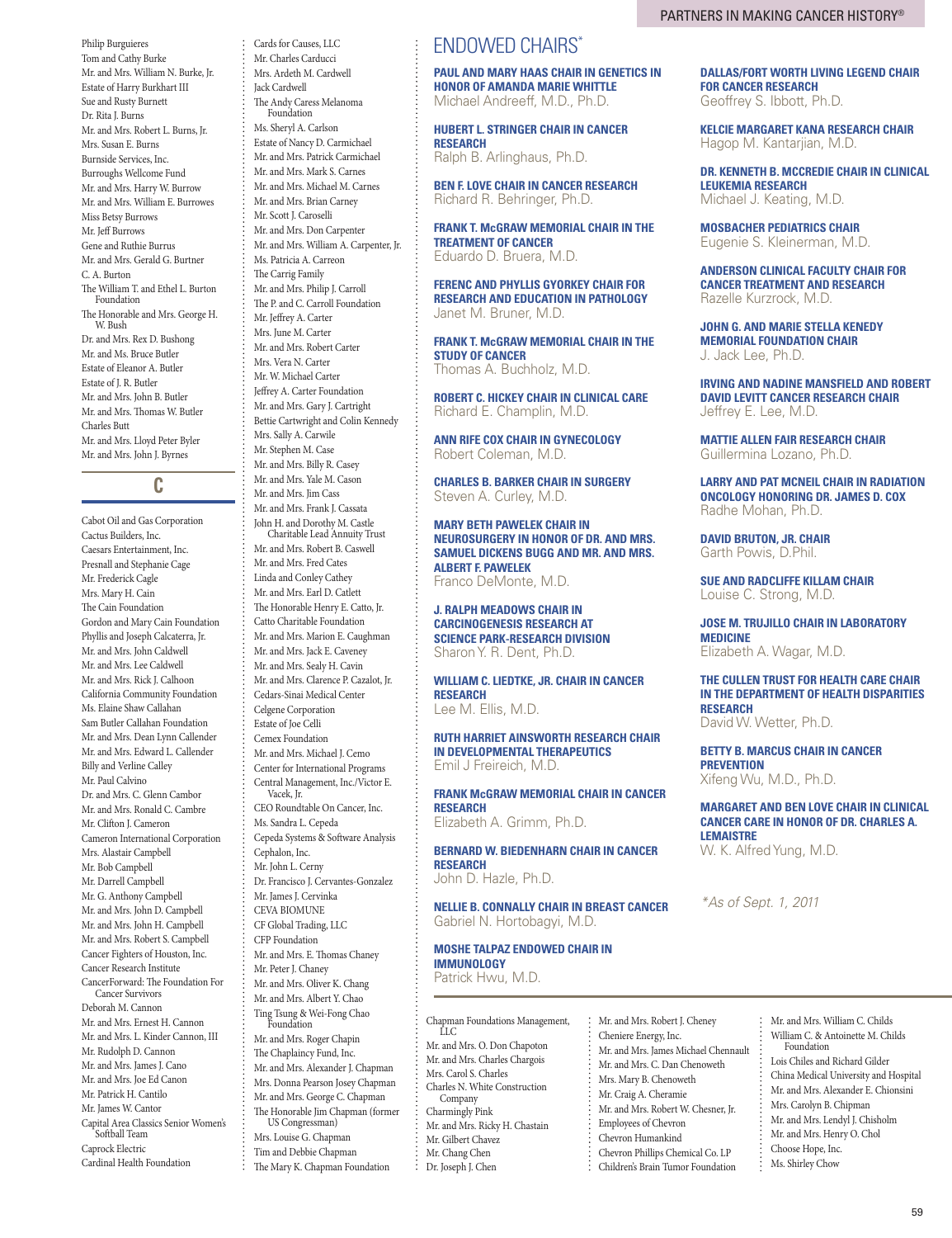Mr. and Mrs. Kevin Cole

David A. and Mary Jo Christensen Mr. Gary L. Christian Christian, Smith & Jewell Mr. and Mrs. Terry Christie Christopher, Smith, Leonard, Bristow & Stanell, P.A. Mr. and Mrs. Russell P. Chubb Ms. Yunee Chung-Shin Mr. and Mrs. Joseph A. Cialone, II Cinergy Works LLC Mr. and Mrs. Arthur Ciocca Arthur & Carlyse Ciocca Charitable Foundation Cipione Family Foundation Citigroup Citizens Medical Center Mr. and Mrs. Rob Citrone City of Houston, Texas Jane and Robert Cizik Mr. Charlie Claffey Claffey Pools Mr. Keith Clagett Mr. and Mrs. William A. Clarey II Bryan and Susan Clark Ms. Carolyn J. Clark Mr. and Mrs. Collen A. Clark Mrs. Dorothy L. Clark Mr. Jeffrey F. Clark Meredith and Tom Clark Ms. Priscilla M. Clark and Mr. Robert J. Ensworth, Jr. Mr. and Mrs. Richard R. Clark Mr. and Mrs. Robert L. Clark Mr. and Mrs. J. Mitchell Clarke Robert F. and Edwina H. Clarke Mr. and Mrs. Robert L. Clarke Mr. and Mrs. David A. Clay Clays for Cara Mr. and Mrs. James N. Clayton The Cleveland Foundation Mr. and Mrs. Richard L. Clifford Mr. James Clifton The Clifton Foundation Mr. and Mrs. James F. Clingman, Jr. Mr. Jerry G. Clinton The Clinton Family Foundation CLL Global Research Foundation Clorox Company Foundation Clyde Johnson & Sons Hereford Ranch Coastal Bend Wellhead & Supply, Inc. Coastal Spray Company Coats, Rose, Yale, Ryman & Lee, P.C. The Coca-Cola Foundation Mr. Allen H. Cocanougher Mr. and Mrs. Ernest H. Cockrell The Cockrell Foundation Cockrell Interests, Inc. Mr. and Mrs. Arthur B. Coen, Jr. Mr. and Mrs. Roy C. Coffee, Jr. Mary and Edward Coffey Mr. and Mrs. Edmund L. Cogburn Dan and Robin Cogdell Mr. and Mrs. James H. Cohen Dr. Jill A. Cohen Mr. Joel A. Cohen Mr. and Mrs. Kenneth A. Cohen Mr. Michael T. Cohen Michael T. Cohen, Dr. Arielle Hart, Jerome M. Cohen, and Robin Reinach Lynne Cohen Foundation for Ovarian Cancer Research Mr. Morton A. Cohn Mr. and Mrs. Roger W. Cohn Mr. and Mrs. Carl W. Cole Mr. and Mrs. Edward Cole Brig. General George P. and Mrs. Katherine R. Cole, Jr. Mr. and Mrs. John G. Cole Dr. and Mrs. Joseph W. Cole Mr. Kermit D. Cole

Estate of Marguerite Elizabeth Cole Sue and Jim Cole The Ashley Fister Cole Foundation Mr. and Mrs. Stuart Coleman Mr. and Mrs. Charles F. Collard Ms. Carol J. Collins Mr. Philip N. Collins Dr. and Mrs. Charles J. Colvin Mr. and Mrs. William D. Colvin Combined Federal Campaign of the Texas Gulf Coast Mrs. Michelle Comeau and Mr. William L. Schoen Comiskey Foundation Commonwealth Foundation for Cancer Research Communities Foundation of Texas Community Foundation of North Texas The Honorable and Mrs. Peter R. Coneway The Coneway Family Foundation Conley Lott Nichols of Texas, Inc. Mr. and Mrs. John B. Connally III Mr. John B. Connally IV Mr. and Mrs. Mark M. Connally Mr. and Mrs. Bruce A. Connell Mr. and Mrs. Fred A. Connell Mr. and Mrs. Jeffrey A. Connelly Mrs. Marilyn Patricia Conner Mr. and Mrs. Robert C. Connor ConocoPhillips ConocoPhillips-Specialty Petroleum Coke ConocoPhillips Foundation Conquer Cancer Foundation of the American Society of Clinical **Oncology** Ms. Wendy L. Conrad and Mr. Neal K. Aronson Estate of Joseph John Conradi Mr. and Mrs. Oliver A. Conrads Dr. Scott Conroy Steven and Marsha G. Constantine Contec Holdings, Ltd. Mr. Marcus P. Contreras Estate of Emily H. Conway Phil and Suzie Conway Mr. and Mrs. Brian C. Cook Ms. Cyndi Cooke Mrs. Stephanie Parziale Cooker Mr. and Mrs. Norman B. Cooling Mr. and Mrs. Bob A. Cooper Mr. and Mrs. Glenn D. Cooper Estate of R. W. Cooper Cooper Industries Foundation Mr. and Mrs. Jerry E. Copeland Cops in Action Ms. Maureen A. Corcoran Dr. Yvonne C. Cormier and Mr. Rufus Cormier, Jr. Mr. and Mrs. Lovick P. Corn Mr. and Mrs. Leonard Cornelius Mr. Jose Correa, Jr. Mr. and Mrs. Charles A. Correll Corrigan Properties, Inc. Mrs. Ann A. Corscaden Mr. Fernando Cortazar Shirley and J. B. Coskey Mr. Thomas V. Costantino Cheryl and David Cotner Mr. and Mrs. David Cottrell Mr. Michael David Cottrell Ms. Rosa I. Coulter Ms. Sylvia Y. Coulter Mr. Leslie K. Courson Ms. Janet W. Cousins Mr. and Mrs. Rox B. Covert Helen Covey Mr. and Mrs. James T. Covin Mr. and Mrs. Jerry B. Cowan



### No small talk

**Teen pediatric patient James Ragan (from left) presents gifts from MD Anderson's Children's Art Project to Jack Nicklaus and Jim Nantz at the 2010 Living Legend in Houston. The fourth annual event raised more than \$472,000 for MD Anderson Children's Cancer Hospital.**

Mr. and Mrs. E. Lea Crump

Mr. and Mrs. Holt Cowden Mr. Wright E. Cowden, Jr. Mr. Robert E. Cowley, Jr. Mr. Clyde D. Cox Mr. and Mrs. Edward A. Cox, Jr. Mr. Edwin L. Cox Estate of Helen L. Cox J. Jack Cox David and Lois Coyle Mr. and Mrs. David W. Coyle CP&Y, Inc. Mr. and Mrs. Robert W. Crabtree Mr. and Mrs. Thomas R. Craddick Mr. Vincent D. Craig Mr. and Mrs. Jerry E. Crail Mrs. Ann Lacy Crain Mr. and Mrs. Rogers L. Crain The Crain Foundation Robert S. Craine and Kathleen B. Craine Mr. Claude L. Crane Mr. and Mrs. James Robert Crane Crane Foundation Mr. Robert Cratchit Mr. and Mrs. Thomas E. Cravens Cravens Warren & Company Andrea and Bob Crawmer Mrs. Barbara M. Creager Creative Dimensions Credit Suisse Crescent Real Estate Holdings Crestview Advisors, LLC Mr. and Mrs. Percy P. Creuzot III Mr. Jerry M. Crews Ms. Mary Louise Crim Crockett County Mining Venture No.1, Ltd. Mr. and Mrs. Edward S. Croft III Mr. and Mrs. Christopher J. Crosby, Sr. Mr. and Mrs. Steve Crosby Ms. Amanda B. Cross Ms. Naomi Cross RNR Cross Family Foundation Estate of Elizabeth Kellogg Crouch Mr. Charles L. Crowl Mrs. Robert Page Crozer and Family Crozer Family Investments LLC Mr. and Mrs. Thomas H. Cruikshank, Sr.

Gary and Sylvie Crum

Mr. and Mrs. Richard K. Crump The Crump Foundation Mrs. Lin G. Cruse Estate of Mary L. Cruse Mrs. Debbie D. Crusoe Mr. and Mrs. Joe Crutcher Mr. Alan D. Cruthers Cruzin to Cure CSTK, Inc. Cubist Pharmaceuticals, Inc. Mrs. Anna Tokareva Cukr Mr. and Mrs. Jack W. Culberson, Jr. Mr. and Mrs. Harry H. Cullen, Sr. The Cullen Trust for Health Care Mr. Daniel E. Cullers Mr. James W. Culp Mr. Charles H. Cumberland, Sr. Mr. and Mrs. Chris Cunningham Mike and Jackie Cunningham Ms. Ouida F. Cunningham CURE Childhood Cancer Cure Fur Cancer Mr. and Mrs. Robert A. Curley, Jr. Mr. Jack T. Currie The Currie Fund Jim and Marion Currow Carrie H. Curry Mr. Jim Collins Curry Mr. Randall L. Curry Chris M. Curtin Mr. and Mrs. John Dorian Curtin III Mr. and Mrs. Robert C. Curtis Mr. and Mrs. Paul S. Curtiss Mr. Barry Curtiss-Lusher Christy and Lou Cushman Mr. Marion A. Custer Mr. and Mrs. Sam Cutbirth Mr. and Mrs. James S. Cyrus Cystic Fibrosis Foundation Czarnowski Display Service, Inc. Dr. and Mrs. Bogdan A. Czerniak

### **D**

D.E. Harvey Builders, Inc. Dadeks Machine Works Corp. Mr. and Mrs. James S. D'Agostino Dallas Associated Dermatologists, P.A. Dallas Spring Corporation Ms. Judy Dalrymple Mr. and Mrs. D. Michael Dalton Mr. Dan Daly Mr. Francis R. Daly The Charles A. Dana Foundation L. B. Danford Charitable Trust Mr. Richard Dangelmayr Mr. and Mrs. Jim Daniel The Leo Daniel Foundation Marjorie M. and William R. Daniels Mr. and Mrs. James D. Dannenbaum Dannenbaum Engineering Corporation Darden Family Charitable Foundation Mr. and Mrs. Geryl W. Darington Mr. and Mrs. Thomas Darmstadter Dr. Elillian Daugherty Mr. and Mrs. Raymond G. Daugherty Mrs. Charline Dauphin The Sidney and Charline Dauphin Foundation Mr. and Mrs. Robert M. Davenport Mr. and Mrs. Danny David Dr. Tal David Dr. and Mrs. Yadin David Davidoff Diamond Corp. Mr. and Mrs. Bruce G. Davidson Mr. Jerry D. Davidson Estate of Robert V. Davidson Mr. and Mrs. Simon D. Davidson The M. N. Davidson Foundation Mr. Robert Davila Mr. and Mrs. Barry M. Davis Mr. and Mrs. Don W. Davis Ms. Helen B. Davis Estate of Ira Winfield Davis Mr. and Mrs. Joe Bob Davis Mr. and Mrs. Lee H. Davis Dr. and Mrs. Milas Davis Mr. Tom M. Davis Mr. and Mrs. Tracy Lee Davis Mr. and Mrs. W. I. Davis, Jr. Davis Bros., L.L.C. The Charles and Melissa Davis Foundation Sam & Freda Davis Charitable Trust Davis Holdings L.P.

Ms. Nancy Davison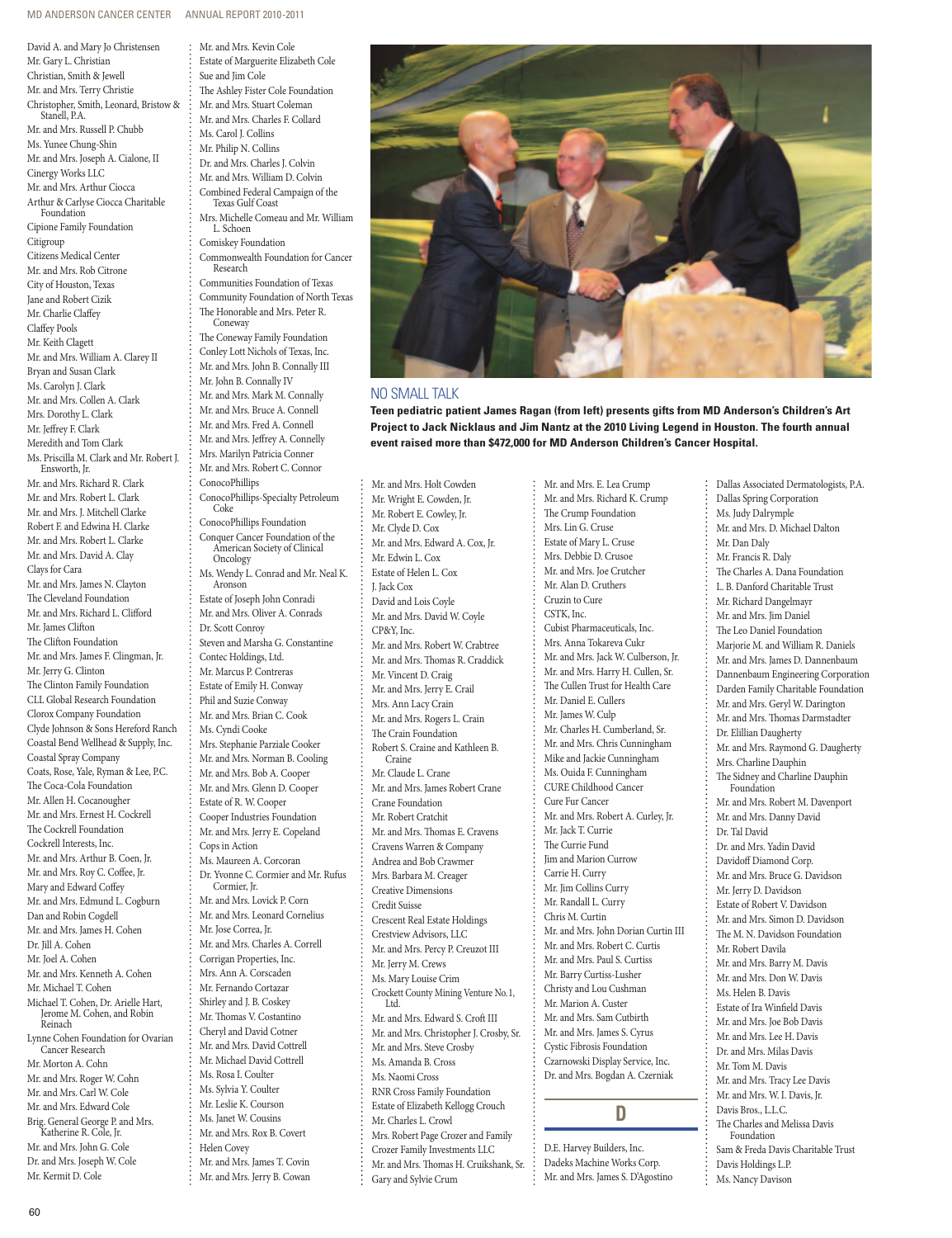Mr. Decker Dawson Mr. and Mrs. Robert S. Dayton Dayton-Phoenix Group, Inc. Ms. Angela Mia De La Vega Ms. June De Line Mr. and Mrs. Charles A. Dean Mr. Henry C. Dean Mrs. Mary Jo Dean Warren and Pamela Dean Dr. James R. Dear Mr. and Mrs. Donald R. Debord DeCesaris/Prout Cancer Foundation Mrs. Elizabeth A. Decker Mr. and Mrs. Michael W. Deeds Deep Breeze USA, Inc. Mr. and Mrs. George E. Deese Mr. Brad G. Defenbaugh Defenbaugh Family Foundation Mr. Bill Deffebach Mrs. Linnet F. Deily Mr. and Mrs. John Paul DeJoria Rafael del Barrio Mrs. Maria del Carmen Aja de Garcia Del Monte Foods Company Del Sol Food Co., Inc./Briannas Dr. Nancy J. Delboy Dr. and Mrs. Alexander Dell Mr. and Mrs. Michael S. Dell Michael & Susan Dell Foundation Dell Inc. Employees of Dell, Inc. Mr. and Mrs. Claiborne P. Deming Mr. and Mrs. Harry J. Dempsey Dr. and Mrs. Peter J. Dempsey Mr. and Mrs. Early Denison Denman/Newman Foundation Dr. Susan E. Denson Hayden and Sandy Dent Mrs. Gabrielle I. Dentraygues and Mr. Frank C. Maguire, Jr. Ms. Marie Henriette Depelet-Colaco Mrs. Charlotte J. Der Garry Ms. Karen Desenberg Design Atelier Ms. Valerie A. Devine Mr. Monty Dewald Ms. Claire Dewar Mr. and Mrs. Robert L. Dewar The Honorable and Mrs. David H. Dewhurst III Charlie DeWitt Mrs. Jeanette G. DeZern DFB Pharmaceuticals, Inc. Mr. Ugo di Portanova DialAmerica, Inc. Ms. Allyson Dias Allyson K. Dias Foundation Dr. and Mrs. Eduardo M. Diaz, Jr. Mr. Ronald J. Dickens Mr. W. T. Dickey Mr. and Mrs. Ronnie Dickie Mr. Ernest J. Dickinson Mr. and Mrs. Peter U. Diebold Mr. and Mrs. Robert O. Dierks

Mr. and Mrs. Martin W. Dies III Mr. and Mrs. Hadden M. Dietrich Estate of Ruby E. Dilgren Mr. and Mrs. Scott A. Dillard Mr. and Mrs. W. Paul Dillard, Jr. Dr. Nancy H. Dilley and Dr. Jim Dilley Mr. Perry A. Dillon, Jr. Mr. William E. Dimick III Mr. and Mrs. Ted H. Dinerstein Mr. and Mrs. William F. Dingus Mrs. Wendy Dio The Ronnie James Dio Stand Up and

Shout Cancer Fund Discovery Toys, Inc. Carr and Janie Dishroon Shanon and Lori DiSorbo

# Endowed distinguished professorships\*

**Annie Laurie Howard Research Distinguished Professorship** Christopher I. Amos, Ph.D.

**Edgar Lewis Curtis, Savilla Elizabeth Curtis and Eleanor Lewis Curtis Distinguished Professorship in Pediatric Cancer Research** Peter M. Anderson, M.D., Ph.D.

**P. H. and Fay E. Robinson Distinguished Professorship in Cancer Research** Robert S. Benjamin, M.D.

**Birdie J. and Lydia J. Resoft Distinguished Professorship in Gastrointestinal Oncology** Robert S. Bresalier, M.D.

### **H. Grant Taylor, M.D., W. W. Sutow, M.D., and Margaret P. Sullivan, M.D., Distinguished Professorship in Pediatrics**

Laurence J. N. Cooper, M.D., Ph.D.

### **D. B. Lane Cancer Research Fund Distinguished Professorship for Leukemia Research** Jorge E. Cortes, M.D.

### **Clifton D. Howe Distinguished Professorship in Pulmonary Medicine**

Burton F. Dickey, M.D.

### **Monteleone Family Foundation Distinguished Professorship for Research of Bladder and Kidney Cancers**

Colin P. N. Dinney, M.D.

Divas For A Cure Dr. and Mrs. Austin L. Dixon Mr. James F. Dixon III The DJM Stewart Family Partnership Mr. and Mrs. Robert J. Doan Mr. and Mrs. Porter Dobbins Ms. Kay C. Dobbs Mr. Randall W. Dobbs Dr. and Mrs. Gerald D. Dodd, Jr. Mrs. Judy Dodson Mr. Lee Dodson Mr. and Mrs. Samuel R. Dodson III Mr. and Mrs. Don J. Doerfler Mr. and Mrs. Edward P. Doherty The Mike Doiron Legends of Friendswood Golf Tournament Ms. Barbara R. Dokell Mr. and Mrs. Michael J. Dolan Mr. Mark Doleski Mrs. Beverly Dolinsky Mr. and Mrs. Edward Domingues Mr. and Mrs. Joaquin Dominguez IV Don Lightfoot Construction, Inc. Mr. David M. Donald Mr. and Mrs. Bill D. Donaldson DonnaKaran Company Mr. and Mrs. Ben A. Donnell Mr. and Mrs. James R. Donnelley

Nina H. Donnelley Mr. Brent Donovan Mr. Gregory L. Doody Sally and Rhew Dooley Mr. William J. Doré, Sr. Mr. and Mrs. Richard Parr Doss, Jr. Mr. Joe Dotterweich Doug Boyd Motor Co. Ms. Mary Dougherty and Mr. Craig W. Murray Mrs. Marylyn B. Douglass The Dow Chemical Company Mrs. Bobby (Sue) Dowd Mrs. V. Benner Dowe Ms. Linda L. Downey Downman Family Foundation James and Clare Doyle Mr. and Mrs. Robert J. Doyle Mr. and Mrs. Jeff Drabing Estate of Margaret L. Draper Mr. and Mrs. Harold M. Draughon Mr. and Mrs. John Draughon Mr. and Mrs. Patrick D. Drew, II Mrs. Patricia Driver Mr. and Mrs. Walter W. Driver, Jr. Mr. and Mrs. Nicholas Drizos Oscar and Loretta Dube The Oscar H. & Loretta J. Dube Trust Dr. and Mrs. Raymond N. DuBois Mr. and Mrs. Larry P. Ducharme Mr. and Mrs. Craig J. Duchossois Mr. and Mrs. Fritz L. Duda

Mr. and Mrs. Jeffery D. Dooley

Duda Family Foundation

**Helen Shafer Fly Distinguished Professorship of Anesthesiology, in Honor of Bertha Davis-Clark, M.D.** Thomas W. Feeley, M.D.

**Ruby E. Rutherford Distinguished Professorship** Varsha V. Gandhi, Ph.D.

**Sophie Caroline Steves Distinguished Professorship in Cancer Research** Walter N. Hittelman, Ph.D.

**The Hamill Foundation Distinguished Professorship in Honor of Dr. Richard G. Martin, Sr.** Kelly K. Hunt, M.D.

**Gloria Lupton Tennison Distinguished Professorship in Lung Cancer** Ritsuko Komaki, M.D.

**Edward Rotan Distinguished Professorship in Cancer Research** John Ladbury, Ph.D.

**James E. Anderson Distinguished Professorship in Nuclear Medicine** Homer A. Macapinlac, M.D.

**Del and Dennis McCarthy Distinguished Professorship in Gastrointestinal Cancer Research** Lopa Mishra, M.D.

**Virginia H. Cockrell Distinguished Professorship in Immunology** Jeffrey J. Molldrem, M.D.

> Mr. and Mrs. Robert L. Dudzik Mr. and Mrs. Mark W. Duenser Mr. and Mrs. Fred F. Dueser Ms. Kathleen Dunagan Ms. Kathy R. Dunaway Mr. Donald G. Dunbar, Jr. Bob and Patty Duncan and Family Mr. and Mrs. Charles W. Duncan, Jr.

Dan L. Duncan Family Jeaneane B. Duncan

Dunlap

Mr. and Mrs. John H. Duncan, Sr. Mr. Robert L. Duncan Mr. and Mrs. William G. Duncan The Lillian H. & C. W. Duncan Foundation

Mr. and Mrs. Archie W. Dunham The Honorable and Mrs. Caswell J.

Mr. and Mrs. David G. Dunlap Mr. and Mrs. John S. Dunn, Jr. John S. Dunn Research Foundation Mr. and Mrs. Brad Duphorne Dr. and Mrs. Leonel D. Durbin Ms. Diane R. Durvasula DVJ Partnership DX Biosciences Elizabeth and David Dybell Mr. and Mrs. Pete Dye Mrs. Lois W. Dyk Mr. and Mrs. Scot Dykema Mr. and Mrs. Gregory B. Dykes

**Hubert L. and Olive Stringer Distinguished Professorship in Cancer Research** Jeffrey N. Myers, M.D., Ph.D.

**N. G. and Helen T. Hawkins Distinguished Professorship for Cancer Research** Hui-Lin Pan, M.D., Ph.D.

**Gerald P. Bodey Sr. Distinguished Professorship in Infectious Diseases** Issam I. Raad, M.D.

**Charles M. McBride Distinguished Professorship in Surgical Oncology** Merrick I. Ross, M.D.

**Naguib A. Samaan Distinguished Professorship in Endocrinology** Steven I. Sherman, M.D.

**Bettyann Asche Murray Distinguished Professorship in Ovarian Cancer Research** Anil K. Sood, M.D.

**Barnts Family Distinguished Professorship in Cancer Research** Maria Suarez-Almazor, M.D.

**Texas 4000 Distinguished Professorship** Qingyi Wei, M.D., Ph.D.

**Grady F. Saunders, Ph.D., Distinguished Professorship for Molecular Biology**

Richard D. Wood, Ph.D.

*\*As of Sept.1, 2011*

# **E**

Mr. and Mrs. Rodney W. Eads Dr. Robert Z. Eanes Mr. and Mrs. Jerry T. Eason Mrs. Alice G.K.K. East Mr. Larry D. Eastepp Eastern Virginia Medical School Mr. and Mrs. S. Stacy Eastland Ms. Wanda J. Eaton EBAA Iron Sales, Inc. Mr. Larry M. Echelberger Dr. David J. Eckberg Mr. and Mrs. Jack P. Eckels Mr. and Mrs. James G. Edds Mr. and Mrs. Ruben H. Edelstein Mr. and Mrs. Robert L. Edenbaum Mr. William D. Edman Edminster, Hinshaw, Russ & Associates, Inc. Mr. and Mrs. Jack B. Edrington Mr. and Mrs. Jeffrey S. Edwards Ms. Julia Z. Edwards Friends of Rick Edwards Mrs. Virginia L. Edwards Mr. and Mrs. Weston A. Edwards Jeanette & Donald Edwards Foundation Mr. Roger Eichhorn Mr. and Mrs. Jack Eimer Eisai Inc. Mr. Pete Eischen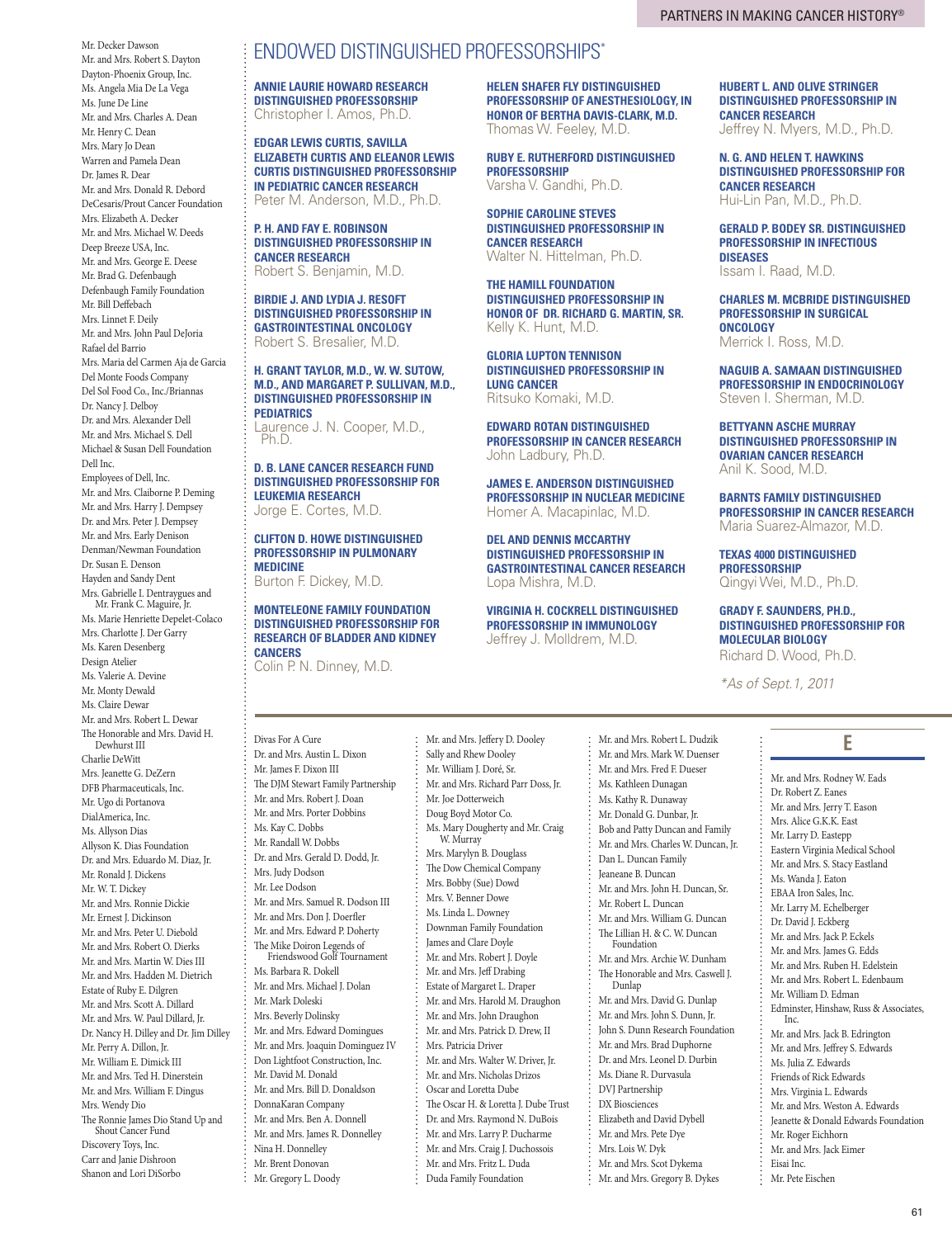# Endowed professorships\*

**Doctor R. Lee Clark Professorship** Christian R. Abee, D.V.M.

**Ransom Horne, Jr., Professorship for Cancer Research** Bharat B. Aggarwal, Ph.D.

**Kenneth D. Mueller Professorship in Tumor Genetics** Kenneth D. Aldape, M.D.

**Hubert L. and Olive Stringer Professorship for Cancer Treatment and Research** Wadih Arap, M.D., Ph.D.

**Ashbel Smith Professorship** Michele Barton, Ph.D.

**Ashbel Smith Professorship** Paul J. Chiao, Ph.D.

**McCullough Professorship for Cancer Research** Charles Cleeland, Ph.D.

**Kenneth D. Muller Professorship in Melanoma Research** Adel K. El-Naggar, M.D., Ph.D.

**Blanche Bender Professorship in Cancer Research** Mark R. Gilbert, M.D.

**Ashbel Smith Professorship** Peng Huang, M.D., Ph.D.

**Hubert L. and Olive Stringer Professorship in Medical Oncology** Khandan Keyomarsi, Ph.D.

**Felix L. Haas Professorship in Basic Science** Macus T. Kuo, Ph.D.

**Elza A. and Ina Shackelford Freeman Endowed Professorship in Lung Cancer** Jonathan Kurie, M.D.

**Dr. John Murray Professorship in Orthopedic Oncology** Valerae O. Lewis, M.D.

**United Energy Resources, Inc. Professorship**  Xin Lin, Ph.D.

**H-E-B Professorship in Cancer Research** Karen H. Lu, M.D.

**Florence Maude Thomas Cancer Research Professorship** Marvin L. Meistrich, Ph.D.

**Ashbel Smith Professorship** Susan O'Brien, M.D.

**Helen Buchanan and Stanley Joseph Seeger Research Professorship** Renata Pasqualini, Ph.D.

**Ashbel Smith Professorship** Elizabeth Shpall, M.D.

**M. R. Evelyn Hudson Foundation Endowed Professorship in Diagnostic Radiology Research** Shao-Cong Sun, Ph.D.

**Robert F. Fly Professorship of Surgical Oncology in Honor of R. Lee Clark, M.D.** Stephen G. Swisher, M.D.

**Anise J. Sorrell Professorship** Peter F. Thall, Ph.D.

**Mattie Allen Fair Professorship in Cancer Research** Elizabeth L. Travis, Ph.D.

**Dallas/Fort Worth Living Legend Professorship** Stephen E. Ullrich, Ph.D.

**Jay and Lori Eisenberg Endowed Professorship**  Ignacio Ivan Wistuba, M.D.

**A Conversation with a Living Legend Professorship** Edward T. H. Yeh, M.D.

**John Q. Gaines Foundation Professorship for Cancer Research** Qing Yi, M.D., Ph.D.

*\*As of Sept. 1, 2011*

Mr. and Mrs. Jay S. Eisenberg Mrs. Louise Eisworth Ms. Joyce H. Eiszner Eiszner Family Foundation El Paso Corporation Mr. and Mrs. John W. Elder Eldorado Animal Hospital Inc. Mr. and Mrs. John W. Elias The Howard and Susan Elias Foundation Mr. Douglas M. Elich, Jr. Elizabeth Christian & Associates Public Relations, Inc. Mrs. Virginia A. Elkins Jenny and Jim Elkins Family Fund The Elkins Foundation Mrs. Carolyn K. Ellerton Mr. and Mrs. James E. Elliott Ms. Kathy Elliott Elliott & Waldron Abstract Co. of Pecos Mrs. Elnor S. Ellis Mr. and Mrs. Floyd E. Ellis Mr. and Mrs. Glen J. Ellis, Sr. Mr. and Mrs. James B. Ellis II The Honorable Rodney Ellis and Licia Green Mr. and Mrs. Luther Ellison The Ellwood Foundation Mr. and Mrs. Jerry Elmore Mr. and Mrs. Gerry M. Elphingstone Mr. and Mrs. Scott Elphingstone, Jr. Elsevier, Inc. Mr. and Mrs. William O. Emde Mr. Leonard E. Emge Mr. and Mrs. William B. Emmer

EnCana Cares (USA) Foundation Energy XXI U.S.A., Inc. Mr. and Mrs. George B. Eng Ms. Cheryl A. Engelmann and Mr. Mark E. Dyslin Engineered Air Balance Co., Inc. Mr. Billy D. English Mr. and Mrs. Michael T. English Mr. and Mrs. Philip J. English Entergy Charitable Foundation Mr. and Mrs. Ronald W. Entzel Mr. and Mrs. Charles R. Enze EOG Resources Mr. and Mrs. Mark J. Epley Dr. Susan Zane Epstein and Mr. Robert A. Epstein Mr. and Mrs. Robert N. Epsten Mr. Robert M. Erbrick, Sr. Mr. and Mrs. Thomas E. Erickson Ernest H. Cannon & Associates Ms. Belinda G. Ervin Mr. and Mrs. James R. Erwin Dr. Carmelita P. Escalante and Mr. Ramon Noyola Mr. and Mrs. Wilmot J. Estes Mrs. Ann A. Eutsler The Honorable and Mrs. Donald L. Evans Mr. and Mrs. Loyd H. Evans, Jr. Ms. Maryanne S. Evans Pame and Roy Gene Evans The Charles Evans Foundation The Roy Gene and Pamela Evans Foundation Mr. and Mrs. James H. Everest Dr. George W. Ewell

Extended Home Care ExxonMobil Foundation Mr. and Mrs. Simon B. Eyles

**F**

Mr. Mauricio Fabre Faith In Montgomery County Inc. Mr. and Mrs. Gregg H. Falgout Patty and Larry Fallek Mr. Wendell L. Fanning Diane Lokey Farb in honor of Harold Mr. and Mrs. Richard T. Farmer The Farmer Family Foundation Mr. and Mrs. James E. Farnan Mr. and Mrs. G. Steven Farris Ms. Rebecca H. Farris Mrs. Jane Elizabeth Fatino Linda Faughnan Ms. Betty J. Faulkner The Farrah Fawcett Foundation Mrs. Carolyn Grant Fay Feathercraft Land Co.-Norman Frede, Owner Mr. and Mrs. David L. Feavel Ms. Xiaoyin Eileen Fei Mr. and Mrs. Hill A. Feinberg Anne and Alan Feld Mrs. Bernice R. Feld Mr. and Mrs. James Feldick Mr. and Mrs. Steven W. Feldman Mr. Bernard R. Felix

Mr. Alan Harold Fenton III Mr. and Mrs. Dillon J. Ferguson

Mr. Howell L. Ferguson Mrs. Kittie Nelson Ferguson Kittie Nelson Ferguson Foundation Mr. Lazaro H. Fernandez Mr. and Mrs. Luis Fernandez Mr. Rajiv K. Fernando Mr. and Mrs. Arthur J. Ferreira Mr. and Mrs. Frank Ferreira Mr. Melvin J. Ferreira Dr. and Mrs. Ralph T. Ferrell Mr. and Mrs. Tilman J. Fertitta Tilman and Paige Fertitta Mr. and Mrs. George H. Fibbe Mr. Robert J. Fickman Field & Stream Bowhunters Mr. Bert Fields, Jr. Dr. Tina T. Fields Ms. Ann R. Figg Figg Foundation Amy and Lee Fikes Mr. and Mrs. Brendan J. Fikes Mr. and Mrs. Matthew J. Filpovich The Financial and Estate Planning Council of Metropolitan Detroit, Inc. Mr. and Mrs. Jerry E. Finger Linda K. Finger Sandy Chait Finiasz Cancer Foundation Inc. Mr. and Mrs. George A. Finley III Mrs. Mary Ellen Finnegan Mr. William B. Finneran Harvey S. Firestone Jr. Foundation First Baptist Christian School First Clearing, LLC First Financial Bank

**Breckenridge** First National Bank of Bastrop, Elgin, Smithville First National Bank Weatherford First Southwest Company First State Bank First United Methodist Church of Katy Dr. Stanley Fish Anders and Ossa Fisher Mr. and Mrs. Andersen C. Fisher Mr. and Mrs. Gregory J. Fisher Mr. Joseph J. Fisher, Jr. Mr. and Mrs. Robert B. Fisher, Jr. Mr. and Mrs. George R. Fister Mrs. Barbara S. Fitch The Honorable and Mrs. Kerry P. Fitzgerald The Ray Fitzgerald Memorial Fund Mr. Brian K. Flanagan Ms. Patricia E. Flanigan David and Judy Fleischer Fleming & Associates, L.L.P. Fleming Endowment Mr. and Mrs. Robert E. Flint, II Floors Inc. Mrs. Harriet H. Flora Dr. and Mrs. Hildegardo E. Flores Mrs. Patricia L. Flower Mr. and Mrs. Bruce M. Flowers H. Fort Flowers Foundation, Inc. William Howard Flowers, Jr. Foundation, Inc. Mr. and Mrs. Kenneth A. Floyd Mr. Raymond Floyd, Jr. Sharon and Bobby Floyd Mr. and Mrs. Peter J. Fluor Mr. Charlie Flynn Mr. John Flynn Mr. Don W. Flynt FMC Technologies Matching Gift Program Mr. Zeph J. Fogerson Ms. Carolyn E. Fogg Dr. and Mrs. David S. Followill Mr. Jerry F. Fontaine Dr. Susan Foote and Mr. Stephen L. Feinberg Sylvia and Bill Foran Mr. and Mrs. Danny B. Ford Mrs. William Clay Ford (Martha Firestone Ford) Forest Pharmaceuticals, Inc. Forestar Group Inc. Forgital USA Inc. Mr. and Mrs. Martin H. Forman Mr. and Mrs. Bill Forney, Jr. Ms. Tracy J. Forrest Mr. and Mrs. Brad Forrester Mr. and Mrs. Richard W. Forsythe John F. "Jeff" Fort III Fort Bend Independent School District Mr. David Fortenbery Forum 400 Mr. and Mrs. Joe B. Foster Mr. Terry D. Foster Four Seasons Landscaping, Inc. Mr. Greg Fourticq, Jr. Patsy and Greg Fourticq Mr. and Mrs. Matthew E. Fowler Mr. and Mrs. Rob Fowler Mr. and Mrs. Thomas R. Fowler Mr. and Mrs. Walter S. Fowler Mr. G. Douglas Fox Mr. and Mrs. Steve L. Fox Chris Fox Fight Against Cancer Golf Tournament Mr. and Mrs. Julius Z. Frager Mr. and Mrs. Michael S. Francisco Mr. and Mrs. Charles M. Francois Mr. and Mrs. Edwin H. Frank III

First National Bank Albany/

Empire Truck Lines Inc.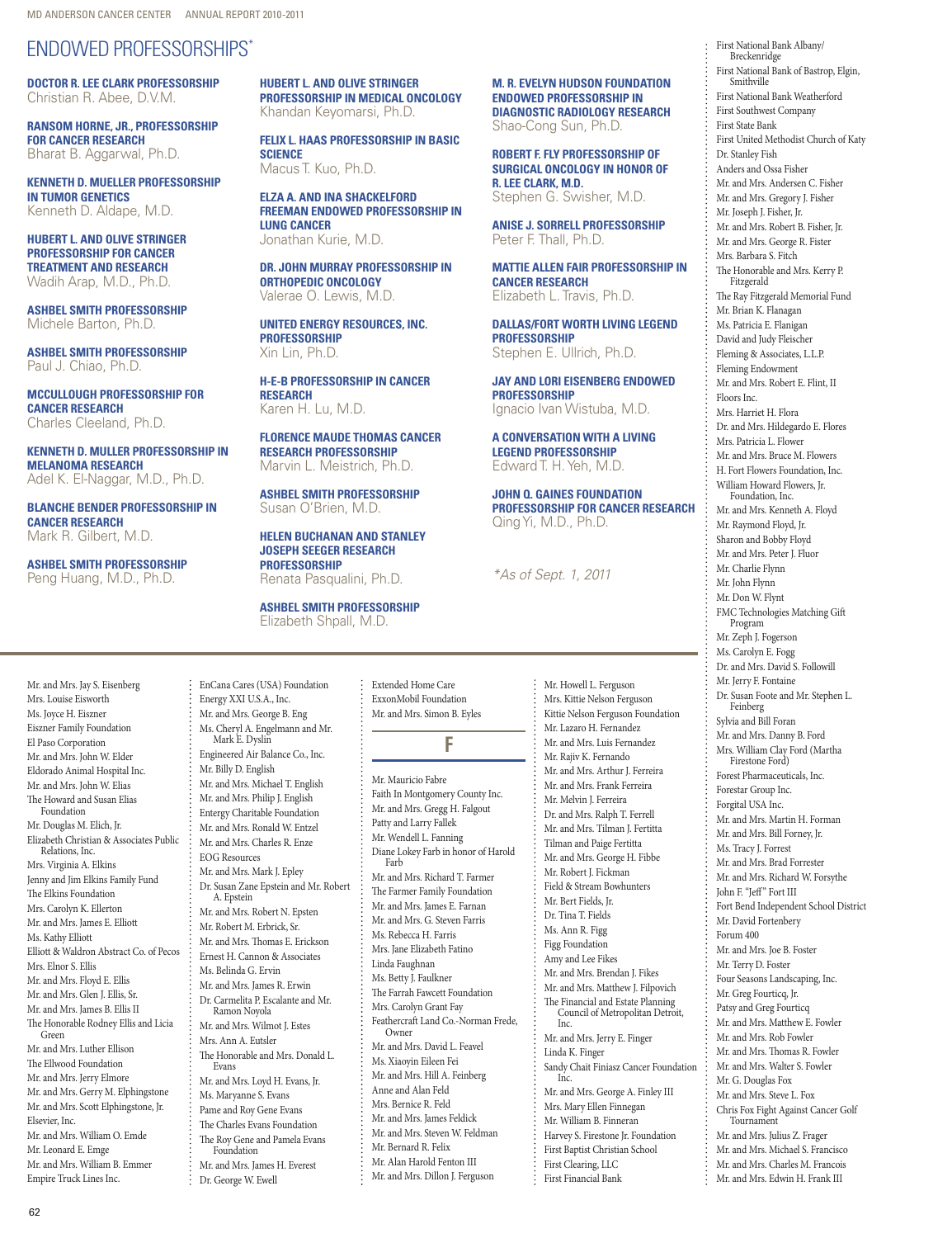Mr. Eugene J. Frankart Mr. Kevin Frankel Mr. and Mrs. Russell M. Frankel Mrs. Roberta Franklin Gerald and Roberta Franklin Charitable Foundation E. A. Franklin Charitable Trust, Giles C. McCrary, Admin. Mr. and Mrs. Fred Frantz Mr. Alex G. Franz Miss Marilyn Jo Franz Mrs. Jorgina A. Franzheim Fraser for Texas Senate Fraternal Order of Eagles Fraternal Order of Eagles Aerie #3245 Mr. and Mrs. Gregory R. Frazier Mr. James F. Frazier Mr. and Mrs. John M. Frazier Mr. and Mrs. Michael E. Frazier Fred S. Reynolds & Associates Mr. and Mrs. Norman D. Frede Mr. and Mrs. Lawrence L. Frederick Marguarette and George Frederick Twilight and Marc Freedman Foundation Freeman Foundation Freeport-McMoRan Copper & Gold Foundation Freeport-McMoRan Copper & Gold Inc. Mr. and Mrs. Lloyd R. French, Jr. Dr. Ann Friedman and Mr. J. Kent Friedman Mr. and Mrs. Harold Friedman Friedman Foundation Dr. Kathleen Daniel Friesenhahn and Mr. Vernon C. Friesenhahn Mr. and Mrs. Michael H. Fritz Mrs. Dorothy C. Fritze Frog Works Inc. Mr. Richard O. Fromdahl Mr. and Mrs. Jeff S. Fronterhouse Frontier Bank of Texas Mr. and Mrs. Garland D. Frost Ms. Jane Frost Frost Bank Pati and Mike Froyo-McCarty Mr. and Mrs. Thomas L. Fry Dr. and Mrs. Augustus H. Frye, Jr. Fulbright & Jaworski L.L.P. Mr. and Mrs. George L. Fuller Mr. and Mrs. Stephen M. Fuller William M. Fuller Foundation Mr. and Mrs. Bob Funk Dr. and Mrs. James M. Funk Mr. and Mrs. James F. Furr

### G **G**

G R H, Inc. Mr. and Mrs. Brad E. Gaber Gabrielle's Angel Foundation for Cancer Research Brig. General Albert A. Gagliardi, Jr. Mrs. Carol J. Gagnon Gainer, Donnelly & Desroches, LLP Mr. and Mrs. Jim L. Gaines Mr. and Mrs. Orville D. Gaither The Gaither Foundation Melvyn P. and Eleanor N. Galin Family Foundation Mr. and Mrs. Gordon L. Gallagher Parents of Kevin M. Gallagher Mr. and Mrs. Mike Gallagher Mrs. Patricia M. Gallagher Mr. and Mrs. Ray B. Gallagher Mrs. Lois I. Galloway Dorothy and Ray Galvin Mr. Timothy J. Galvin Mr. Charles R. Gambill Mr. and Mrs. James J. Ganger

Mr. and Mrs. Virgil Gant Mr. Gaston Gantt Gap Foundation Ann and Larry G. Garberding Gardere Wynne Sewell LLP Mr. and Mrs. Robert A. Gardner, Jr. Mr. and Mrs. Howard J. Garfield Mr. and Mrs. Ronald Garfield Mrs. Wanda M. Garner Mr. Gavin Robert Garrett Mr. and Mrs. Michael J. Garrett Mrs. Penny Garrett The Penny F. Garrett Sarcoma Foundation Mr. Edward D. Garrison Mr. and Mrs. Frank Garrison, Jr. Mr. Oliver H. Garrison Ms. Glenda Garth Mr. and Mrs. Jay E. Garth Ms. Meredith I. Gartner Mr. and Mrs. Mike Garver The Honorable and Mrs. William L. Garwood Mr. Thomas E. Gary Mr. and Mrs. Rene F. Garza Mr. and Mrs. S. A. Garza Ms. Jill Gaston Mr. and Mrs. Larry Gatlin Mrs. Mary E. Gauldin Dr. Polly K. Gauthier and Dr. Jerry W. Gauthier Mr. and Mrs. Edgar L. T. Gay Mr. and Mrs. Gibson Gayle, Jr. GE Foundation Mr. James F. Geary Mr. and Mrs. Robert T. Gebert Mr. Charles W. Geelan Mrs. N. Geffner-Mihlsten and Mr. George J. Mihlsten Mr. and Mrs. Gregory R. Geib Mr. and Mrs. Duane V. Geis Mrs. Joan T. Geisler The Honorable and Mrs. Bruce S. Gelb Lawrence M. Gelb Foundation Inc. Genentech, Inc. General Electric Company General Surgery Education Mrs. Linda M. Gentry Mr. and Mrs. Simos E. Georgandis Mr. Babu George Mr. and Mrs. R. James George, Jr. Ms. Elizabeth C. Gerlach Mr. and Mrs. Richard H. Gerlach Mrs. Geraldine H. Gerling Mr. Gary O. Gerson Mr. Jay Oshman Gerson Mr. James Gettel Mr. and Mrs. Solomon Getz Gexa Energy GFWC Woman's Wednesday Club of Granbury Dr. Shubhra Ghosh Mr. Jacob A. Giardina The Giardina Family Foundation Beth and Wayne Gibbens Mr. and Mrs. James A. Gibbs Mr. Jerry Gibbs Mr. John D. Gibbs Mr. and Mrs. Michael A. Gibbs Ms. Camille Gibson Mr. and Mrs. Gary F. Gibson Mr. and Mrs. John W. Gibson Mr. and Mrs. Kyle Gibson Burdine Anderson Giese and Lester E. Giese Mr. and Mrs. McHenry Giffin, Jr. Gigi's Walk for a Cure Mr. Jeff Gilbert Lois Chiles and Richard Gilder

Terry M. Giles and Kalli S. O'Malley

Melissa P. Gilhart

Dr. and Mrs. Jack M. Gill Ms. Mary Gayle Gill Ms. Deborah J. Gillen Mr. Roy W. Gillingham Mr. Jack D. Gillis Mr. Mark H. Gilman Mr. and Mrs. Cliff Gilroy Ms. Frances E. Ginsburg Mrs. Jeanette M. Ginsburg Mr. and Mrs. John R. Giordano Mr. and Mrs. Thomas S. Glanville Mr. and Mrs. Charles E. Glass glassybaby LLC Mrs. Carol Kaye Glaze Mr. and Mrs. William T. Gleason, Jr. Ms. Elizabeth B. Glenn Mr. and Mrs. Lanny G. Glick Mr. and Mrs. David E. Gochman Dr. John R. Gochnour and Mrs. Paula Ruth Gochnour The Charles B. Goddard Foundation Trust Ms. Dana Godfrey Dr. and Mrs. Helmuth Goepfert Dr. and Mrs. Glenn A. Goerke Ms. Mary Jo Goertz Mr. and Mrs. John C. Goff Mr. and Mrs. Victor Golat Kelly Golat Melanoma Research Scholarship Fund Inc. Mrs. Carol S. Gold Mr. Lawrence J. Gold Lance and Terry Goldberg Linda and Ray Golden Barbara Segal Goldfield Joe and Cindy Golding Golding Barge Line, Inc. Goldman, Sachs & Co. Dr. and Ms. Stephen F. Goldmann Mr. Harold S. Goldstein Golfers Against Cancer, Inc. Mr. and Mrs. Stephen H. Golub Ms. Julie A. Gomez Mr. Richard E. Gonzales Ms. Darlene Kay Gonzalez Ms. Jeanie C. Gonzalez PHILANTHROPY 101



**Sisters Annaliese Fowler (from left), Olivia Fowler and Samantha Fowler, who enjoy a family ski trip every year, are proud that their gift to the Santa's Elves wish list made it possible for another child to have fun on the MD Anderson Children's Cancer Hospital ski trip.** 

> Mrs. Nancy C. Good Good Friday Oilfield Golf Tournament Mr. and Mrs. Glenn G. Goodier Mr. and Mrs. Al J. Goodman Mr. Scott Kean Goodman Mr. Ben Goodwin Mrs. Hilary H. Goodwin Mr. and Mrs. William H. Goodwin, Jr. Mr. William J. Goodwin The Donald G. Goodwin Family Foundation, Inc. The Hilary and Ralph Goodwin Foundation Ms. Dorothy M. Goodykoontz Vijay and Marie Goradia Foundation Mrs. Aileen Becker Gordon Mr. and Mrs. Daniel P. Gordon Mr. and Mrs. James C. Gordon Mr. Steven L. Gordon Aron S. & Anarut P. Gordon Foundation Mr. and Mrs. John H. Gorrell Mr. and Mrs. Shaylor L. Gorrell Mr. and Mrs. Bill N. Goss Mr. and Mrs. Sandy Gottesman Dr. Robert G. Gottlieb Mr. and Mrs. Robert J. Gottschalk GPM Life Insurance Company Mr. and Mrs. Robert C. Grable Mr. Howard T. Grace Grace Bio-Labs, Inc. William M. and Ann K. Grace Charitable Foundation Mr. and Mrs. Skip Graeber Graeber Foundation Mr. Keith Graff Mrs. Donna A. Graham Mr. and Mrs. Robert H. Graham Dr. and Mrs. William L. Graham Graham Brothers Partnership Mrs. Clifford E. Graham Trust The Grainger Foundation Phil and Wendy Gramm Grand Trunk Western Railroad Company Mr. and Mrs. Bob Granoff Mrs. Betty L. Grant

Mr. and Mrs. Andrew E. Graves Mr. and Mrs. Robert R. Graves Mr. and Mrs. Brian W. Gray Mr. David E. Gray Mrs. Helen S. Gray Mrs. Kathryn G. Gray Dr. and Mrs. Kenneth N. Gray Mr. Richard W. Gray III Great West Life Assurance Company Greater Houston Community Foundation Mr. and Mrs. Albert H. Green Bennie Green In Memory of Her Husband, Joe M. Green, Jr. Ms. Callie B. Green Mr. and Mrs. Curtis S. Green Mr. and Mrs. James A. Green Mrs. Marianne W. Green Mr. and Mrs. Mark M. Green Mrs. Nancy E. Green Mr. and Mrs. William H. Green, III Dr. Ernest J. Greenberg Paul A. C. Greenberg, M.D., F.A.C.P. The Greenberg Breast Cancer Research Foundation, Inc. Mr. and Mrs. Michael S. Greene Mr. Edwin F. Greenlee Mr. and Mrs. James Greenwood Mr. and Mrs. James F. Greer Debra and Mark Gregg Mr. and Mrs. James M. Gregg Mr. and Mrs. Vean J. Gregg III Mr. and Mrs. Paul Gregory Mr. and Mrs. Ray G. Gregory Mr. and Mrs. Gaynor G. Gremillion Mr. and Mrs. Dale Grider Mr. and Mrs. F. O'Neil Griffin Mr. and Mrs. Guy W. Griffin Mr. and Mrs. Johnny W. Griffin Linda and John Griffin Mr. Carl Griffith Mr. Billy R. Griggs Mr. and Mrs. Guy W. Griggs Mr. and Mrs. David M. Grimes II Martha and Mike Grimes Mr. and Mrs. Robert H. Grimmer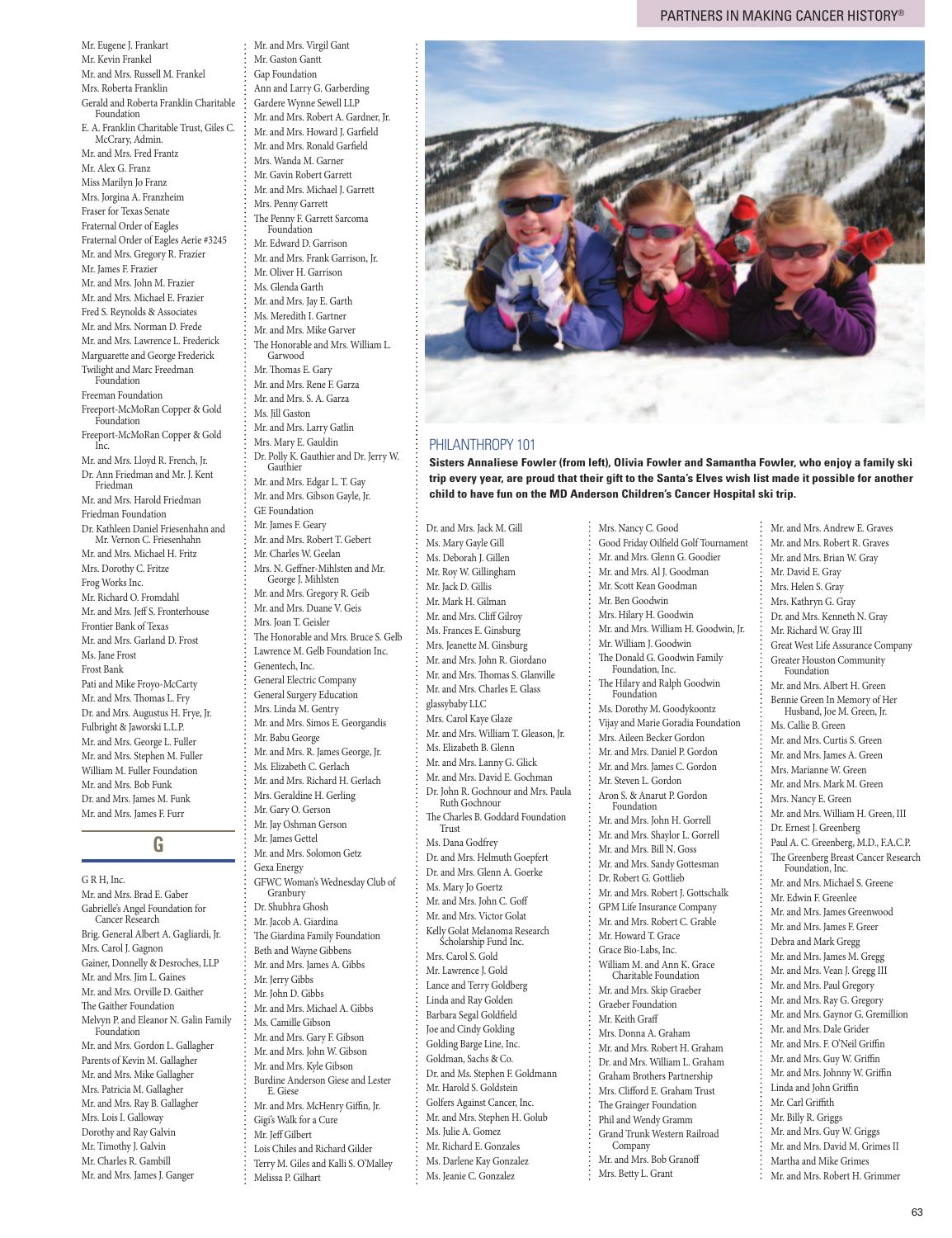MD ANDERSON CANCER CENTER ANNUAL REPORT 2010-2011

Mr. and Mrs. W. David Grindle Mr. Robert E. Groff Billye Spicer Grogan Mr. and Mrs. Roy J. Grogan Roy J. and Jeanne Grogan Family Foundation Groom Lake Dr. Gail Gross and Mr. Jenard M. Gross Mrs. Patricia A. Gross Mr. and Mrs. Irwin J. Grossman Mr. and Mrs. Stuart Grossman The Marion and Louis Grossman Foundation Mrs. Helen K. Groves Mr. and Mrs. James W. Grubb Mr. and Mrs. Richard S. Grund Mr. Bryan D. Grundhoefer Mr. and Mrs. A. R. "Felo" Guerra Guerra Bros. Successors Mr. and Mrs. Howard Guild Mr. and Mrs. Ben A. Guill Gulf Coast Mounted Shooters Gulf Stream Marine Mr. Nick Gumas Gunster Yoakley & Stewart P.A. Dr. and Mrs. Jack P. Gunter Mr. Bruce E. Gunther Mr. and Mrs. Morton E. Gurrentz

Ms. Mary F. Gwin **H** H & H Farms H. G. Blake Elementary School PTO, Inc. Mr. Joe M. Haas Mrs. Mary F. Haas Ms. Brenda J. Hackett Mr. and Mrs. James T. Hackett Hackett Family Foundation Mrs. Lana Lowry Hadlock Estate of Luba C. Hagan Mr. and Mrs. Tom L. Hail Mrs. Ramona G. Hairston Mr. and Mrs. Thomas C. Halbouty Don and Joy Haley Mr. and Mrs. Charles W. Hall Mr. and Mrs. James E. Hall Mr. Martin Hall Mr. and Mrs. Oren M. Hall Mr. Sam H. Hall III Mr. and Mrs. Willie M. Hall Employees of Halliburton

Ms. Janet L. Gurwitch Dr. and Mrs. Jordan U Gutterman

Mrs. Mary G. Guy

### Halliburton Charity Golf Tournament, Inc. Halliburton Foundation, Inc. Halliburton Political Action Committee Ms. Rebecca Halpern Mr. and Mrs. Richard C. Halpern The Hamill Foundation J. Stephen Hamilton Mr. and Mrs. John Hamilton Mr. and Mrs. O. C. Hamilton, Jr. Mr. and Mrs. Charles B. Hampton Mr. Paul Hanks Estate of Betty Lou Hanlon Dorothy and Robert C. Hanna Mr. and Mrs. Steven P. Hannifin Mr. Noah Hansford Mr. and Mrs. Joe G. Hanson John R. Hanson II Mr. and Mrs. Jan A. Harding John Charles Hardison Mr. Josh P. Hardy Ms. Maralyn Hare Mr. O. O. Hare, Jr. Mrs. Marion S. Hargrove Estate of Harrell Harkey Mr. and Mrs. Jay D. Harkins Mr. Bruce H. Harkness Mr. and Mrs. Michael R. Harlan

# Advance Team 2011-2012

The following people compose a volunteer leadership board focused on advancing MD Anderson's mission to eliminate cancer through community-based initiatives centered on basic science research, education and cancer prevention. This year's focus has been on the Children's Cancer Hospital.

Mrs. Kasey Mitelman Asarch Mr. Stuart A. Bernstein Mrs. Ashli Rosenthal Blumenfeld Mrs. Jenee J. Bobbora Mr. Patrick Burk Mrs. Amanda L. Bush Mrs. Caroline Cage Mr. Brian Carney Mr. John B. Connally Mrs. Andrea Crawmer Mrs. Katie Earthman Cullen Mrs. Jennifer Daniels Dr. Steven Dean Mr. G. Edward Deery Mrs. Jill Deutser Mrs. Courtney Duphorne Mrs. Leslie Easterling Mrs. Courtney Hill Fertitta Mr. Brendan J. Fikes Mrs. Jeannie Frazier Mrs. Eleanor H. Gilbane Mr. Hilton W. Graham II Mr. R. Lee Harrell, Jr. Ms. Lourdes T. Hernandez Mr. David T. Herr Mrs. Shawn Hogan Mr. Brandon Holcomb Mr. Britton Holland Mrs. Gloria Moncrief Holmsten Mrs. Kim Johnson

Mrs. Ashley Copeland Loeffler Mrs. Clayton Y. Maebius Mrs. Soraya McClelland Mr. Andrew D. McCullough, Jr. Ms. Sterling McDavid Mr. Connelly T. McGreevy Mrs. Carrie Chamberlin Miller Mrs. Kristen C. Nix Mrs. Camille Harrell Ohmstede Mr. J.C. Pace Mrs. Sharon M. Parker Mrs. Dorothy S. Paterson Mrs. Mary Martha Pickens Mrs. Lauren Loeffler Powers Dr. Leslie Rainbolt-Forbes Mr. Michael Rodriguez Mr. Eduardo Sanchez Mr. Patricio Sanchez Ms. Courtney E. Sanders Mrs. Heather Johnson Sargent Dr. Jennifer Segal Ms. Jennifer L. Shufelt Mr. Stewart Smith Mrs. Anooshea Saberioon Taghdisi Mrs. Ashley Weathers Mr. Rad Weaver Mr. W. Temple Webber III Mrs. Sonya Medina Williams Mrs. Kathryn Wilson

Mr. and Mrs. James B. Harlow Ms. Anne M. Harper Mr. Charles L. Harper Mr. Donald E. Harper, Jr. Mr. and Mrs. Thomas Harper III Mr. Stan Harrell Mr. and Mrs. David A. Harris Mr. and Mrs. Huntleigh Harris Mrs. James B. Harris Mr. and Mrs. James P. Harris Mr. and Mrs. Richard L. Harris Mr. Ted Harris Mr. and Mrs. Titus H. Harris III John E. and Dorothy J. Harris Family Foundation Harris Foundation Mr. and Mrs. Bob D. Harrison Mr. and Mrs. James B. Harrison Mr. and Mrs. Lee D. Harrison Mr. and Mrs. John Harrower Mr. Martin T. Hart Mr. and Mrs. Robert N. Hart Mrs. Thomas F. Hart Mr. and Mrs. Darrel Harvey Estate of Will P. Harvey Mr. and Mrs. George R. Harvick Mr. and Mrs. James C. Haskins Mr. and Mrs. Tony Hauglum Mr. Richard A. Hauptfleisch Richard A. and Wendy S. Hauptfleisch Family Foundation Mr. and Mrs. John P. Havens Mr. J. Dennis Hawk Ms. Margaret D. Hawkins and Mr. Fred I. Redeker The Hawn Foundation, Inc. Mr. and Mrs. Dan P. Haworth Dr. Marie Hayden Mr. Scott Hayes Mr. Charles H. Hayhurst Estate of Betty J. Haynes Haynes Whaley Associates, Inc. Ms. Mary P. Haynie Haynie Spirit Bone Cancer Foundation Mrs. Dorothy C. Hays Ms. Judy Hays Mr. W. Gene Hays Mr. and Mrs. Johnny P. Hayter HCC Insurance Holdings, Inc. Head for the Cure Foundation Health Inventures The Hearst Foundations Hearst Magazines Heart Sing Foundation Mr. and Mrs. Dennis M. Heath Mr. and Mrs. Jesse B. Heath, Jr. Ms. Theresa R. Heath Heather's Crystal Vision Foundation H-E-B Ms. Claire Hecht Mrs. Mary S. Hecht Ms. Adrea D. Heebe and Mr. Dominick A. Russo, Jr. Mr. and Mrs. Robert A. Hefner III The Honorable Glenn Hegar Mr. and Mrs. Isaac Heimbinder The Heimbinder Family Foundation Dr. and Mrs. Peter R. Heinze Mr. and Mrs. Jack S. Helfman Mr. and Mrs. Arthur A. Hellebusch II Mr. and Mrs. Edwin Heller Mr. and Mrs. Danny Hellmers The Helmle Shaw Foundation Ms. Ruth F. Helton Mr. and Mrs. Solly J. Hemus Estate of Gerald Henderson Mr. and Mrs. Herman Henderson Mr. Steven A. Henderson Mr. Mark W. Hendricks Don Henley Mr. and Mrs. Peter J. Hennessey, III

Mr. Gaile Henry, Jr. Mr. and Mrs. James C. Henry Janis and Randy Henry Mr. and Mrs. John A. Henry, III The Henry Foundation Mr. and Mrs. William R. Hensarling Margaret Whelan Hensley Mrs. Geraldine M. Henson Mr. and Mrs. Louis R. Henson Mr. Andrew Herbert Bob L. Herd Foundation Mr. and Mrs. Buddy Herin Heritage Mark Foundation Mr. John D. Herlihy Dr. Carolyn Hernandez Ms. Veronica A. Hernandez Mr. and Mrs. H. David Herndon Mr. and Mrs. David T. Herr Mrs. Ruth I. Herridge Mrs. Kathy T. Herron Mr. and Mrs. Homer H. Hershey Mr. Robert M. Hess Ms. Jean Hester Mrs. Kathy Hett Hewitt Associates LLC Hewlett-Packard Company Hewlett Packard Company Foundation Estate of Robert Heyman Mrs. Kimberly B. Hibler Mr. and Mrs. Edward L. Hickl, Jr. Mr. and Mrs. Clay B. Hicks Gloria and Ed Hicks Mr. and Mrs. James M. Hicks Dr. John Hicks Estate of Mary M. Hicks Hidden Hills Capital Inc. Ms. Deborah J. Higbee and Mr. Patrick J. Moran Earl and Symantha Higgins Mr. and Mrs. Norman R. Higgins Mr. Robert J. Higgins The Higgins Family Foundation Mr. and Mrs. William G. Higgs The Higgs Foundation The Hildebrand Fund Ms. Mary K. Hildebrandt John P. and Mildred O. Hildebrandt Foundation Al G. Hill, Jr. Anne and Yerger Hill, III Mr. and Mrs. James L. Hill, Jr. Lyda Hill Foundation The Hillcrest Foundation The Hille Family Charitable Foundation Mr. and Mrs. Richard M. Hillemeyer Ms. Pam Hilmes Ms. Elizabeth R. Hilpman Mr. Gilbert C. Hine Hines Barbara and Gerald Hines Wendy and Jeff Hines Hisco, Inc. Hitachi Aloka Medical, Ltd. Ms. Sigridur Hjaltadottir and Dr. Thorir Ragnarsson Mr. and Mrs. C. Rankin Hobbs Roy Hobbs Foundation Hobby Family Foundation Mr. and Mrs. Laurence L. Hock Mr. and Mrs. Jerry H. Hodge Leland A. Hodges and The Hodges Companies, Inc. Mr. and Mrs. Mark C. Hodges Mr. Ernest F. Hodson Ms. Diane B. Hoeberlein Arlene and Marshall Hoffman The Honorable and Mrs. Fred Hofheinz Mr. and Mrs. Dan Hogan III Mr. and Mrs. John M. Hogg Mike Hogg Fund Mr. and Mrs. Forrest E. Hoglund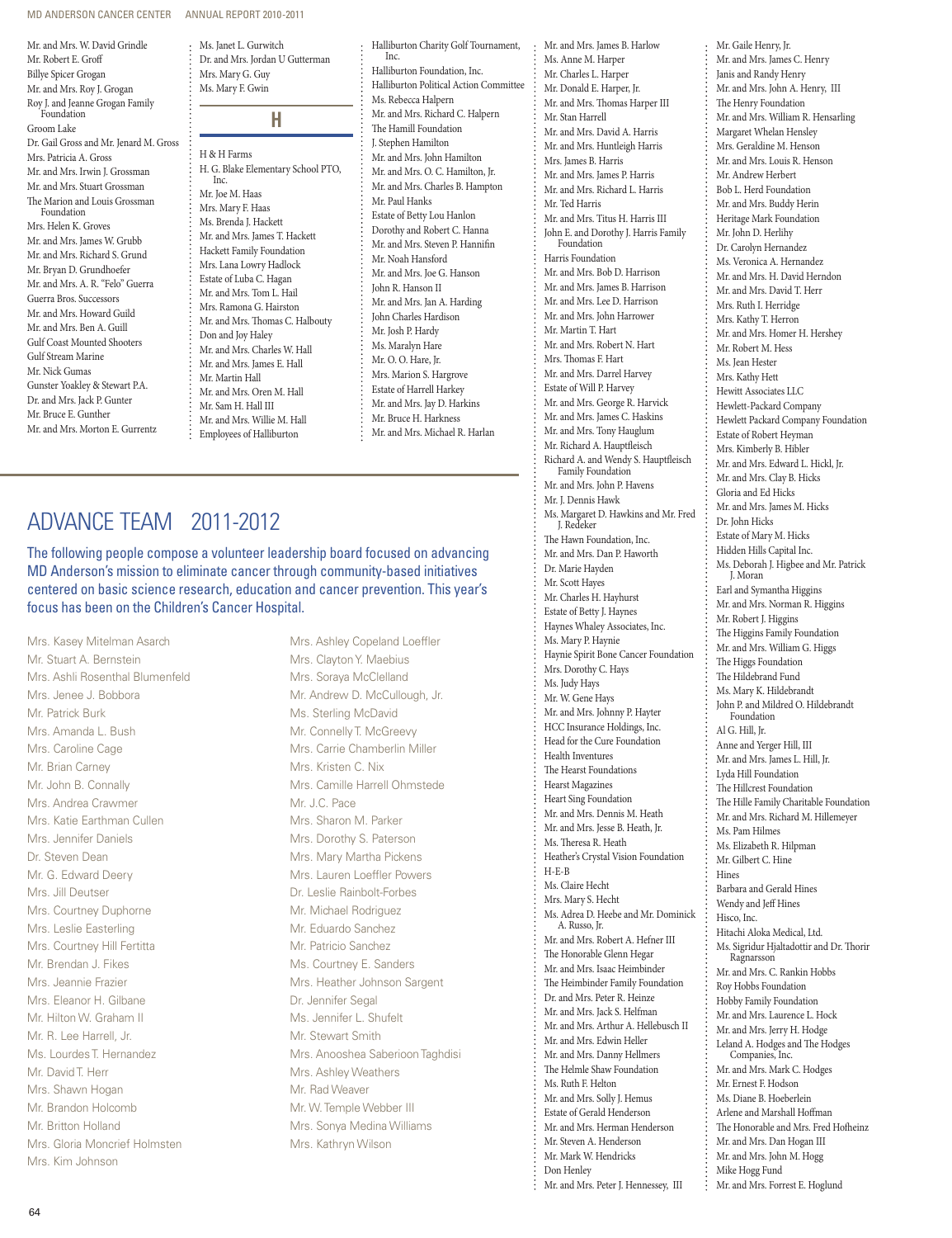Mrs. Phyllis S. Hojel MaraLessa and Alter Holand Don L. and Julie Holden Foundation Mr. and Mrs. Tim K. Holder Estate of William E. Holder Mr. and Mrs. John B. Holdsworth Holiday Island Chamber of Commerce Mr. and Mrs. Britton Holland Mr. and Mrs. J. W. Holland Mr. and Mrs. John A. Holland Mr. Ben Hollek, Jr. Mr. and Mrs. Patrick Holley Ms. Patti Jones Holloway Ms. Ellen L. Holman Katherine and Sam Holman Mr. and Mrs. Ned S. Holmes Mr. Thomas J. Holmes, Jr. Mr. and Mrs. Rand Holstead Mr. and Mrs. Charles Henry Holt Holt Atherton Educational Foundation, Inc.

Mr. and Mrs. Jason B. Holton Mr. Samuel M. Holton Homestead, Hico, Texas William E. and Audrine Honey Foundation, Inc. Dr. and Mrs. Waun Ki Hong The Barry and Renee Honig Charitable Foundation, Inc. Mr. and Mrs. Milton L. Hooper, Jr. Mrs. Barb Hooton Mr. Bob C. Hopkins Mr. and Mrs. David L. Hopkins Mrs. Jacqueline F. Hopkins Mr. Michael J. Hopkins Mr. and Mrs. Howard W. Horne, Sr. Ms. Joan B. Hornig Horsehead Corporation Mrs. Patricia R. Horton Mr. and Mrs. Richard J. Horvath Ms. Kaysie Hosiner Mr. and Mrs. Glen Hou Mr. James R. Houston Houston Astros Baseball Club Houston Chronicle Houston Defender Houston Endowment Inc. Houston Federal Credit Union Houston Golf Association-Shell Houston Open Houston Oilmen's Golf Tournament Houston Pi Beta Phi Foundation The Houstonian Hotel, Club & Spa Mr. and Mrs. George M. Hover Mr. and Mrs. Bill J. Howard Howard Hughes Medical Institute Mr. and Mrs. Hilton H. Howell, Jr. Mr. James R. Howell Mr. and Mrs. Joe L. Howell Mrs. Paul N. Howell Mr. and Mrs. Peter Paul Howell Robert and Catherine Howell Mr. Tracy Brian Howell HoyFox Toyota Lexus Andrew and Ingrid Hoyle Mr. and Mrs. Gerald S. Huchital Mr. Douglas Huckstep Adeline D. Hudson Mr. and Mrs. Dennis M. Hudson Mr. and Mrs. T. B. Hudson Mr. and Mrs. Bert L. Huebner Mr. and Mrs. Terry Huey Mr. and Mrs. Daniel W. Huff, Jr. Mrs. Sydney Huffines Ms. Terry Huffington and Dr. Ralph Dittman Mr. and Mrs. Gary R. Huffman Mrs. Theresa L. Hughes Mr. Wendell E. Hughes Mr. and Mrs. William Thomas Hughes

Mr. David C. Hull, Jr.

Mr. and Mrs. Emmett A. Humble Mr. and Mrs. Gene E. Humphrey Mr. and Mrs. James G. Humphrey R. Merle Hunsaker Mr. and Mrs. Hunter Hunt Mr. John W. Hunt Mr. and Mrs. T. Elwood Hunt Mr. and Mrs. Todd M. Hunt Woody and Gayle Hunt Mr. and Mrs. Jasper E. Hunter Mr. and Mrs. Robert C. Hunter Mr. and Mrs. Richard O. Hunton The Hunton Group Mr. and Mrs. Charles E. Hurwitz Susan and Martin Hurwitz Mr. and Mrs. William L. Hutchison Ms. Nina C. Hutton Dr. Andrew Huynh Mrs. Claire C. Hyde Estate of Margaret G. Hynes Colonel Franklin H. Hytken

**I**

Mr. Mike Iannaci Dr. and Mrs. Geoffrey S. Ibbott IBC Bank IBM Employee Services Center IBM International Foundation Mr. Robert Ideus Mr. and Mrs. Robert J. Iglesias Mr. and Mrs. Patrick Iglinsky Barbara F. Immroth, Ph.D. Mr. Joseph Indelicato, Jr. Independent Insurance Agents and Brokers of LA Mr. and Mrs. John B. Indrieri, Jr. Estate of Natalie D. Inge Peggy B. Ingram, Ph.D. Mr. Carl F. Ingwalson Insperity, Inc. Instituto Technologico Y De Estudios Superiores De Monterrey International Association for the Study of Lung Cancer International Gas Consulting Intruder Alert Systems, Inc. Invesco Inc. Ms. Assunta Iocco Dr. Katie D. Irani Mr. and Mrs. Hugh Brian Irvine Mr. Dale G. Isaacs Mr. and Mrs. Robert Isaacs The Lawrence Israel Family Foundation Mr. and Mrs. Verne G. Istock Mrs. Catherine Ivy Ben and Catherine Ivy Foundation **J**

J&S South Texas Holding LP J. Arthur Greenfield & Co. LLP J. Irwin Company J.M. Tanner, LLC Mrs. Barbara L. Jackson Mr. and Mrs. Carl R. Jackson Mr. and Mrs. James M. Jackson Mr. and Mrs. John C. Jackson II Mrs. Lillian O. Jackson Mrs. Peggy D. Jackson Mr. Rafe K. Jackson Jackson Walker L.L.P. Jackson, Sjoberg, McCarthy & Wilson, LLP Jackson-Merkey Contractors, Inc. Dr. Parvin Modaber Jacobs Emma Jacobs Breast Cancer Foundation Mr. and Mrs. Norman K. Jacobson

Catherine H. and George H. Jacobus

Mr. and Mrs. Julian Jadow Dr. and Mrs. Steven L. Jaffe Mr. and Mrs. Michael V. Jaggers Mr. and Mrs. John T. Jakubik Mrs. Sara R. Jakubowski Ms. Margaret Jamail Mr. and Mrs. Frank M. James Jane Phillips Society, The Woodlands Chapter Mr. and Mrs. Kirby Janke Mrs. John C. Jansing Jansing-Cook Foundation Ms. Jennifer Jarrett Mrs. Paula R. Jarrett Jarrow Formulas, Inc. Mr. and Mrs. Kenneth M. Jastrow II Dr. and Mrs. Thirumalairaj Jayakumar Mr. and Mrs. L. Weldon Jaynes Jayne's Memorial Chapel JBA Houston Foundation, Inc. Mr. Jerry Jeanmard Jefferies & Company, Inc. Dr. Rebecca McGowen Jensen and Mr. Steve Baughman Jensen Mr. Vaughan Jensen Mrs. Joann H. Jentz Nancy Glanville Jewell Mr. Jim Jinkins Joel R. Miller Oil & Gas Properties Mr. and Mrs. Thomas T. Johansen John A. Newman, Inc. Ms. Pamela J. Johns Ambassador Brenda LaGrange Johnson and J. Howard Johnson Mr. David J. Johnson Mr. and Mrs. Doug Johnson Mr. and Mrs. Ernest Johnson Mr. and Mrs. George H. Johnson Ms. Luci B. Johnson and Mr. Ian J. Turpin Ms. Olga S. Johnson and Mr. Ivan Milenkovic Mr. and Mrs. Paul H. Johnson Mr. Robert C. Johnson Mr. and Mrs. Robert W. Johnson Mr. and Mrs. Scot W. Johnson Mr. and Mrs. Tom Johnson Mr. William F. Johnson Mr. William T. Johnson Johnson & Johnson Foundation The Johnson Family Foundation J. Howard & The Honorable Brenda LaGrange Johnson Family Fund The Tom & Edwina Johnson Foundation Ms. Jo-Lynn Johnston Elva J. Johnston Foundation Jaylene and Richard Jolly Mrs. Virginia H. Jolly Mr. and Mrs. A. V. Jones, Jr. Mr. and Mrs. Bob Jones Mr. and Mrs. Bruce Jones Mr. Clark Jones Mr. Cliff C. Jones Mr. and Mrs. Hal L. Jones Mr. J. Paul Jones Mr. Jack G. Jones Mr. James W. Jones Mr. and Mrs. Jeffrey Jones Mrs. Joann H. Jones Mr. and Mrs. Jon Rex Jones Mr. and Mrs. K. C. Jones Margie K. Jones Ms. Mary Kay Jones Mr. and Mrs. Rob L. Jones Mr. Rod Cain Jones Mr. and Mrs. Stanley Jones Mr. and Mrs. Stephen R. Jones The Dodge Jones Foundation Mr. John E. Jonietz Mr. and Mrs. William F. Joplin

Mr. and Mrs. A. J. Jacques

Estate of David O Jordan Mrs. Edwin B. Jordan Mr. and Mrs. George R. Jordan, Jr. Joan and Lewis Jordan Mr. and Mrs. John W. Jordan, II Ms. Joyce M. Jordan Mr. and Mrs. Paul Jornayvaz Mr. Samuel Josefowitz Joseph Indelicato, Jr., P.C. Mr. and Mrs. Lenoir M. Josey II Joshua Engineering Group, Inc. Mrs. Eunice Jostes Employees of JP Morgan Chase JP1010 Foundation JPMorgan Chase & Co. JPMorgan Chase Foundation JP's Peace, Love, & Happiness Foundation Mrs. Diane Judah-Mayberry Mr. Damon S. Judd Mr. and Mrs. Michael S. Juden Julian Gold, Inc. Ms. C. J. Juneau Mr. and Mrs. Adolph J. Junek, Jr. Mrs. Gregory J. Jungeblut Mr. and Mrs. Jules J. Jungeblut, Jr. The Junior League of Houston, Inc. **JustGive** Mr. and Mrs. James F. Justiss, Jr. Justiss Oil Company, Inc. JWC Covenant, Inc.

### K  $\overline{\phantom{0}}$

Sir Michael and Lady Kadoorie Mr. and Mrs. William R. Kaelin, III Mr. and Mrs. Jeremiah R. Kafka Mr. and Mrs. Alan R. Kahn Mr. and Mrs. Sidney L. Kahn III Mr. and Mrs. W. Barry Kahn Dr. Seyed Mohsen Kalantar Fund Mr. and Mrs. John A. Kaler, II Amy Kalmbach Mr. and Mrs. Ken Kaltwasser Mr. and Mrs. Curt F. Kamradt Glenda and Jerry Kane Mr. Robert F. Kaney Mr. Spikes Kangerga Kansas City Southern Industries, Inc. Mr. and Mrs. Bobby Kanz Kanzius Cancer Research Foundation Mr. and Mrs. Michael Robert Kaplan Robert Kaplan Joan and Marvin Kaplan Family Karl Storz Endoscopy-America, Inc. Fred and Karen Karle Mr. Bill Kartsotis Mr. and Mrs. Nalin Karunaratne Karyopharm Therapeutics Mr. and Mrs. Ron Kasik Mrs. Darrell J. Kastner Katy Girls Softball Association Abraham J. & Phyllis Katz Foundation Mr. and Mrs. Robert S. Kaufman Mr. and Mrs. Stephen M. Kaufman Mrs. Danielle Kavanagh Kavanagh Family Foundation The Kayser Foundation Mr. and Mrs. Thomas L. Kazokas KBR, Inc. KDC Mr. John P. Keating Mr. and Mrs. Thomas J. Keefe Mr. and Mrs. Allan D. Keel Mrs. Donna Keeling Keeling Family Reunion Dr. Ralph Keen Ms. Sharon K. Keene Keep Kids Connected Mr. and Mrs. Richard P. Keeton

The Honorable and Mrs. James L. Keffer Estate of Mildred H. Keith Mr. and Mrs. Herbert D. Kelleher The Joan and Herb Kelleher Charitable Foundation Mr. and Mrs. Donald W. Keller Mr. and Mrs. James J. Kelley, Jr. Mr. Robert L. Kelley Mr. and Mrs. Larry Kellner Mr. and Mrs. Peter R. Kellogg Mr. Tommy N. Kellogg Peter and Cynthia Kellogg Foundation Dr. and Mrs. Charles R. Kelly Mr. and Mrs. Gerard D. Kelly Mr. Jeffrey Kelly Mrs. Pam Kelly Mr. and Mrs. Richard J. Kelly Susie and Pat Kelly Mr. and Mrs. Thomas R. Kelsey Kelsey Research Foundation Kelsey-Seybold Clinics Col. and Mrs. Robert E. Kelso Betty Stieren Kelso Foundation Dr. Elizabeth A. Kempski Mr. Charles Kendrick The John G. and Marie Stella Kenedy Memorial Foundation Mr. Eric Kennedy Mr. and Mrs. Garland M. Kennedy, Sr. Mr. and Mrs. Ronald E. Kennedy Mr. W. Elton Kennedy Mr. and Mrs. William P. Kennedy Ms. Elohor E. Kenneth and Mr. Kenneth E. Emieme Kenneth Kaltwasser Insurance

Ms. Jill F. Kenney Mr. Howard William Kenyon, Jr. Keown Charitable Foundation Mr. Andrew P. Kern Mr. Bryan W. Kerns Keryx Biopharmaceuticals Mr. and Mrs. Albert Kessler Kessler & Company Investments, Inc. Mr. and Mrs. Paul D. Kestler Ketchum Inc, Mrs. Janice Kettle Mrs. Caryl M. Keys Khalifa Bin Zayed Al Nahyan Foundation Mr. and Mrs. Don Kidd Mr. and Mrs. Craig S. Kiefer Mr. and Mrs. John Kievit Mr. John A. Kiggen III Ms. Mary K. Kilgore Mr. and Mrs. John I. Killian Mrs. William S. (Jeanie) Kilroy, Sr. The Kim Law Firm Mr. and Mrs. David A. Kimbell Kimberly-Clark Corporation Mr. and Mrs. Marvin P. Kimmel Mr. and Mrs. Robert A. Kimmel Mr. and Mrs. Sidney Kimmel Sidney Kimmel Foundation Ms. Anne Lamkin Kinder Kinder Foundation Anne Lamkin Kinder Foundation, Inc. Ms. Audria Borders King Mr. Duane H. King Mr. and Mrs. Edward P. King Mr. and Mrs. Jerry Allan King Mr. Jimmy H. King, Jr. Mr. Michael P. King Ms. Sheeran H. King Mr. Jim E. Kingham Ms. Jane C. Kingsbury Mr. Tim Kingsbury Mrs. Warren C. Kingsbury Mr. and Mrs. William S. Kingsbury The Sally M. Kingsbury Sarcoma Research Foundation, Inc.

65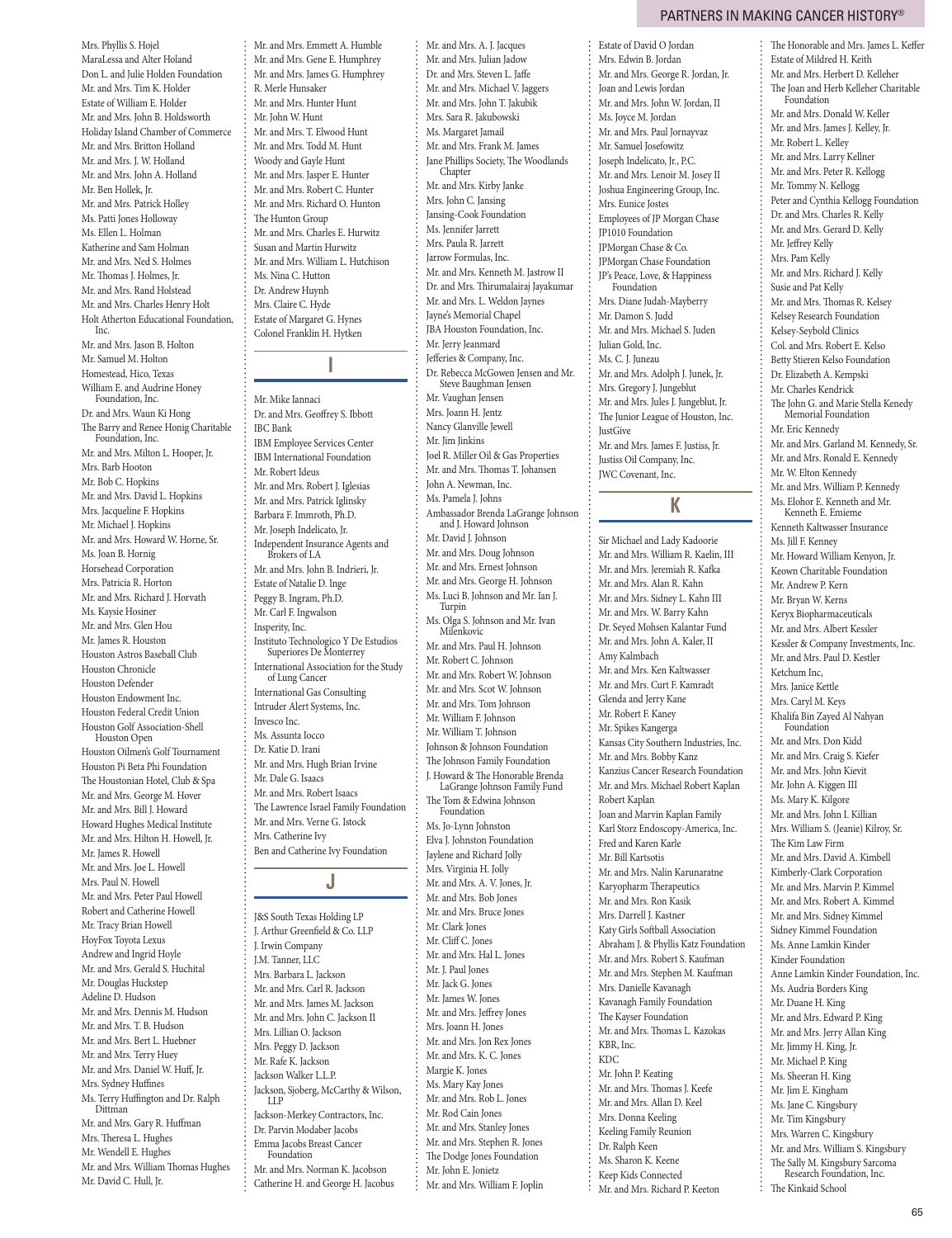# The Anderson Assembly\*

Since its inception in 1989, The Anderson Assembly has recognized those whose support and financial contributions have enabled MD Anderson's continued growth and progress. Listed here are members who have committed \$1 million or more to support the institution's programs.

Mr. and Mrs. Jerry Abbott Mr. and Mrs. Avinash C. Ahuja Joan and Stanford Alexander Mr. and Mrs. Albert B. Alkek Mr. and Mrs. Robert J. Allison, Jr. American Cancer Society Amgen, Inc. Homer Ammann Trust Anadarko Petroleum Corporation Estate of June Carol Anderson M. D. Anderson Foundation Apache Corporation Laura and John Arnold Foundation AstraZeneca LP Avon Foundation for Women Mr. and Mrs. James A. Baker, III Mr. and Mrs. Perry R. Bass Paul Beck Estate of Gwin C. Blair Mr. and Mrs. Jack S. Blanton, Sr. Breast Cancer Research Foundation The Bosarge Family Office Bristol-Myers Squibb Company Mrs. Eleine Brooks Mr. and Mrs. Henry T. Brooks Mr. Kyle C. Brooks The Brown Foundation, Inc. David Bruton, Jr. Charitable Trust Burlington Resources Burroughs Wellcome Fund Charles Butt Kathleen Cailloux Family Foundation The Cain Foundation Gordon and Mary Cain Foundation CaP CURE Ann and Clarence P. Cazalot, Jr. The Chaplaincy Fund, Inc. Chapman Foundations Management, LLC China Medical University and Hospital/ Chang-Hai Tsai The Cockrell Foundation **ConocoPhillips** Mr. and Mrs. Jack B. Corey The James M. Cox, Jr. Foundation Robert Page Crozer The Cullen Foundation The Cullen Trust for Health Care Mrs. Delmer W. Dallas The Sidney and Charline Dauphin Foundation Mr. William J. Doré, Sr. John S. Dunn Research Foundation Raymond A. Jr. and Roslyn S. Eckstein Foundation El Paso Corporation The Margaret and James A. Elkins, Jr. Foundation

Enron Corporation Entertainment Industry Foundation Exxon Corporation ExxonMobil Foundation Diane Lokey Farb Farmer Family Foundation The Favrot Fund Carolyn Grant Fay Mr. and Mrs. David L. Feavel Mr. and Mrs. George A. Finley, III Ray C. Fish Foundation Louis & Gloria Flanzer Charitable Trust Mr. and Mrs. George E. Foreman Freeport-McMoRan Copper & Gold Foundation Pamela and Wayne Garrison The Gillson Longenbaugh Foundation Mose A. Gimbel Golfers Against Cancer Mr. Harold V. Goodman Mr. and Mrs. William H. Goodwin, Jr. Mr. and Mrs. F. O'Neil Griffin Estate of Dr. and Mrs. Ferenc Gyorkey Mr. and Mrs. Paul R. Haas Maureen and Jim Hackett/Hackett Family Foundation The Hamill Foundation The Hawn Foundation The Hearst Foundations Ms. Lyda Hill Hoffmann-LaRoche, Inc. Mike Hogg Fund The Hoglund Foundation Houston Endowment Inc. Roy M. and Phyllis Gough Huffington Interferon Foundation Introgen Therapeutics, Inc. Mr. and Mrs. Joseph D. Jamail, Jr. Judith and Weldon Jaynes M.G. and Lillie A. Johnson Foundation, Inc. Jane and John Justin Foundation Mr. and Mrs. Michael Kadoorie John Kanzius Cancer Research Foundation Abraham J. and Phyllis Katz Foundation Kavanagh Family Foundation W. M. Keck Foundation Mr. and Mrs. James C. Kennedy Killam Family Foundation Kimberly-Clark Foundation, Inc. Kinder Foundation Robert J. Kleberg, Jr. and Helen C. Kleberg Foundation Mr. and Mrs. Melvyn N. Klein Estate of Ellen F. Knisely Mr. and Mrs. David H. Koch

Estate of Lillian C. Koehler

Foundation Saranne and Livingston Kosberg The State of Kuwait Mr. and Mrs. William Kyte Estate of Emma Lou Lancaster Helen H. Laughery Mrs. Theodore N. Law Mr. and Mrs. C. Berdon Lawrence Mr. and Mrs. Howard Lester Leukemia & Lymphoma Society Rochelle and Max Levit Mr. and Mrs. Milton Levit and Family Mr. and Mrs. Thomas C. Liebman LIVESTRONG Mr. and Mrs. John T. Lockton, III Mr. and Mrs. Ben F. Love The Lustgarten Foundation for Pancreatic Cancer Research Lymphoma Research Foundation The Harry T. Mangurian, Jr. Foundation, Inc. The G. Harold and Leila Y. Mathers Charitable Foundation M. D. Matthews Foundation Lowry and Peggy Mays Del and Dennis McCarthy Red and Charline McCombs John P. McGovern Foundation The Robert and Janice McNair Foundation J. Ralph and Lillian H. Meadows Mr. and Mrs. LeRoy Melcher Mr. and Mrs. Allen A. Meyer Estate of Anne W. McGraw Midgley Mr. and Mrs. George P. Mitchell Estate of A. Clifton Mock W.A. "Tex" and Deborah Moncrief, Jr. Estate of Mary E. Montrose Estate of Louise J. Moran Estate of Frances Morse The Honorable and Mrs. Robert A. Mosbacher, Sr. Ralph E. and Virginia Mullin Estate of Wanda L. Murry National Breast Cancer Foundation,  $Inc$ The Robert R. and Kay M. Onstead Foundation The Ovarian Cancer Research Fund The John M. O'Quinn Foundation Elsa U. Pardee Foundation Ray Park and Family Pennzoil-Quaker State Company (Pennzoil Company) Mr. T. Boone Pickens Mr. Gene Rainbolt Bernard and Audre Rapoport Sid W. Richardson Foundation

Susan G. Komen Breast Cancer

Corbin J. Robertson and Wilhelmina C. Robertson Smith Mr. and Mrs. James C. Roe Ben, Julie, and Regina Rogers Dr. Marnie Rose Foundation Estate of David Rosenstone Rotary Club of Houston Foundation The Jerry and Maury Rubenstein Foundation Mr. and Mrs. Federico Sada Samsung Electronics America, Inc. The A. R. Tony and Maria J. Sanchez Family Foundation SBC Foundation Schering-Plough Corporation Estate of Gene Schulze Estate of Dr. Sam Schwartzberg Peggy and Carl Sewell Shell Oil Company Foundation Cecil P. and Anna C. Simpson R. E. "Bob" and Vivian L. Smith Clara B. & W. Aubrey Smith Charitable Foundation Ron and Tycha Stading Mr. and Mrs. Charles W. Stiefel The Sunderland Foundation Dr. and Mrs. John C. W. Taylor T.L.L. Temple Foundation Tenneco Inc. Texas Federation of Business and Professional Women's Clubs, Inc. William G. and Dorothy K. Theisinger Mr. and Mrs. Jon L. Thompson Timken Foundation of Canton Mrs. Shirley W. Toomim Mr. and Mrs. Morton L. Topfer Estate of Harold L. Tull Herbert H. and Katharine Moore Unsworth The V Foundation For Cancer Research The Vale-Asche Foundation Mr. and Mrs. J. Virgil Waggoner The Weingarten Schnitzer Family The Robert A. Welch Foundation Neva and Wesley West Foundation Harry Carothers and Olga Keith Wiess J. Brooks Williams Mr. and Mrs. John Eddie Williams, Jr. Mr. and Mrs. Melvyn L. Wolff The Wortham Foundation Mr. and Mrs. Oscar S. Wyatt, Jr. The Anne and Henry Zarrow Foundation

*\*This historical listing reflects the original names of individuals, foundations and corporations as they were brought into The Anderson Assembly.* 

The Ellwood Foundation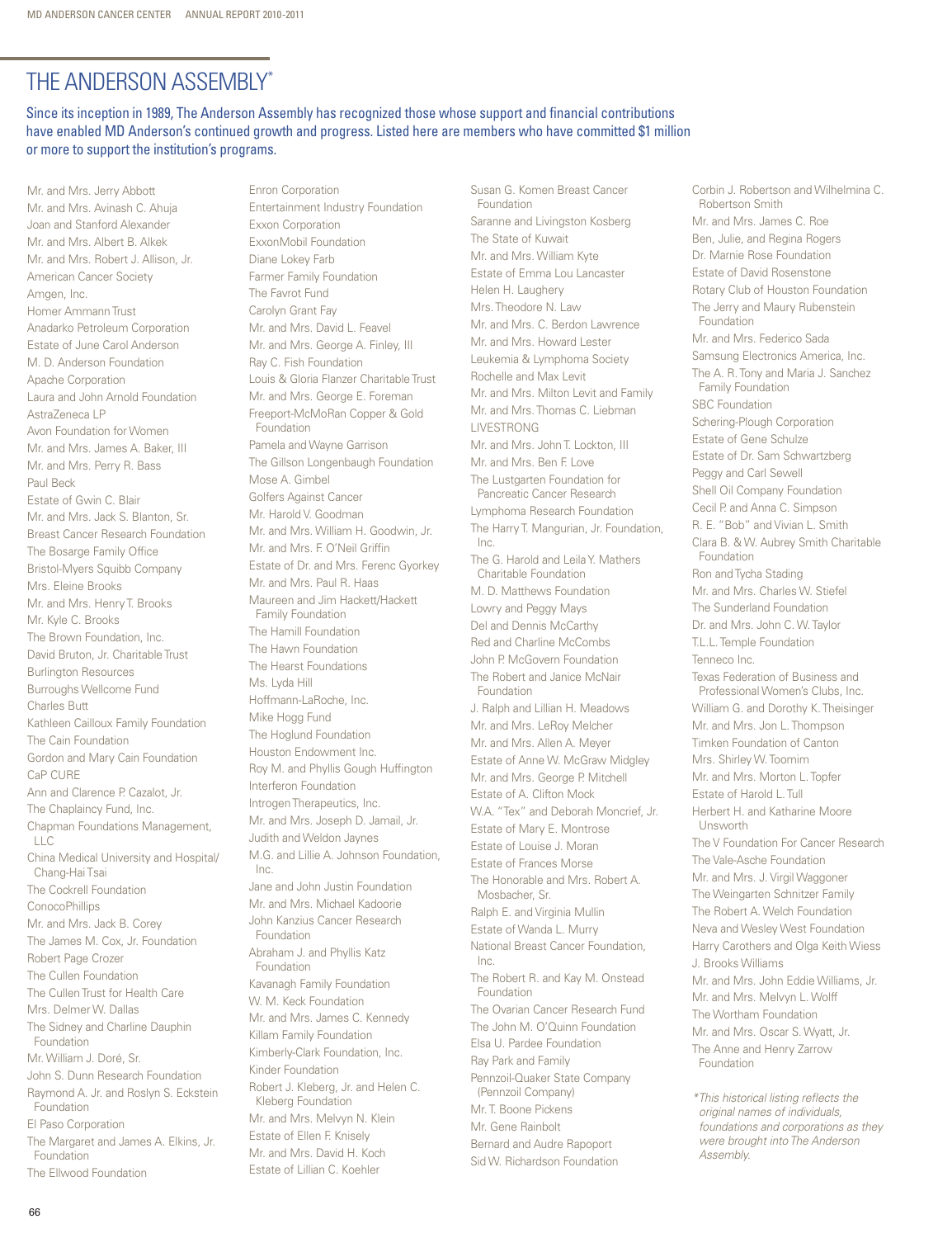Mr. and Mrs. Peter Kinnear Mr. and Mrs. Jack L. Kinzie Mr. and Mrs. Hans J. Kirchner Dr. and Mrs. I. Raymond Kirk III Mr. and Mrs. John P. Kirk Mr. and Mrs. Cliff Kirkmyer Kissick Family Foundation Mr. and Mrs. Jeffrey M. Kittelson Mr. and Mrs. Ken Kjelland Klapprodt Pool Companies Mr. and Mrs. Roger L. Klasse Mr. and Mrs. Terry A. Klebe

Robert J. Kleberg, Jr. and Helen C. Kleberg Foundation Mr. and Mrs. Buddy Kleemeier Mr. and Mrs. Alan A. Kleier Mr. and Mrs. Melvyn N. Klein Alvin A. and Roberta T. Klein Trust Mr. and Mrs. William P. Kliewer Ms. Nancy P. Kline Mr. and Mrs. Thomas P. Kline Mrs. Edward J. Kloess Nancy and Ralph Kluesner Mrs. Guta Klug KNA Partners Ron and Erin Knape Mr. and Mrs. Gerald S. Knapp Mr. and Mrs. Ken Knapp Angela and Bob Knauss Mr. and Mrs. Hans Knickrehm Mr. John S. Knight Mr. George W. Knorr, Jr. Mrs. Laurie A. Knott Estate of Donald F. Knowlton Ms. Mary Louise Knowlton Jack Knox Robert W. Knox, Sr. & Pearl Wallis Knox Charitable Foundation Mr. and Mrs. Howard M. Kobrin Mr. and Mrs. Charles G. Koch Mr. David H. Koch Ms. Dorothy E. Koch Mr. and Mrs. Edward Kocurek Jeff and Gail Kodosky Estate of Tommie Koehn Mr. Thomas P. Koenig Estate of Mary B. Koeze Susan G. Komen for the Cure Mrs. Flora Komes Komes Foundation Mr. and Mrs. Michael Konrad Mrs. Marjory Kopycinski Dr. and Mrs. John T. Korinek Dr. Barbara Kornblau and Dr. Donald J. Kornblau Mr. and Mrs. Allan B. Korsakov The Kort Family Saranne and Livingston Kosberg Mr. and Mrs. Robert Kovach Mrs. Charlene F. Kovarik Mr. Gary Koverman Mr. and Mrs. Gerald L. Koza, Sr. Cindy and Greg Kozmetsky The Gladys and Lee A. Krause Jr. Fund of the Lutheran Community Foundation Mr. and Mrs. Tom Kretzschmar Ms. Vivian Kreutzberger Mr. Bruce Krier Mr. Oscar J. Krinsky Dr. Margaret L. Kripke and Dr. Isaiah J. Fidler Mr. and Mrs. Ronald D. Krist The Krist Foundation Dr. Iris M. Krupp Mr. and Mrs. Edward F. Kruse Mr. and Mrs. Paul W. Kruse Mr. Michael A. Krywucki Mrs. Linda Kubena and Mr. Robert

H. Rossen

Estate of Charlotte Garrett Kuester



### POLO ON THE PRAIRIE

**For the 25th year, polo players from across the country gathered on the Musselman family ranch in Albany, Texas, for Polo on the Prairie. The 2011 event raised \$315,000 to help fund several key areas at MD Anderson. Over the life of the event, almost \$4 million has been raised for patient care, research, prevention and education initiatives.**

Ms. Pam Kuhn Ms. Edith J. Kurie Mr. and Mrs. Neal Kurn Gene and Mary Lou Kurtz Michael Kutsch Mrs. Stacy H. Kutter Mr. and Mrs. George F. Kutzschbach Mr. and Mrs. Patrick Kuykendall KW Cares Mr. and Mrs. William J. Kyte

**L**

La Porte Independent School District Mr. and Mrs. Robert A. Lacey Mr. and Mrs. Todd E. Lachenmyer Ms. Frances Lackey Ladies Auxiliary of the Veterans of Foreign Wars<br>Ladies Auxiliary to the Veterans of Ladies Auxiliary to the Veterans of Foreign Wars-Department of Texas Ladies Leukemia League, Inc. Mrs. Neda Ladjevardian Mrs. Suzanne Laechelin Mr. Brian A. Laeger Dr. Robert LaForte Mr. and Mrs. Bruce C. Lagareta Mr. and Mrs. Fengchyuan Lai Mr. David Lambert Mr. and Mrs. Steven E. Lambert David G. Lambert Restricted Foundation Mr. and Mrs. Dale Land Lander Family Fund Landlord Resources, L.L.C. Mrs. Beatrice Landman Mrs. Joan Dolores Landrum Dr. Richard S. Landrum Mr. Les J. Landry Mr. Dean J. Lane Mr. Eric S. Lane Mr. and Mrs. Jim Langdon, Jr. Mr. and Mrs. John J. Langdon Mr. and Mrs. L. J. Langlois

Mr. Gerald P. Langlykke

Mr. and Mrs. Miguel A. Laosa Mr. Richard M. Larabee Estate of Kay D. Laro Mr. and Mrs. Brent Larsen Mr. and Mrs. Edgar M. Larsen Mr. and Mrs. Edward C. Lasater Mr. and Mrs. Alan Lascelles Mr. Marc Lasry Ms. Diahann W. Lassus Mrs. Linda M. Last Mr. and Mrs. and Ben Latham Mr. and Mrs. Kerby Lau Mr. and Mrs. Gregory P. Laue Mrs. Helen H. Laughery Ms. Erica Laughlin Mr. and Mrs. John F. Lauletta Mrs. Elsa G. Laurel Mr. Charles H. Lauritsen Mr. and Mrs. Kase L. Lawal Mr. Richard B. Lawless Lawn Management Company Inc. Mr. and Mrs. C. Berdon Lawrence Mr. and Mrs. Michael A. Lawrence The Lawrence Family Foundation Mr. and Mrs. Charles A. Lay Mr. H. Ward Lay, Jr. Le Creuset of America, Inc. The Morgan Le Fay Dreams Foundation The Honorable and Mrs. Howard H. Leach Mr. and Mrs. Leon J. Leach Ms. Sara E. Leahey Mr. and Mrs. Richard M. Leathers Mr. and Mrs. Joe Leblow Mrs. Patti Watson LeClear Lecon, Inc. Mr. Chul-Jae Lee Ms. Donna Marie Lee Mr. Douglass B. Lee, Jr. Mr. and Mrs. Eddie L. Lee Mr. and Mrs. Edward T. Lee Mr. and Mrs. Jack G. Lee Ken and Ashley Lee

The Honorable and Mrs. Bob Lanier Mr. and Mrs. Bernard Lanigan

Ms. L. Lee Dr. Peter T. Lee Mr. and Mrs. William J. Lee, IV Dr. Norman E. Leeds in Honor of Ms. Bette G. Leeds Legge, Farrow, Kimmitt, McGrath & Brown, L.L.P. Mr. and Mrs. Jay S. Leiber Mrs. Lisa Leier-McHugh Dr. and Mrs. Charles A. LeMaistre Mr. Henry F. LeMieux Dr. and Mrs. Mark L. Lemmon Ms. Ann Lents and Mr. J. David Heaney Mrs. Joanna Lents The Lents Foundation Mr. and Mrs. Craig R. Lentzsch Mrs. Marty V. Leonard Mr. and Mrs. Walter T. Leseman Kenneth and Betty Lesley Mr. and Mrs. Gregory S. Leslie Mr. and Mrs. B. Jeff Lester, Jr. Mr. Earl L. Lester, Jr. Mrs. Mary Vaughan Lester The Lester Foundation Inc. The Lester Family Foundation Mr. Roger C. Letz Leukemia & Lymphoma Society Mr. and Mrs. J. Waymon Levell Mr. Daniel S. Leventhal Mrs. Lee Levit Milton and Lee Levit Family/Max and Rochelle Levit Family Rochelle and Max Levit Mr. and Mrs. Irwin L. Levowitz Mr. Michael R. Levy The Meyer Levy Charitable Fndn./ Rachel Levy Goldberg, Mara Elizabeth Levy, Tobin Janel Levy & Michael R. Levy Mr. and Mrs. Barry Lewis Mr. Chris W. Lewis Harriet Yoshida Lewis and I. Norman Lewis Mr. and Mrs. Jack Lewis Mr. and Mrs. Jack W. Lewis Mr. and Mrs. Michael A. Lewis

Mr. and Mrs. Roy Lewis Mr. and Mrs. Russell Lewis Richard Spencer Lewis Memorial Foundation Ms. Margaret H. Ley Mrs. William C. Liedtke, Jr. Mr. and Mrs. Kenneth J. Lien Mr. and Mrs. Louis C. Lien Estate of Elsie Lieskovsky Mr. Matthias Lietsch Mr. and Mrs. Don Lightfoot Julie Lightfoot, Discovery Toys Mr. Vincent M. Lightfoot Captain Thomas N. Lightsey, Jr. Tom & Betty Lightsey Family Trust Mr. and Mrs. John Ligums Estate of Italia Theresa Limmer Bette and Leo Linbeck, Jr. Mr. Gerald Lindholm George B. Lindler Foundation The George B. and Irene Lindler Foundation Mr. and Mrs. Steven J. Lindley Carl and Edyth Lindner Lt. Colonel and Mrs. Elbert W. Link, USA (Ret.) Mr. and Mrs. Jonathan S. Linker Mr. and Mrs. Michael C. Linn Linn Energy Ms. Nancy A. Linton Mr. and Mrs. Charles C. Lipscomb Mr. and Mrs. Jeffrey Liroff Mr. and Mrs. Tom Lisenby Mr. Alan V. Listemaa Mr. and Mrs. Joel M. Litman Estate of Elizabeth G. Little Mrs. Betty J. Lively Mr. and Mrs. Stephan F. Livingston The LLEE Foundation Mr. Daniel Lloyd Mrs. Cheng-Chiu Lo Mr. Bryan Joseph Lobo Locke Lord LLP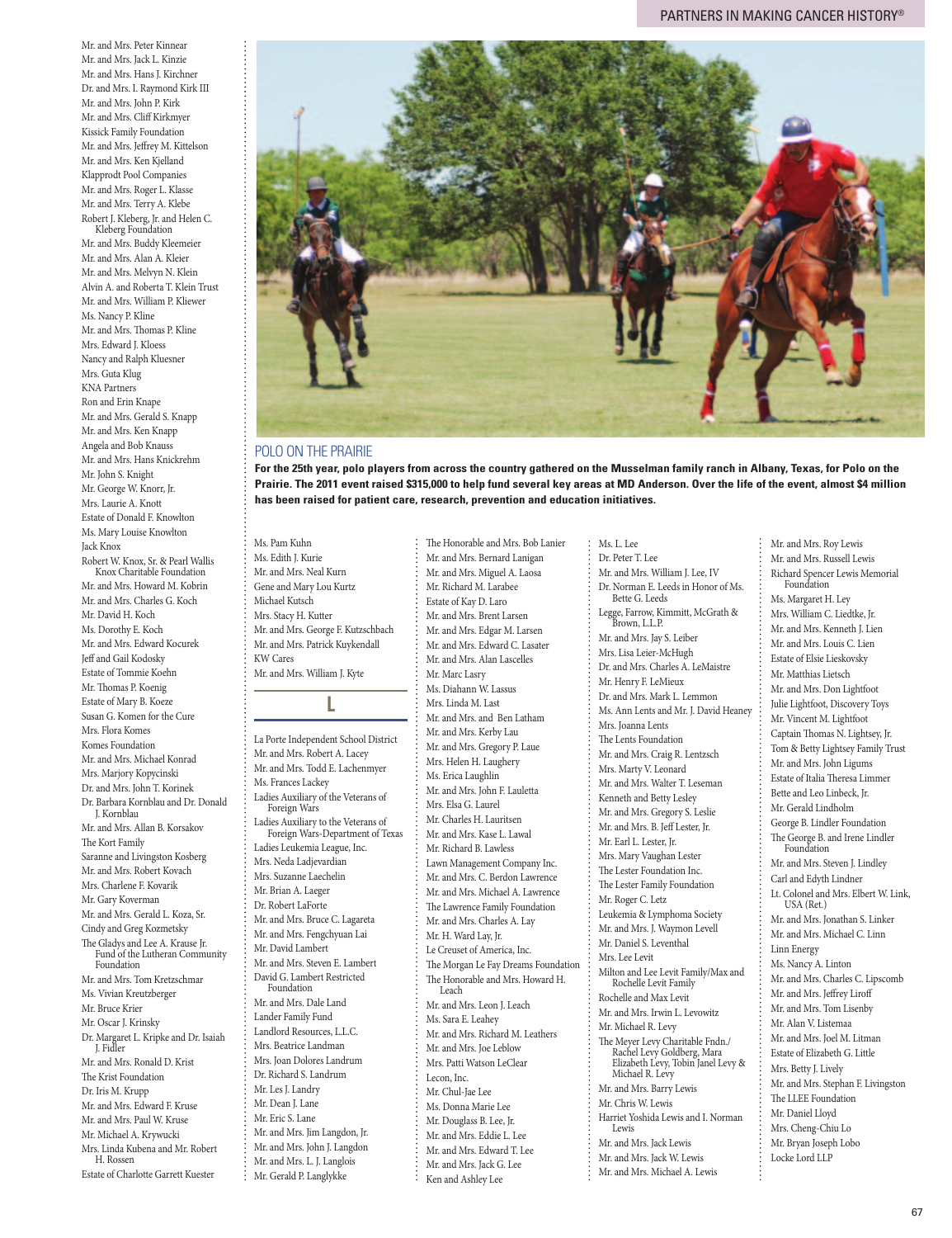### MD ANDERSON CANCER CENTER ANNUAL REPORT 2010-2011

Mr. and Mrs. John P. Madden

Lockheed Martin Matching Gift Program for Colleges and Universities-The Scholarship Foundation Ms. Elizabeth Lodowski Mr. Leon S. Loeb Mr. and Mrs. Lance T. Loeffler Nancy B. Loeffler Mrs. Gloria Logue Mr. and Mrs. Ronald E. Lohec LoJack Corporation Mr. Christopher S. Lolley Lone Star Beef Processors, L.P. Lone Star National Bank Ms. Katsy Long The Longevity Foundation Longhorn, Inc. Mr. Heriberto F. Longoria Ms. Janiece Longoria and Mr. Stephen A. Lasher Mr. and Mrs. Harry J. Longwell/ Longwell Family Foundation Ms. Susan E. Loosen Mr. Carlos G. Lopez Mr. and Mrs. Tom Lord Mr. Richard E. Lore, Sr. Mr. and Mrs. Frank Lorenzo Mr. and Mrs. G. Malcolm Louden Mr. Robert D. Loughney Louisiana Machinery Co. Mr. and Mrs. Jeff B. Love Mrs. Margaret McKean Love Ben and Margaret Love Foundation The Jeff B. and Katherine B. Love Foundation Mrs. Alice B. Loveless The Lowe Foundation Mr. Dan E. Lowrance Mr. and Mrs. Steve G. Loy, Jr. The LSG Charitable Foundation The Lubrizol Foundation Mr. and Mrs. Mark C. Lucas Mr. and Mrs. Charles S. Luck III Mrs. Seymour Luckoff Ying Luk Estate of Norman J. Luke Mr. and Mrs. Robert W. Luker Mr. and Mrs. John F. Luman III The Luminescence Foundation, Inc. Mrs. Marilyn G. Lummis Mr. Wallace L. Lundgren, Sr. Mrs. Betty Lunsford Mr. and Mrs. Ted W. Lusher Mr. and Mrs. Henry L. Luskey Mr. and Mrs. Homer L. Luther, Jr. Lutheran Education Association of Houston Mr. and Mrs. Jesse P. Luton, Jr. Mr. and Mrs. Khanh K. Ly Mrs. Rosemary K. Lykos Ms. Patricia S. Lyle Mr. and Mrs. Jeffrey L. Lyman Estate of Rachel Lyman Lymphoma Research Foundation **M** M&I Marshall & Ilsley Bank M. R. Harlan, Inc.

M. Terry Enterprises Mr. and Mrs. Joe Mabee Mr. Tamotsu Mabuchi Ms. Diana T. MacArthur Ms. Deborah A. MacDonald Mr. and Mrs. Ian M. MacDonald Mr. and Mrs. Jeffrey N. MacDowell Mr. and Mrs. C. Robert Mace Mr. Andrew MacKechnie Macquarie Group Foundation Macy's Foundation

Mr. and Mrs. John W. Madden Mr. and Mrs. John W. Madden, Jr. Rita and Robert Madden Mr. and Mrs. Wales H. Madden, Jr. Madden Family Charitable Foundation Mr. and Mrs. Andrew Maebius Mr. and Mrs. Louis E. Magne Mr. and Mrs. Edwin H. Magruder, Jr. The Mahaffey Family Foundation Mr. Jim Mahler Mr. Mike Mahlstedt Mr. Ahmed Mohamed Mahmoud Mr. Wesley Mahone Robert W. Mahoney and Kathi Sibel Dr. and Mrs. Bob Mahr Mr. Harry M. Main Mr. and Mrs. S. Lewis Main Mr. Gabriel Maldonado The Honorable and Mrs. Frederic V. Malek Malibu Floors Mr. and Mrs. Donald C. Malli Bob and Diane Malone Mr. and Mrs. John T. Malone Mr. Thomas W. Malone Malone Law Office Mrs. Emily Malorzo The Craig Malorzo Foundation Mr. Cesar A. Malpica Mr. and Mrs. Patrick Manchi Mrs. Stan Mancil Mangen Family Charitable Foundation The Harry T. Mangurian, Jr. Foundation, Inc. The Manitowoc Company, Inc. Ms. Dianne Mann Mr. H. George Mann Mr. and Mrs. Bryant Manning Mrs. Mary O. Manry Marathon Oil Corporation Ms. Jan Marbut Estate of Betty B. Marcus Dr. Nancy Cain Marcus Ms. Frances Marek Mr. and Mrs. Joe A. Marek Mr. and Mrs. R. Stan Marek, Jr. Mr. and Mrs. Ralph S. Marek The Marek Family Marek Family Foundation Mr. and Mrs. Kenneth C. Margolis Mrs. Lucy A. Margolis Mr. and Mrs. Rodney H. Margolis The Rodney H. and Judy E. Margolis Foundation Mr. and Mrs. Ross D. Margraves, Jr. Ms. Ann Marie Marinaccio Mariner Energy Inc. Mrs. Ellen Marino Mr. and Mrs. Rick Markle Mrs. Janet E. Marks Mrs. Leigh Marks Ms. Anita B. Markwardt Mr. and Mrs. Jim Marmion Mrs. Jennifer Margolis Marquez and Mr. Andres Marquez Marriott International, Inc. Mrs. Jo Marsh Wendy and Stanley Marsh 3 The Wendy and Stanley Marsh 3 Foundation, Inc. Mrs. Marie M. Marshall Mr. and Mrs. Robert C. Marshall Marshall & Ilsley Trust Co., N.A. Mrs. Hope Martens Martha Turner Properties, Inc. Mr. Wes Marti Mr. and Mrs. Graham H. Martin Mr. and Mrs. Greg Martin Mr. J. Stephen Martin

Estate of Josephine Williams Martin Mary's Group LTD Sharon and Dawson Mase Stuart and Flora Mason Mr. and Mrs. Eric E. Masterson The G. Harold and Leila Y. Mathers Charitable Foundation Mr. James F. Mathis Jennifer Matsui and her Friends Mr. and Mrs. William C. Mattei Mr. and Mrs. George G. Matthews Mr. and Mrs. Kade L. Matthews Karen and Charles Matthews Lucinda and Bill Matthews Mr. Erick T. Matthys Mr. and Mrs. Steve Mattingly Mr. Wayne L. Matus Mr. and Mrs. Doug Maund Mrs. Patricia N. Maunder Mr. and Mrs. Stephen P. Mawer Mr. and Mrs. Ronny Maxey Ms. Melinda J. May Ms. Susan S. May and Mr. Andy J. Owczarek Bob Mayberry Foundation Dr. Dan Maydan Mr. and Mrs. Clarence E. Mayer, Jr. Mr. George Mayer Mr. and Mrs. Roy Mayers Mr. and Mrs. Kenneth R. Mayfield Mr. and Mrs. Erik R. Mays Mr. and Mrs. James A. McAllen Mr. Richard McAllister Mr. David L. McArdle Mr. and Mrs. Charles Allen McBride Tom and Meef McBride Mr. Timothy J. McCabe The Honorable and Mrs. Terry McCall Mr. and Mrs. Marty McCambridge Dr. and Mrs. John D. McCarroll Mr. Michael O. McCarthy McCarthy Building Companies, Inc. Mr. and Mrs. Charles E. McCarty Ms. Susie McCathran Mr. Desmond McCaw Mr. William McClain The Honorable and Mrs. Austin McCloud Mr. and Mrs. B. Curtiss McClymond Mr. and Mrs. Brian T. McCole Mr. and Mrs. Craig A. McCollam Mr. and Mrs. David McCollum Mr. Robert A. McCollum Estate of Floyd George McComas, Jr. Red and Charline McCombs The Red and Charline McCombs Family Foundation Jim and Kathy McCool Mr. and Mrs. J. Philip McCormick Mr. R. E. McCormick McCormick & Company Inc. Ms. Sandy McCorquodale Mr. Tony McCorvey Mr. and Mrs. Donald G. McCoy Mr. and Mrs. Hal W. McCoy Mr. and Mrs. Andrew D. McCullough, Jr. Ralph H. and Ruth J. McCullough Foundation Mrs. Gaye McCutchen The McCutchen Family Foundation Mr. Thomas B. McDade Mr. and Mrs. Thomas R. McDade Mr. and Mrs. Charles B. McDaniel Mr. James H. McDaniel David and Stacie McDavid Dr. Alison McDermott and Dr. Adrian Glasser Mrs. Beverly T. McDonald Mr. and Mrs. Graham McDonald Mr. and Mrs. Fred S. McDuffie Mrs. Arthur L. McElmurry

Mr. and Mrs. John S. McEnaney Mr. and Mrs. A. Patrick McEvoy Mr. and Mrs. M. Kevin McEvoy McFadin Foundation Mrs. Judith McFarland Mr. Forrest W. McFarlane III Thomas W. and Patricia A. McGarity Suzanne and Patrick McGee Mr. and Mrs. William M. McGee Mr. and Mrs. Sutton McGehee Ms. Karen C. McGough John P. McGovern Foundation Mr. Edward McGowan Mr. Michael McGuire McIlhenny Company Mr. William A. McIntosh McIntosh Foundation, Inc. Ms. Janet M. McIntyre The McKaCo Charitable Foundation Mrs. Bobbie N. McKamy Mr. and Mrs. Jimmy McKay Mr. and Mrs. William Ewing McKay Mr. and Mrs. David S. McKeehan Dr. and Mrs. Daniel F. McKeithan, Jr. Mr. and Mrs. James C. McKinley Mr. and Mrs. Michael D. McKinnon Mr. and Mrs. Drayton McLane, Jr. The Honorable and Mrs. Thomas F. McLarty III Mr. and Mrs. Leo R. McLean Ms. Carolyn E. McLeod Mr. John D. McMahan Mr. and Mrs. John T. McMahan Mr. and Mrs. Gordon McMillan Mrs. Kay R. McMillan Mr. Leslie McMillan Mr. and Mrs. Calvin McMinn Mr. and Mrs. W. D. McMoran Mr. and Mrs. Robert C. McNair The Robert and Janice McNair Foundation Mr. and Mrs. D. Scott McNamee Ms. Leslie E. McNeill Mrs. Vickie McRay Mr. and Mrs. James R. McReynolds Mr. and Mrs. Charles D. McVean Mr. and Mrs. Dow McVean Mr. and Mrs. E. Scott Mead The Scott and Suling Mead Foundation Mr. and Mrs. Cecil R. Meador Ms. Martha S. Meador Ms. Frances J. Meadows Mr. and Mrs. Henry E. Meadows Ms. Lynn Meagher Medical Support Association, Inc. Medical Technology Management Institute, Inc. Mr. James G. Medill MedImmune, Inc. Mr. and Mrs. Joe E. Medina Medtronic, Inc. Mr. and Mrs. Edward M. Medvene Ms. Linda Meek Mrs. Nancy C. Meek Mrs. Sue E. Meek The Meek Foundation Mr. and Mrs. Thomas R. Meeks Ms. Amanda Meers and Mr. James K. Weber Mr. Terry C. Mehaffie The Mehta Family Foundation Dr. Elke B. Meier and Dr. William B. Gail Mr. and Mrs. Gerald Meinecke Nancy and Peter Meinig The Meinig Family Foundation Fund of the Cornell University Foundation Mr. Henry H. Melton, Jr. Dr. and Mrs. John Mendelsohn Mrs. Jean Merchant John C. Merchant Foundation

Merck & Co., Inc. Mrs. Cleo Merrill Merrill Lynch & Company Foundation Mr. Richard E. Mertz Colonel and Mrs. Robert A. Mesick Dr. and Mrs. Joseph F. Messenbaugh III Mrs. Sonceria Messiah-Jiles and Mr. Jodie Jiles Ms. Kathleen A. Messina and Mr. Gary W. Goodwin Steve and Roslyn Metchis MetLife Foundation Barbara and Randall Meyer Mr. and Mrs. David Meyer Mr. and Mrs. Jerry M. Meyer Mr. and Mrs. John M. Meyer Mr. and Mrs. Kirby T. Meyer Mr. and Mrs. Ronald Meyer Mr. and Mrs. Howard M. Meyers Meyer's Sausage Company, Inc. Mr. and Mrs. Al M. Micallef Mr. and Mrs. Richard A. Michalski Mr. and Mrs. Mark D. Michaud Mr. and Mrs. Don C. Michel Mr. and Mrs. George Michulka Micro Rentals, LLC Microsoft Giving Campaign Midco Producers Midlane LLC Midway Oilfield Constructors, Inc. Ms. Beatrice Mieth Mile High United Way Mr. and Mrs. Edward Milinski Millennium Pharmaceuticals, Inc. Mr. and Mrs. Barry R. Miller C. John and Reva Miller Mr. and Mrs. Carl G. Miller Mr. Cecil Miller Mr. and Mrs. David G. Miller Mr. and Mrs. David L. Miller Mr. Henry S. Miller Mr. and Mrs. Jack E. Miller Mr. James Miller Jan and Steve Miller Mr. Joel R. Miller Mr. and Mrs. Justin Miller Mr. Michael Gerard Miller Mrs. Rhea J. Miller Mr. and Mrs. Richard L. Miller Mr. and Mrs. Ronald Miller Dr. and Mrs. Stephen Miller Mr. William D. Miller Arnold and Suzanne Miller Charitable Fund The Gerald M. and Carole A. Miller Family Foundation Steven and Sheila Miller Foundation Mrs. Joan Miller-Caramalis Mr. and Mrs. John H. Milligan Mr. Homer A. Milliken Colonel Billy J. Millis Mr. F. H. Mills, Jr. Mrs. Brenda Milner Mrs. Donna M. Milrod Milton Brenner V.F.W. Post 3903 Mr. Mladen Mimica Mr. and Mrs. James S. Miner Minority Print Media, L.L.C. Minton, Burton, Foster & Collins Minute Maid, Coca-Cola North America Mirna Therapeutics, Inc. Mirror Industries The Mischer Family Mr. and Mrs. Walter M. Mischer, Jr. The Walter M. Mischer and Mary A. Mischer Foundation Dr. Lopa Mishra Mr. George P. Mitchell Mr. and Mrs. Matthew B. Mitchell Mr. Roy Lee Mitchell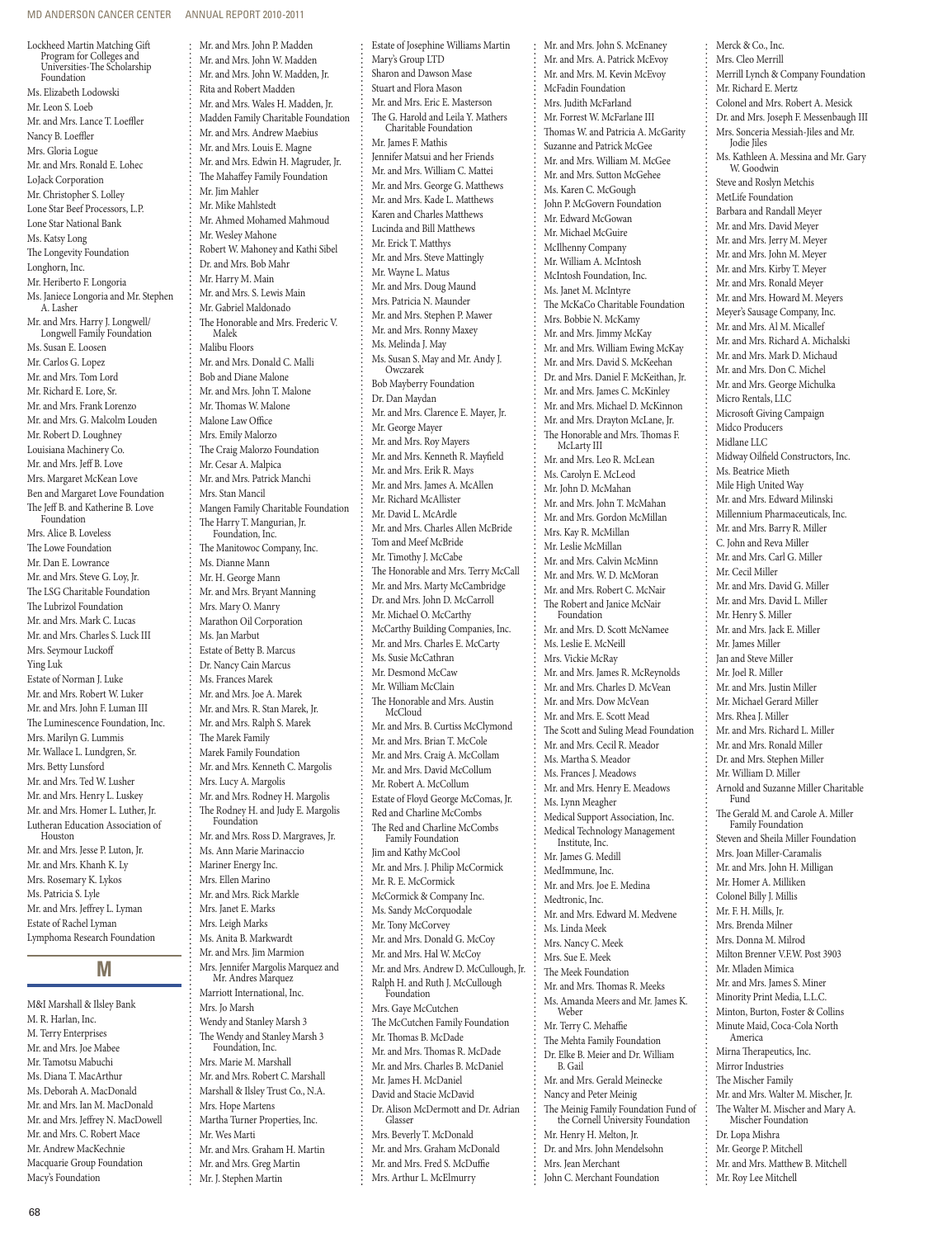The Cynthia and George Mitchell Foundation Mr. and Mrs. H. William Mitchener Dr. Elizabeth A. Mittendorf Mr. Neal Miura Mrs. Eva M. Mizrahi Mobil Foundation, Inc. Modern Method Gunite, Inc. Modestus Bauer Foundation Dr. and Mrs. Radhe Mohan Mr. and Mrs. Jerry A. Mohn Mr. Bruce A. Moilan Mr. and Mrs. Randolph M. Moity, Sr. Mr. Donald E. Molner Momentive Specialty Chemicals Mr. and Mrs. Charles B. Moncrief Mrs. Nancy E. Moncrief Mr. and Mrs. Michael K. Money Mr. Robert Montagano Dr. Eleanor D. Montague Ms. Margaret Montaigne Mr. and Mrs. William A. Monteleone, Jr. Montessori Preparatory School Mr. and Mrs. Ben C. Montgomery Dr. and Mrs. Michael H. Montgomery Mr. and Mrs. Ray Montgomery Mr. and Mrs. Jeff L. Monzingo Patti Hunter Moody Family Trust Mr. Thomas R. Mooney Mr. and Mrs. A. T. Moore Mr. and Mrs. Douglas D. Moore Estate of Jerry J. Moore Estate of Laurence Lusk Moore Mr. and Mrs. Lewis J. Moorman III Mr. Ricardo Mora Mr. and Mrs. Dan J. Moran, Jr. Mr. and Mrs. John A. Moran Estate of Louise J. Moran Mr. and Mrs. Sidney S. Moran Mr. Thomas J. Moran

P. J. Moran Foundation Janet Mordecai Mr. Angel Losada Moreno Estate of Robert D. Moreton Moretti Golf, LLC Mr. and Mrs. Charles E. Morgan Morgan Stanley Corporation Morgan Stanley Foundation Morgan Stanley Smith Barney Global Impact Funding Trust, Inc. Ms. Kelly A. Morrell Mrs. Marjorie A. Morrell Ms. Dorothy F. Morris Mr. and Mrs. Dud Morris Ms. Carla B. Morrison Ms. Kellie Jean Morrison Mr. Tom A. Morrison IV Estate of Frances Morse Mr. and Mrs. Paul F. Morton Mr. and Mrs. Jerry E. Mortus Mrs. Michele Mosbacher Mosbacher Foundation, Inc. Mr. and Mrs. Roland I. Mosher Dr. Mark Mosley and Mrs. Kristan Mosley Mr. Wiley L. Mossy, Jr. The Jane P. and Wiley L. Mossy Jr. Foundation Motiva Enterprises, LLC L. Mott Ms. Della Moulson Ms. Kimberly Mount MTI Mr. and Mrs. Duane Muehlbrad Mr. David Mueller Mr. and Mrs. Robert C. Mueller Mr. Nils L. Muench Mr. and Mrs. Kenneth A. Mulkey Mr. and Mrs. Timothy T. Mullen Mr. Michael I. Muller

Muller Honda Ms. Tami W. Mulligan Mr. and Mrs. Joe C. Mullis Mr. and Mrs. David G. Mulock Multiple Myeloma Research Foundation Miriam and Jim Mulva Susan and Pat Mulvey Mr. and Mrs. Nick Munson Mr. and Mrs. Darrell Murphy Mr. Larry Murphy Murphy Oil Corporation Mr. and Mrs. Michael P. Murray Dr. Asha Murthy and Dr. Ravi Murthy Muscular Dystrophy Association Musculoskeletal Transplant Foundation Mr. and Mrs. John E. Musselman, Jr. Ms. Sara Musselman Mr. Elmer T. Musshorn Ralph and Carole Muzzillo Mr. Edward J. Myers Mrs. Maxine Myers Mr. Stephen E. Myers Arthur B. & Marion V. Myers Trust Fund MyEvent.com Myriad Genetics, Inc. Mr. and Mrs. James Myrick **N** Nabors Corporate Services, Inc. Mrs. Cheryl L. Napier Mr. and Mrs. Albert Narath Mr. and Mrs. Peter Nardo Mr. Edward C. Nash, Jr. National Breast Cancer Foundation, Inc.

Mr. Robert G. Neelley, Jr. Dr. and Mrs. Warren F. Neely Mr. and Mrs. James P. Neeves Estate of Hubert Neff Mr. and Mrs. Roy Neidig Mr. and Mrs. Dru A. Neikirk Mrs. Laura B. Neill Neitzel Real Estate Company Mrs. Deane A. Nelson Senator Jane Nelson Dr. and Mrs. Randall Alan Nemitz Mr. and Mrs. Thomas B. Nenninger Nerenberg Foundation Mr. Joseph H. Netherland, Jr. The Neubauer Family Foundation Mr. and Mrs. Christopher J. Neugebauer Mr. and Mrs. David A. Neumann Mr. and Mrs. Donald R. Neumeyer Neustadt Charitable Foundation New Electric, Inc. Mr. and Mrs. Sherwin S. Newar Mrs. Mary E. Newberry Mr. and Mrs. Robert Newberry Mr. and Mrs. Randy Newcomer, Jr. Mr. and Mrs. David Newell Mr. and Mrs. Thomas L. Newell Newfield Exploration Company Newfield Foundation Estate of June D. Newman Ms. Valerie P. Newsom Ms. Amy T. Ng Ms. Lorraine Nichols Mr. and Mrs. W. Robert Nichols III Mr. Roger C. Nicholson Mr. and Mrs. Warren H. Nicholson The Stiles Nicholson Foundation

Ms. Mary Naylor Mr. and Mrs. Richard Neal

Joanna M. Nicolay Melanoma Foundation Inc. Mr. Luis Nicolini Niolon Lumber Sales, Inc. Mr. and Mrs. Lee S. Nix Nix Patterson & Roach, LLP Mr. and Mrs. Dennis E. Nixon Kathy and Bill Noble The Samuel Roberts Noble Foundation, Inc. Noble Tile Supply, Inc. Mr. and Mrs. James W. Nobles, Jr. Mr. and Mrs. Edmund O. Noel Mr. and Mrs. James L. Noel, III Mr. and Mrs. William D. Noel Mr. and Mrs. J. A. Nolan Mr. and Mrs. Richard Noppe Nordion Science Advancing Health Mr. Nolan H. Norman Norman Frede Chevrolet Co.-Norman Frede, Owner Dellora A. and Lester J. Norris Foundation Mrs. Karen H. Norsworthy North Dallas Business and Professional Women The Northrop Grumman Foundation Northtown Development Inc. Northwestern Mutual Life Foundation Carl L. and Shouling Liu Norton Not Just Another Cancer Fundraiser Charles J. Novak Novartis Oncology Mr. and Mrs. Wade T. Nowlin, Jr. Mr. and Mrs. Wade T. Nowlin, Sr. Mrs. Susan M. Noyes The Nu Alpha Chapter of Kappa Alpha Psi Fraternity Inc. Mr. and Mrs. Thomas B. Nusz Mr. and Mrs. Erle A. Nye

# Monroe Dunaway Anderson Society

## New members, Sept. 1, 2010-Aug. 31, 2011

Established in 1995, the Monroe Dunaway Anderson Society recognizes individuals and families who have selected the programs at MD Anderson to benefit from a planned gift such as a bequest, life insurance policy or other similar vehicle. Listed here are new members of the society who recently named the institution in their estate plans.

Mr. Edward C. Allison The Honorable Robert L. Andrews Mr. and Mrs. Matthew Anthony Ms. Sandra L. Aucoin Dr. and Mrs. Ermilo Barrera, Jr. Col and Mrs. James A. Bartlett Mrs. Mary M. Bendgen Mr. Joe A. Best III Ms. Jodie Bingham Ms. Gwin C. Blair Mr. E. Scofield Bonnet Mrs. Feffie N Bowers Mr. Roderick M. Brim Mr. and Mrs. William J. Burch, Jr. Mr. Harry Burkhart III Mrs. Eleanor A. Butler Mr. Bert Calabro Mr. James J. Cervinka Mrs. Dorothy L. Clark Mr. and Mrs. Terry N. Coleman Mr. and Mrs. Fred A. Connell Mr. Marcus P. Contreras Mrs. Emily H. Conway

Ms. Mary L. Cruse Dr. and Mrs. William R. Daniels Mrs. Margaret L. Draper Ms. Erna A. Edmunds Mr. and Mrs. James E. Farnan Ms. Patricia E. Flanigan Ms. Elizabeth C. Gerlach Mr. and Mrs. Thomas Hallinan Mr. Harrell Harkey Mr. Wil P. Harvey Ms. Judy Hays Dr. and Mrs. Peter R. Heinze Mr. Arthur Hermann Mr. and Mrs. Joe L. Howell Mr. John W. Hunt Mr. Mike Iannaci Mr. C. G. Johnson Mr. Chrest B. Johnson, Jr. Mr. David O Jordan Ms. Rita Kane Ms. Dorothy E. Koch Ms. Mary B. Koeze Ms. Charlotte Garrett Kuester

Ms. Iva R. Land Dr. Richard S. Landrum Patti Watson LeClear Mr. and Mrs. Michael C. Linn Ms. Nancy A. Linton Ms. Anita B. Markwardt Mr. and Mrs. J. Philip McCormick Mrs. Judith McFarland Mrs. Cleo Merrill Mr. and Mrs. John H. Milligan Mr. Bruce Moilan Mr. and Mrs. Ralph Muzzillo June D. Newman Mr. Jack Donald O'Brien Mr. and Mrs. William F. Ouchark Mr. and Mrs. Larry Owens Ms. Mary E. Parker Ms. Georganne Payne Mr. Michael Peppers Mr. John M. Phee Mrs. Inez Pinson Mr. and Mrs. Ralph Ponce de Leon

Ms. Janella C. Rachal

Mr. and Mrs. Edward Randall III Mr. Alphonse Reithinger Mrs. Mary Glen Rice Mrs. Dale Dailey Riepen Ms. Susan Joy Saibara Ms. Helen E. Sawyer Mr. Don Schlattman Mr. Rob Schuyler Mr. and Mrs. Cornelius F. Schwarz Mr. and Mrs. Charles R. Scott Ms. Nelda Shepherd Mr. Donald E. Smart Ms. Janet M. Snow Mr. Robert G. Wade Ms. Donnie Welch Mr. and Mrs. Samuel Whichard Dr. Lois White

Mr. and Mrs. John L. Nau III Nautilus World, Ltd.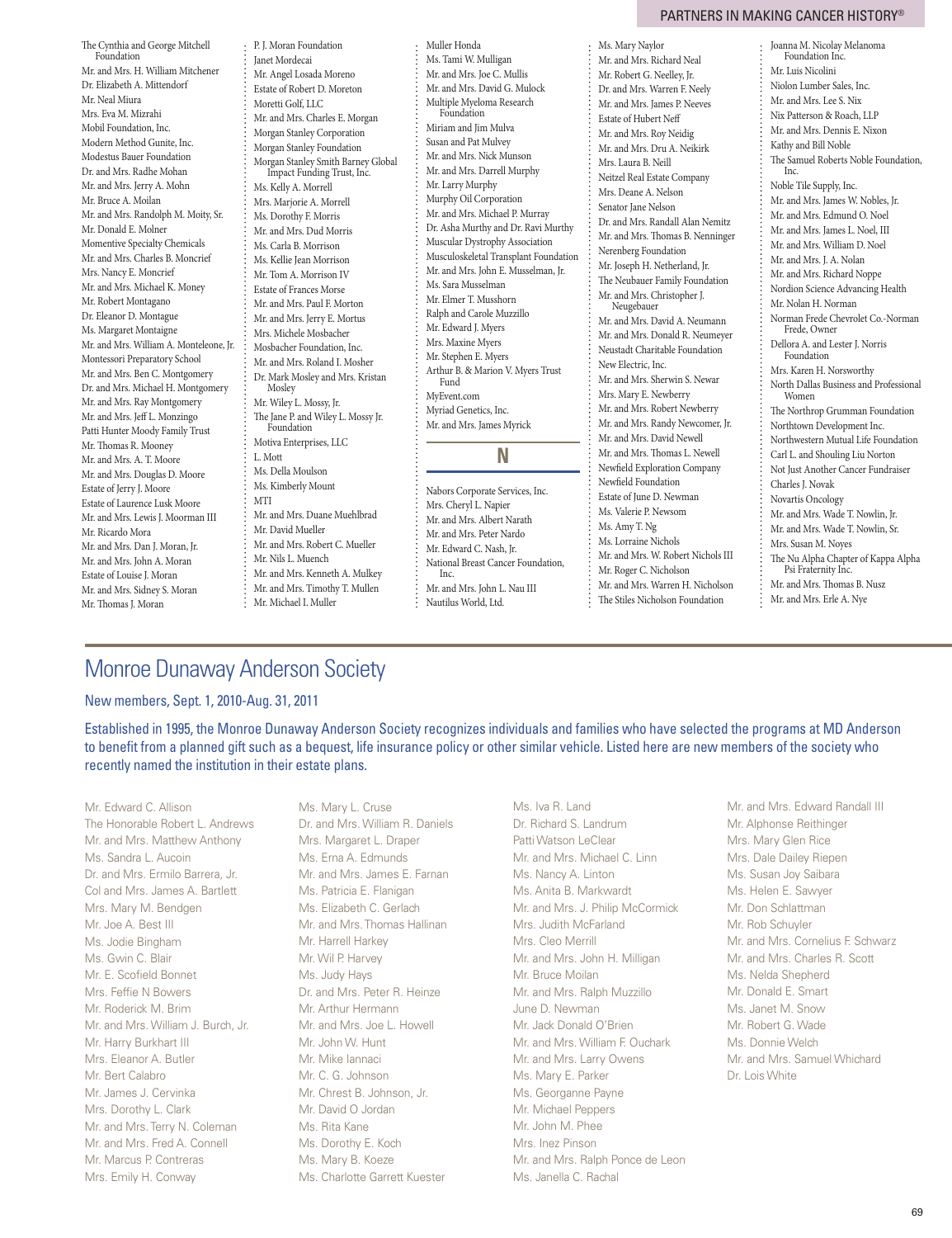

### a sweet deal

**Leen Aldarrab joins fellow patients at MD Anderson Children's Cancer Hospital for a party launching a partnership with Crave Cupcakes and the Arts in Medicine program. The popular Houston-area bakery packages cupcakes delivered to the Texas Medical Center in boxes with specially designed stickers denoting that a portion of proceeds goes to the program.**

Mr. and Mrs. James J. O'Neill

## $\mathbf{0}$

Mr. and Mrs. Jerald L. Oaks Mrs. Donna Oates Mr. and Mrs. Wayland W. Oatman Mr. Howard F. Oberg Estate of Jack Donald O'Brien Obie O'Brien Mr. Raymond V. O'Brien, Jr. Mr. and Mrs. T. B. O'Brien Employees of Occidental Petroleum **Corporation** Occidental Petroleum Corporation Dr. Brendan D. O'Connor Ralph and Becky O'Connor O'Connor & Hewitt Foundation Mrs. Charles Oden The Sydnor and Olga Oden Foundation Mr. Charles H. Odom Mrs. Rita Odom Mr. and Mrs. Eugene A. O'Donnell Mr. Peter O'Donnell, Jr. The OFIS-Office Furniture Interior Solutions Mr. John H. Ogden Ms. Una O'Hagan Mr. and Mrs. Bradley W. O'Halla Beverly and Will O'Hara Mrs. Frances W. O'Hornett Ms. Leslie A. Ohr Mrs. Mary Ann Ohr Mr. and Mrs. G. Michael O'Leary Mrs. Cristela Q. Olivares Mr. and Mrs. David E. Oliver Mr. and Mrs. Nelson Oliver Mr. and Mrs. Rudolph K. Olson Mr. and Mrs. Alan E. O'Martin Bradley O'Martin Melanoma Foundation OmniActive Health Technologies OmniGuide, Inc. Mr. and Mrs. Don R. O'Neal Ms. Joan G. O'Neil Mrs. Patty C. O'Neil The Frank O'Neil Family Foundation

Dr. Charles O. Onstead Mrs. Kay M. Onstead The Robert R. and Kay M. Onstead Foundation Mr. Jay Oppenheimer and Mr. Dolph Haas Mrs. Mildred M. Oppenheimer The John M. O'Quinn Foundation Mr. Morris A. Orden Order of The Eastern Star-Chapter 9 Mrs. Franca G. Oreffice Mr. and Mrs. Paul F. Oreffice The Oreffice Foundation Mr. David A. Orlando Dr. and Mrs. Robert Z. Orlowski Ms. Eve Marie Orr Mr. James E. Orseth Mr. and Mrs. Jesse P. Orsini Mr. and Mrs. Steven P. Orsini Mr. and Mrs. Pepe Ortega, Jr.<br>Orthopaedic & Neurological Rehabilitation, Inc. Mr. and Mrs. Thomas W. Ortloff Mrs. Althea Evelyn Osborn Mr. and Mrs. Dee S. Osborne Mr. and Mrs. Guy J. Ossello Otsuka America Pharmaceutical, Inc. Ray and Sonya Otte Mr. and Mrs. Christian S. Otteson William F. and Anne K. Ouchark Mrs. Jeanne Oudenhoven William and Susan Ouren Ovarian Cancer Research Fund, Inc. Ms. Anne Dale Owen Ms. Dian Graves Owen and Mr. Harlan Stai Mr. and Mrs. Kenneth A. Owen Mr. and Mrs. Louis W. Owen Dian Graves Owen Foundation Mr. and Mrs. Larry Owens Mr. Thomas J. Owens Alvin Owsley Alvin and Lucy Owsley Foundation Katie and Patrick Oxford

### P **P**

Mr. Andrew Pacheco Mr. and Mrs. Robert F. Pacquer Ms. Timberly Padden Mr. and Mrs. James A. Paduano Mr. and Mrs. Carter F. Page Mr. and Mrs. Robert R. Page Mr. and Mrs. Dan Painter Mrs. Michele B. Paley and Mr. Leonard Blonder Mr. and Mrs. C. Robert Palmer Mr. and Mrs. Tony Palmer Vicky and Harris Pappas Pappas Restaurants, Inc. Mr. and Mrs. Daniel K. Park Mr. and Mrs. Kelly Park Mr. Patrick Park Mr. and Mrs. Raymond P. Park Mr. Lloyd M. Parkans Dr. and Mrs. David L. Parker Mr. and Mrs. David R. Parker Diane Williams Parker Mrs. Eugene J. Parker Mr. and Mrs. Jerre L. Parker Mrs. Robert A. Parker Mr. and Mrs. Scott L. Parker Mr. Jaime Parra Parra Loan Company Mr. Roger K. Parsons Mr. and Mrs. Charles A. Partain The Michael P. Parziale Foundation, Inc. Mr. and Mrs. Norman L. Pasas Mr. and Mrs. George W. Pasha III Mrs. Patrick J. Patek Mr. Arvind B. Patel Mr. and Mrs. Bharat R. Patel Dr. Daksha M. Patel Mr. and Mrs. Malcolm Paterson Pathologists Bio-Medical Laboratories, L.L.P. Mr. and Mrs. Gary R. Patterson John and Nora Patterson Dr. Tad L. Patton Mr. Suhas P. Patwardhan

Ms. Janelle M. Pauer and Mr. Andrew E. Shirley

Pfizer Foundation, Inc. Ms. Marjorie L. Pflaum PFS Shared Blessings Foundation Mr. and Mrs. Jim Phalan Mr. and Mrs. Robert E. Phaneuf Pharmacyclics, Inc. Mr. and Mrs. Dionne S. Phelps Mr. and Mrs. Elliott W. Phillips Mr. and Mrs. Jack Phillips Mrs. Jennie L. Phillips Mr. and Mrs. Mark Phillips The Waite and Genevieve Phillips Foundation PhiloWilke Partnership Mr. and Mrs. John E. Phipps Mr. Robert S. Pickelner Dr. and Mrs. John Pickens Ms. Nelda Cain Pickens Mr. and Mrs. Robert H. Pickens Mr. T. Boone Pickens Mr. and Mrs. Kenneth J. Pickett

Mr. Dave Pickus Ms. Diane Pikarsky Pin Oak Charity Horse Show The Pink Ribbon Shop Pink Ribbons Project

Max R. Pirner Ms. Jan L. Pistorese Pitch and Putt For A Cure Mr. and Mrs. Bob Pitcock Pitney Bowes, Inc. Mr. and Mrs. Greg Pitzer Mr. Phillip C. Pitzer Dr. Carl Plager

Plains All American GP LLC

Mrs. Marilyn M. Pirner and Estate of

- Mr. and Mrs. Carl F. Paul
- Paul L. Broussard & Associates, Inc.
- Dr. and Mrs. James A. Paulson
- Mr. and Mrs. Richard Paulson
- Mr. and Mrs. Thomas C. Paulson Mr. and Mrs. Brian Paulus
	- The Paver Family Foundation
- Ms. Ann L. Payne
- Georganne and William Payne
- Ms. Janet Payne
- Mr. Jimmy A. Payne
- Jimmy A. Payne Family Foundation Mr. and Mrs. Arthur W. Peabody, Jr.
- Mr. and Mrs. Joe R. Peacock, Sr.
- Mr. Paul Peacock
- Pearland High School
- Pearland State Bank
- Ms. Barbara L. Pearlman
- Mr. and Mrs. Lee Roy Pearson III
- 
- Pecan Deluxe Candy Company Mr. and Mrs. Patrick A. Peck Mrs. Rodman S. Peddie Pediatric Brain Tumor Foundation of the United States Pediatric Cancer Research Foundation Dr. and Mrs. James H. Peery Mr. and Mrs. John P. Peet Mr. Bill Pegel Pemco Equipment Inc. Mr. David R. Pena Mr. and Mrs. Pablo G. Pena Richard and Kaye Pendleton Mr. and Mrs. Steve Pendleton Mr. and Mrs. Ken Pendray Mrs. Emafred S. Pengelly Penland Foundation Mr. and Mrs. Donor D. Penn Mr. and Mrs. Ed Pennington Pamela J. and James D. Penny Pentagon Freight Services, Inc. Ms. Bridgette C. Peoples Mrs. Ann Peppard Mr. and Mrs. Michael Peppers PepsiCo Foundation Mr. Troy B. Percival Performance Contractors, Inc. Mr. Franklin T. Perkins Mr. and Mrs. Frederick Myers Perkins Mr. and Mrs. Matthew Perkins Mr. and Mrs. Richard D. Perkins William Osborne Perkins III The Dick and Judy Perkins Charitable Foundation Mr. and Mrs. James R. Perlitz Margot and Ross Perot Mr. and Mrs. Chester Perry Ms. Mary Lynn Perry

Mr. and Mrs. Mills C. Perry Mr. and Mrs. Sam R. Perry Mrs. Virginia Perry Mr. and Mrs. Will Person Mr. Laddie Peterka

Judge and Mrs. Jimmie C. Peters Mr. Timothy E. Peters Ms. Margaret L. Petersen Charles and Nancy Peterson Mr. and Mrs. Donald N. Peterson Jeffrey and Candace Peterson Mr. and Mrs. Jim L. Peterson Adrian Peterson's All Day Foundation Mr. Alfred J. Petit-Clair, Jr. Petree Research Fund Ms. June Pettus Mr. John Ira Petty Mr. and Mrs. Scott Petty, Jr. The Scott Petty Foundation

Pfizer, Inc.

Plains Exploration & Production **Company** PlainsCapital Corporation Mrs. Madeline C. Plansky Mr. James Platt Mr. Steven W. Platt Mr. and Mrs. W. Craig Plumhoff Mr. and Mrs. Edward A. Plummer PNC Financial Services Group Mr. Daniel J. Podgurski Mr. David G. Polis Mr. and Mrs. Joe E. Polk Mr. and Mrs. Elton T. Pollock Ms. Laurie Pompa and Mr. Tyron J. Stading Mr. and Mrs. Ralph Ponce de Leon Ms. Elaine Pondant Mrs. Lewis H. Pool J. Michael Poole, Sr. Ms. Becky Pope Mr. William L. Pope Dr. and Mrs. David V. Porchey Peggy and Allan Port Mr. Thomas W. Porter III Ms. Maria Portillo and Mr. Morteza Sayarpour Mr. and Mrs. Don E. Posey Mr. David A. Posner Gene and Ruth Posner Foundation Mr. and Mrs. Mike Post Estate of Marjorie M. Postma Mr. and Mrs. Steven Potter Mr. and Mrs. Michael J. Poulos Mr. and Mrs. Don G. Powell Mr. and Mrs. Gene Powell Miss Judith L. Powell Mr. Mark Powell Tom and Jane Cheever Powell Don G. Powell Foundation Mr. and Mrs. Martin J. Power Mr. and Mrs. Michael S. Powers The John and Jane Powers Foundation PR Sunglasses Mr. and Mrs. Richard E. Prasek

Mr. and Mrs. Brian E. O'Neill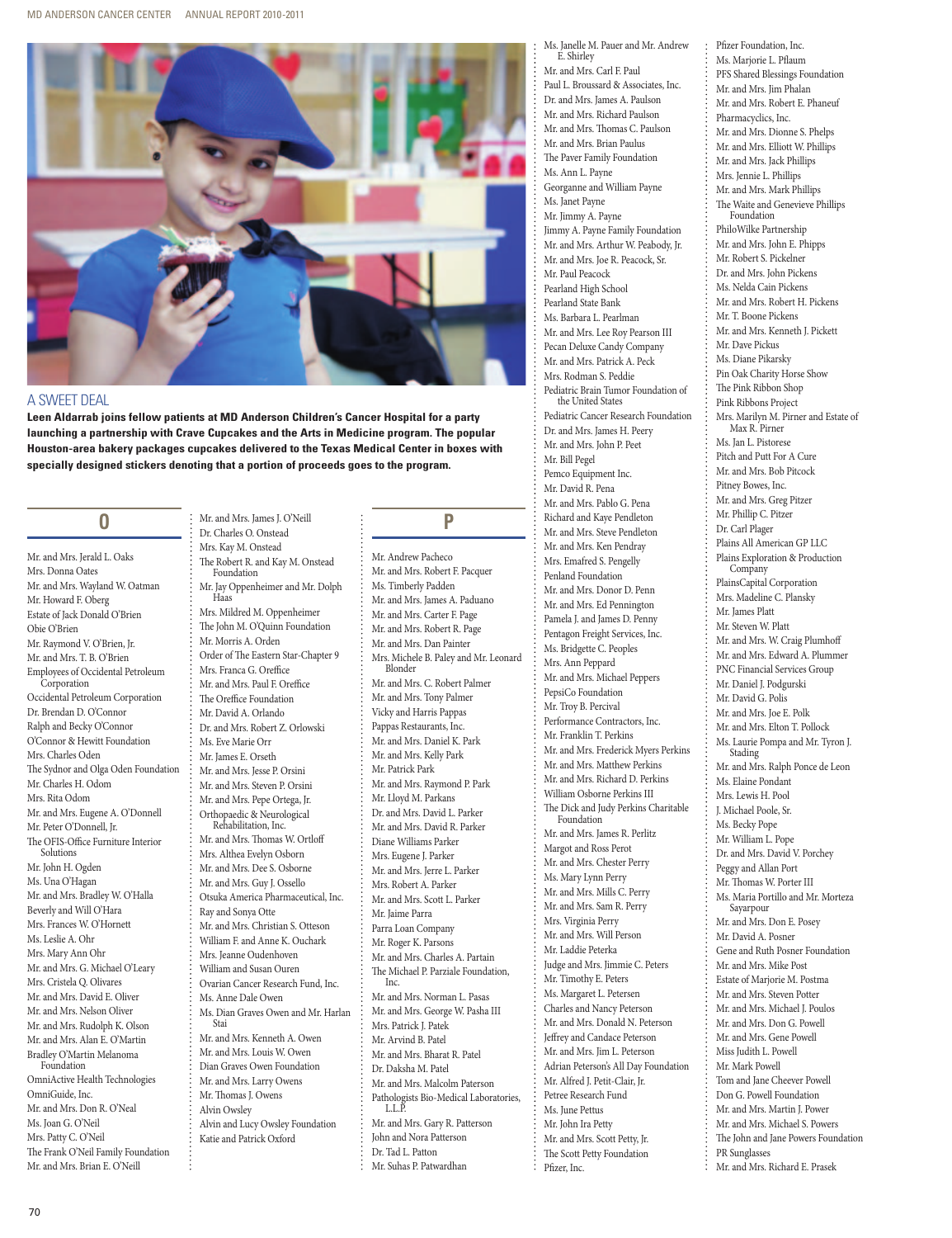Mrs. Liliana Melo de Sada and Mr. Federico Sada

Mrs. Susan S. Pratt Mr. and Mrs. David E. Preng Preng & Company, Ltd. Mrs. Sheila Prenowitz Presidio Title Mr. and Mrs. Michael Prevor The Roslyn and Michael Prevor Charitable Foundation, Inc. Mr. and Mrs. Harvey S. Price The Honorable and Mrs. John Price Price Gregory International, Inc. Ms. Lori F. Priess PrimeWay Federal Credit Union Mr. Joe Primo Primrose School of Bent Trail Primrose School of Breckinridge Park Primrose School of Coppell Mr. and Mrs. J. D. Prince Mrs. Ruth E. Pringle Procon Construction Co, Inc. Prostate Cancer Foundation Protection Engineering Consultants Earl and Bertha Pruyn Foundation Mr. William E. Pryor PSCU Financial Services, Inc. Mr. Jessie D. Puckett, Jr. Mr. Gerry J. Pugil Tillman R. Pullig Mrs. Fredna E. Purkey Mrs. M. K. Putter Mr. and Mrs. Michael C. Puzio Joe and Daisy Pybus Ms. Marilou E. Pych Ms. Patti Pyle

### $\bf{0}$ **Q**

Quality Electric Steel Castings, L.P. Quantum Gas & Power Services, Ltd. Mr. and Mrs. Parker S. Quillen Quilling, Selander, Cummiskey & Lownds P.C.

### R **R**

R & B Express, Inc. R & N Manufacturing, LTD Kathryn and Richard Rabinow Roger Allan Raby Ms. Janella C. Rachal Mr. Jeremy L. Radcliffe Mrs. Jean M. Radomski Ms. Lisa A. Radomski Mr. Roy M. Raftery, Jr. The Ragsdale Foundation Mr. Gene Rainbolt Mr. and Mrs. W. K. Rainbolt, Jr. H. E. Rainbolt Trust Mr. and Mrs. Mark Rainosek Mr. and Mrs. W. M. Ralls Ms. Doris B. Ramberg Ms. Therese S. Ramirez and Mr. George C. Billings Mr. and Mrs. Ernest L. Ramos Mr. and Mrs. Gary M. Ramsey Jessica H. Ramsey Ms. Kim E. Ramsey Ranchero Trust Mr. and Mrs. Edward Randall III Mr. and Mrs. Jack P. Randall Roberta K. Randall Charitable Foundation Randalls Food Markets The Randalls Foundation Ranger Gas Gathering, L.L.C. Mr. H. Rangwani Mr. Salvatore A. Ranieri Mr. and Mrs. B. M. Rankin, Jr.

Mr. and Mrs. Paul L. Rankin Ms. Renee M. Ransom Mr. Daryl Rapp Dr. and Mrs. Leon W. Rasberry Mr. and Mrs. John A. Ratcliffe Dr. and Mrs. Karl Eric Rathjen Mr. and Mrs. Lyle J. Ratner Mr. and Mrs. Keith O. Rattie Mrs. William H. Ratz Mrs. Lila Rauch Mrs. Gail Williamson Rawl Mr. Kevin W. Rawlings Mr. and Mrs. John R. Rawls Mr. and Mrs. Donald Ray Mrs. Phyllis Ray Mrs. Vera L. Ray Ms. Bess L. Rayford Bessie L. Rayford Foundation Mr. and Mrs. Martin S. Raymond Employees of Raytheon Raytheon Matching Gifts for Education Program Mrs. Evelyn Rayzor-Nienhuis Dr. and Mrs. W. T. Read Mr. Jim Ream Mr. and Mrs. Thomas R. Reckling III Estate of Virgina Archer Reece Mr. Charles A. Reed Mr. Harry L. Reed Mr. and Mrs. Joe G. Reed Mrs. Mary Ann Reed Dr. Valerie K. Reed Mr. and Mrs. Wayne Reed The Reed Foundation Mr. and Mrs. Jordan W. Reese, III Ms. Marian Reich Mr. and Mrs. Don E. Reichert Ms. Alison T. Reid Mr. and Mrs. Andrew J. Reid Mr. Brent H. Reid Mrs. James H. Reid, Jr. Royce H. Reid Mr. Walter Reifel, Jr. Mrs. Diane C. Reimann Mr. and Mrs. Larry E. Reimert Mr. and Mrs. Derek S. Reiners Mr. and Mrs. Matthew J. Reintjes Mr. Owen A. Reischman Mr. Alphonse H. Reithinger Mr. and Mrs. Rick Reitz The Reliable Specialty Company Reliant Energy, Inc. Mr. Doug Renfro Mr. John W. Renfro Renfro Foods, Inc. Renven, LLC Ms. Francy Renz Repcon, Inc. Mrs. Dee A. Replogle, Sr. Mr. and Mrs. Michael Repperger Research Analysis & Maintenance, Inc. Mr. Epitacio R. Resendez Mr. and Mrs. Michael Resmo Estate of B. J. Resoft Miss Nancie L. Rettig Mr. and Mrs. Laverne F. Reu Mr. and Mrs. Robert L. Rewey, Jr. Rexanna's Foundation for Fighting Lung Cancer Mr. and Mrs. Charles R. Reynolds Mr. and Mrs. Charles T. Reynolds Mr. and Mrs. Fred N. Reynolds Mr. James H. Reynolds Ms. Katherine B. Reynolds and Ms. Sophia W. Collier Ms. Kelly Reynolds Mr. and Mrs. Lawrence E. Reynolds Mr. and Mrs. Norman T. Reynolds Mr. and Mrs. Robert D. Reynolds

Alice Kleberg Reynolds Foundation RGK Foundation Mr. Shane Rhea Mr. Phillip Rhee Dr. and Mr. Jerry L. Rhodeback Mr. and Mrs. Billy R. Rhone Rias Berlin Commission Mr. and Mrs. James W. Ribman Ms. Cherie C. Rice Colonel and Mrs. James W. Rice, Jr. (Ret.) Ms. Judy A. Rice Rice University Mr. and Mrs. Hershel M. Rich Mr. and Mrs. Norman I. Rich Mr. and Mrs. Charles A. Richards Ms. Joyce C. Richards Mr. and Mrs. Frank H. Richardson Mr. and Mrs. Gaylon Richardson Mr. James E. Richardson Ms. Lou Ann Richardson Mr. and Mrs. Robert B. Richardson Frank and Marilyn Richardson Family Foundation Gail and Gene Richter Mr. and Mrs. Louis H. Rickert Mr. and Mrs. Thomas G. Ricks Riders for the Cure Mrs. Nancy K. Riedl Mr. and Mrs. John J. Riedmueller Mr. and Mrs. James D. Rieker, Jr. Mrs. Dale F. Riepen The RIG III Family Foundation Ms. Phyllis B. Riggins Mr. and Mrs. Donald A. Rikard Mr. and Mrs. Clarence J. Riley Mr. and Mrs. H. John Riley, Jr. Mr. John Rippel Jean and John Roach The Roach Foundation, Inc. Mr. and Mrs. Edward E. Robbs Mr. and Mrs. Braxton L. Roberts, Jr. Ms. Dorothy N. Roberts Mrs. Patricia A. Roberts Mr. Richard H. Roberts Ms. Sheryl L. Roberts Mr. and Mrs. Thomas C. Roberts Mr. and Mrs. Wayne T. Roberts Ms. Beth Robertson Mr. and Mrs. Corbin J. Robertson, Jr. Mr. Jack Robertson Mr. and Mrs. Jack Y. Robertson Mr. and Mrs. James S. Robertson Ms. Lillie T. Robertson Mr. Melvin Robertson Mr. and Mrs. Bruce A. Robin Mr. and Mrs. Frank Robin Ms. Nancy G. Robinett and Mr. John<br>J. Hamlin Mr. Gerald Robins Mrs. Edgar A. Robinson The Edgar and Ruth Robinson Family J. Mack Robinson Mr. and Mrs. J. O. Robinson Mr. and Mrs. Ray Robinson Mr. and Mrs. Wayne A. Robinson Ms. Emily Robson Dr. and Mrs. Warren Roche, Jr. Rockwell Automation Carolyn Jones Roden Mr. and Mrs. Jay Roden Mrs. Christine Rodriguez Mr. David J. Rodriguez Mr. and Mrs. Mark E. Rodriguez Mr. and Mrs. J. Hugh Roff, Jr. Mr. Clarence B. Rogers Mrs. Donna L. Rogers Mr. and Mrs. Jordan Rogers Pat and Glenda Rogers

Regina Rogers Sandra Rogers in Loving Memory of Bobby Rogers The Rogers Agencies, Inc. The RoKe Foundation, Inc. Mr. and Mrs. W. Clark Roland Mr. W. Robert Rolingson Roll Giving Terry and Bert Romberg Mr. and Mrs. A. Ross Rommel, Jr. Mr. John N. Rooney Mrs. Sybil F. Roos Mr. William H. Roquemore Mr. and Mrs. James W. Rosborough Mr. and Mrs. Thomas L. Roscetti Mr. and Mrs. Edward W. Rose III Mr. and Mrs. Jerome R. Rose Dr. Marnie Rose Foundation Mr. and Mrs. Tom Rosellini Mr. and Mrs. Norman C. Rosen Ms. Shelly A. Rosen Dr. and Mrs. Walter M. Rosen Mrs. Irene Rosenberg Mr. and Mrs. Leonard B. Rosenberg Rozanne and Billy Rosenthal Mr. David N. Rosner David N. Rosner Charitable Foundation Brian and Catie Ross Mr. and Mrs. Edward A. Ross, Jr. Mr. and Mrs. James E. Ross Mr. William F. Ross Matthew and Jennifer Rosser Mr. and Mrs. David Rossi Rotary Club of Lake Conroe Foundation Mrs. Jane Anderson Rote Mr. Jim C. Roth Mr. and Mrs. Todd Routh Arch and Stella Rowan Foundation, Inc. Roy Gurley Oil & Gas Mr. and Mrs. Sean Royall Mr. and Mrs. Dennis J. Royer Mr. Stephen D. Royer RRP Cancer Foundation Mr. and Mrs. Jerry Rubenstein Mr. and Mrs. Mansel M. Rubenstein The Jerry and Maury Rubenstein Foundation Mrs. Eugenia Ruiz and Dr. Victor G. Prieto Nancy and Clive Runnells Mr. and Mrs. Forrest Neal Runnels, Jr. Estate of William A. Runnels III Mr. and Mrs. Edward J. Ruppert Mr. W. Marvin Rush Mr. Todd Rushing Mr. and Mrs. David Russell Mr. and Mrs. James D. Russell Mr. Stephen Dale Russell and Ms. Cathy L. Layton Mrs. Vale Asche Russell David Russell DBA Big Country Packer Service Mr. and Mrs. Paul Rutenis Paul Rutenis Research Fund Keith and Christa Rutherford Mr. and Mrs. Patrick R. Rutherford, Jr. Mr. Timothy Rutowski Estate of Virginia S. Rutter The RWM Foundation Mr. Mike Rydin **S**

Gita and Ali Saberioon Andrew Sabin Family Foundation Mr. Edward T. Sable Mrs. Lori A. Sabo Saco Energy Services, Inc.

Safeway Inc. Hanna and Laura Sahliyeh Saks Fifth Avenue Mrs. Frances M. Saladin Mr. and Mrs. Kenneth S. Saladin Mr. Louis Saldana Mr. and Mrs. Alan I. Sales Salient Partners Mr. and Mrs. Robert J. Saltiel Mr. and Mrs. John A. Salzer, III Sam Kane Beef Processors, Inc. Mrs. Shirley Anne Samis Mr. Cliff Samples Dr. and Mrs. Barry I. Samuels Mr. and Mrs. Michael Samulin A Gift from the San Antonio Area Foundation Mr. and Mrs. Adalio T. Sanchez The A. R. "Tony" and Maria J. Sanchez Family Foundation Sandbaggers Inc. Mr. and Mrs. J. D. Sandefer III Ms. Courtney E. Sanders Mr. and Mrs. Jim Sanders Mr. Richard Sanders Mr. and Mrs. Thomas L. Sanders Mr. and Mrs. Roy I. Sandoval Mr. and Mrs. Joseph W. Santamaria Mr. Jaime Rivero Santos Mr. Dennis A. Sanvi Sarah's Garden of Hope Inc. Sarasota Polo Club Sarcoma Research Foundation Mr. and Mrs. Christopher Sarofim Mr. Fayez S. Sarofim Mr. and Mrs. Laurence R. Saslaw The Saudi Arabian Cultural Mission Mr. and Mrs. John T. Saunders, Jr. Saunders Foundation Mr. and Mrs. Dan C. Savage Mr. and Mrs. Alford C. Savoie Dr. Raymond Sawaya Estate of Helen E. Sawyer Wayne and Jann Sayatovic Sazón Goya Mr. and Mrs. Joe H. Scales Dan E. and Ramona Scarlett Ivy and Joe Scarpinato Mr. Andrew Schaap Mr. and Mrs. Donald J. Schade Leah R. & Alfred E. Schaefer Charitable Foundation Mr. Martin L. Schaffel Ms. Wanda J. Schaffner Matt and Rosemary Schatzman Mr. Robert I. Scheffler Mr. David R. Scheihagen Mr. and Mrs. Robert and Janelle Scheuer Bob and Patricia Schieffer Mr. and Mrs. Tom Schieffer Ms. Mary Jane Schier Mr. Donald T. Schlattman Schlumberger Mr. and Mrs. Pierre M. Schlumberger Mr. Arthur W. Schmidt Mr. and Mrs. Paul B. Schmidt Mr. and Mrs. Richard W. Schmidt The Rick Schmidt Memorial Fund Mrs. Samantha Schnee and Mr. John M. Hafner, Jr. The Honorable and Mrs. Harvey A. Schneider Mr. and Mrs. Steve Schneider Mr. and Mrs. Preston W. Schoen Mr. Dan Schooley

Mr. and Mrs. John D. Schoolfield Mr. and Mrs. Jonathan L. Schopp Mr. and Mrs. Craig A. Schrank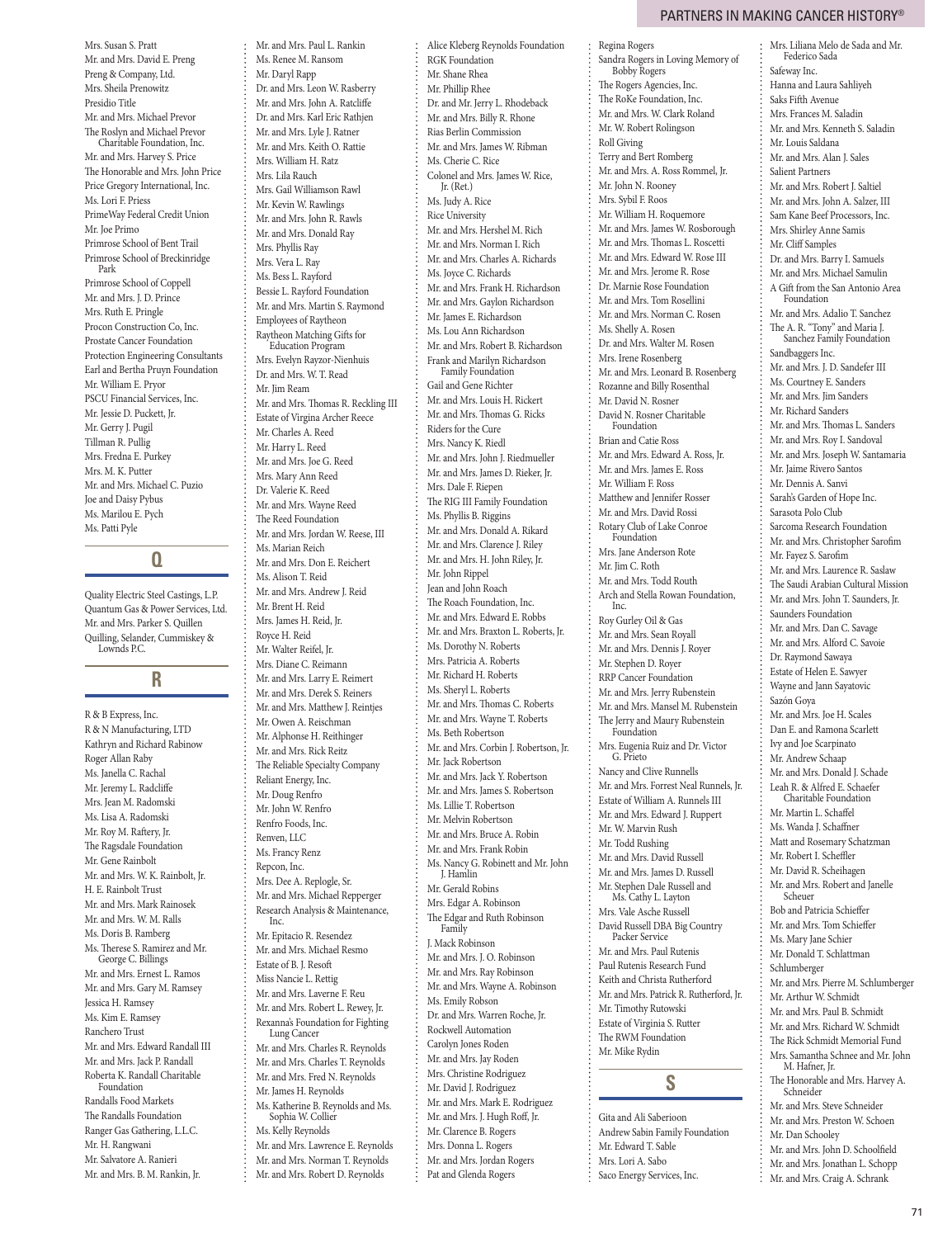Mr. and Mrs. Bruce H. Schremp Dr. and Mrs. Jeffrey M. Schroeder Ms. Patricia Schroeder Thomas L. Schroeder Schroeder Manatee Ranch, Inc. Colonel Eldor H. Schueler Mr. and Mrs. Stephen Schuler Mr. and Mrs. Albert R. Schultz Mr. and Mrs. Michael A. Schultz Estate of Rob R. Schuyler Schwab Charitable Fund Mr. Roger W. Schwandtner Mrs. William A. Schwartz Mrs. Jessica D. Schwausch Alan and Marilyn Schwedel Mr. John C. Schweitzer The Schweitzer Family Foundation Scientific Therapeutics Information, Inc. Mrs. Barbara W. Scott Mr. and Mrs. Charles Red Scott Mr. and Mrs. Mike Scott Mr. and Mrs. Robert C. Scott Mr. Thomas D. Scott Scott Andrews, Inc. The Thomas H. and Mayme P. Scott Foundation, Inc. Scott Universal Foundation, Inc. Scripps Howard Foundation Kim and Jeff Scrivener Scurlock Foundation Mr. and Mrs. John Seaberg Mrs. Jane P. Seal Leo W. Seal Family Foundation Mrs. Maribeth Sears Mr. and Mrs. William A. Sears Lt. Colonel Albert L. Seaver, USAF (Ret.) Securities Litigation and Consulting Group Seecure, LLC Mr. Paul R. Seegers Mr. and Mrs. Elliot M. Segal Mr. and Mrs. Thomas B. Sehon, Sr. Mr. and Mrs. Clayton E. Seidel Dr. Cynthia G. Seiler Mr. Terry Seitz Dr. and Mrs. Thomas Seitz Lawrence K. Selan and Sharon Fortmeyer-Selan Dr. Veronica Selinko-Curran and Mr. Michael F. Curran Mrs. Robin Overton Sengelmann Mr. and Mrs. Victor C. Serafino Mrs. Viveca Serafy Serafy Foundation Mr. and Mrs. William Ross Seten Mr. James J. Seuffert Mr. and Mrs. Vernon A. Sevier, Jr. Peggy and Carl Sewell Sewell Infiniti of North Houston Sewell Lexus Sewell Village Cadillac Mr. and Mrs. John Sexton SGS Industrial Supplies Inc. Shaarei Torah Charity Fund Mr. and Mrs. William E. Shaddock, Jr. Mr. Ronald G. Shafer Mr. and Mrs. Mel A. Shaftel Mr. and Mrs. Alex C. Shahade Mr. William H. Shane, Jr. Mrs. Abie Shanks Ms. Kerry A. Shannon and Mr. Steve Byrne Dr. and Mrs. Tzu-Fann Shao Marc and Jeri Shapiro Mr. and Mrs. Marvin L. Shapiro Allen and Marsha Sharp Ms. Gwen D. Sharp

Mr. and Mrs. Paul J. Shaughnessy Rosemary and Joseph Shaughnessy Beth and David Shaw Mr. and Mrs. Roy G. Shaw, Jr. Mr. and Mrs. Charles E. Sheedy The Sheedy Foundation Mr. and Mrs. Myron M. Sheinfeld Mrs. Jeanne F. Shelby Mr. Patrick B. Shelby Shell Oil Company Shell Oil Company Foundation Shelly Ranch Mr. J. N. Shelton Mr. and Mrs. Jack L. Shelton Ms. Lucille Sheng Mrs. Betty Jean Shepherd Estate of Nelda Shepherd Mr. and Mrs. George V. Sherman, Jr. Mr. and Mrs. Richard Sherry Mr. and Mrs. Michael J. Sheskey Sheskey Family Foundation Mrs. Francis A. Shields Shipley Do-Nuts Ms. S. Shirleyann Mr. and Mrs. John S. Shivers, Sr. Mr. and Mrs. Harold D. Shockley Mr. and Mrs. Derek W. Shoobridge Shooting for a Cure A. A. Shorrosh Vern and Janet Showalter Mr. and Mrs. Grady Lee Shropshire Ms. Jennifer L. Shufelt and Mr. Colter Harris Mr. and Mrs. George A. Shutt Ms. Evelyn W. Sibley Estate of Howard Sides Sigma Pi Fraternity - Iota Delta Chapter at UTSA Sigma-Tau Pharmaceuticals Inc. Signature Real Estate Services, Inc. Mr. and Mrs. C. J. Silas Mrs. Heather Silver and Mr. Neil Grundhoefer Silver Eagle Distributors, LP Mr. and Mrs. Robert S. Silverthorn Mr. Charles M. Simmons Ms. Jennie M. Simmons Mr. and Mrs. John B. Simmons Mr. and Mrs. Scott Simmons Mr. Tony A. Simmons Neal and Lourdes Simmons Foundation Mr. and Mrs. J. Peter Simon Mr. and Mrs. John Simon William E. Simon Foundation, Inc. Simon Property Group, LP Mr. Herbert D. Simons Mrs. Suzy Sklar Simons Ms. Sydney Simons Mr. and Mrs. David C. Simpson Mr. and Mrs. Michael E. Simpson Mr. and Mrs. Thomas G. Singley SIR Foundation Mr. and Mrs. Eric C. Sirgo Mrs. Harriet J. Sirota Sirtex Medical Inc. Mr. and Mrs. John J. Sisler SJB Group, LLC SK Foundation Skadden, Arps, Slate, Meagher & Flom LLP Mr. and Mrs. Millard L. Skaggs Mr. Michael B. Skalka Mr. and Mrs. Damir S. Skerl Mr. and Mrs. James W. Skidmore Mr. Louis Skidmore, Jr. Ms. Lillian S. Skiles Mr. and Mrs. Richard H. Skinner Albert & Miriam Sklar Foundation Mr. and Mrs. Samuel L. Skogstad

Mr. and Mrs. Eugene Slater Mr. and Mrs. Glenn H. Slaven Mr. and Mrs. Bruce W. Slayden, II Mr. and Mrs. Gene Sledge Mr. and Mrs. Jack W. Sledge Mr. and Mrs. Gerald L. Sliger Mrs. Barbara J. Sloan Estate of George A. Sloan Mr. and Mrs. Melvin Sloan Mr. and Mrs. Robert Sloan Mr. and Mrs. Albert H. Small Mr. and Mrs. Robert I. Small The Albert & Lillian Small Foundation Mr. and Mrs. Donald E. Smart Judith B. Smerlis Mr. and Mrs. David R. Smiley Alan and Michelle Smith Dr. Alfred R. Smith Ms. Ashley B. Smith Mr. and Mrs. Bubba Smith Mr. Chadbourne B. Smith Mr. and Mrs. Chip Smith Mr. and Mrs. David H. Smith Mr. Floyd Ames Smith Mr. and Mrs. Gene Smith Mr. and Mrs. Gerald B. Smith Mr. and Mrs. Glenn R. Smith Mr. and Mrs. Harvey W. Smith, Jr. Mr. and Mrs. Joe H. Smith Joe H. Smith and Kent H. Smith Ms. June L. Smith Mr. and Mrs. Kent H. Smith Mr. Kevin Smith Mr. and Mrs. L. R. Smith Larry J. and Marsha Smith Mr. and Mrs. Michael A. Smith Mr. and Mrs. Michael S. Smith Mr. Mike Smith Lt. Colonel Noel E. Smith, Jr. Onnie Leach Smith Rachel C. Smith, D.C. Mr. Randlow Smith Mr. and Mrs. Richard Stowers Smith Mr. and Mrs. Robert L. Smith Ms. Sherria K. Smith Mr. Stephen A. Smith Mr. Stephen F. Smith Mr. Terence J. Smith Mr. and Mrs. Thomas S. Smith Mr. and Mrs. Walter J. Smith Mr. and Mrs. Warren H. Smith Mr. and Mrs. William R. Smith Clara B. & W. Aubrey Smith Charitable Foundation Vivian L. Smith Foundation The William A. and Madeline Welder Smith Foundation The Robert and Vicki Smith Fund for Indolent Lymphoma Research Smith Production Inc. Smith, Graham & Company Mr. and Mrs. Thomas M. Smouse Mr. and Mrs. Ray A. Snead, Jr. Mr. and Mrs. Robert G. Snead Ms. Janet M. Snow Mr. and Mrs. Harold B. Snyder Dr. James L. Snyder Mr. John C. Snyder Mr. and Mrs. Louis J. Snyder Mr. and Mrs. William S. Snyder Society of Former Special Agents of The Federal Bureau of Investigation Mrs. Joann P. Soderquist Mr. and Mrs. Robert A. Solberg Mr. and Mrs. David L. Solomon The Somekh Family Foundation Mrs. Sarah L. Somerville Mr. and Mrs. Greg Sones

Mrs. Terry Sonnevil Dr. and Mrs. Anil K. Sood Mr. and Mrs. John A. Sopcisak Southside Market & BBQ, Inc. Southwest Airlines Co. Southwest Ocean Services, Inc. Mr. and Mrs. Jack Sovern Ruth Parr Sparks Foundation Dr. Stuart and Cynthia Spechler Mrs. Heather F. Spector Spectra Energy Corporation Spectra Energy Foundation Mr. and Mrs. James Edgar Speedy Speedy Feet Mr. William T. Speller Mary John Spence Tancy and Ralph Spence, Jr. Spence Family Foundation Mr. and Mrs. George W. Spencer Mr. Melvin D. Spencer Mr. and Mrs. Jan W. Spin Mr. and Mrs. Joel I. Spira The Joel & Brenda Spira Foundation Mr. and Mrs. Kenneth F. Spitler SPJST Lodge No. 88 Dr. Craig A. Spletzer Mrs. Mary F. Spletzer Mr. Charles E. Sporck Dale and Lola Spradley SSS Foundation Mr. and Mrs. Michael X. St. Martin St. Philip the Apostle Catholic Church Mr. and Mrs. Stan St. Pierre Stan and Suzanne St. Pierre Foundation Mr. Howard G. Stacker Mr. and Mrs. Michael Stackhouse Ron and Tycha Stading Mr. Tige T. Stading and Mr. Brian Younger Mrs. Claudia J. Stafford Ms. Deveda T. Stafford Mr. and Mrs. Allen C. Staggers, Jr. Mr. Hugh I. Stahlman III Mary J. and Paul D. Stang Mrs. Rosalie Stanke-Garvin Mr. and Mrs. Charles B. Stanley Mr. and Mrs. John M. Stansfield Mr. and Mrs. John L. Stansill Mr. and Mrs. R. John Stanton, Jr. Mr. Michael L. Stanwood Lois and George Stark Mr. and Mrs. William R. Starkey, Sr. Dr. George Starkschall State Employee Charitable Campaign Mr. and Mrs. Jeffrey R. Staubach Mr. and Mrs. John H. Steele Mr. Jeff Steen Sharon Steen Mr. and Mrs. Gustave R. Steenborg Mr. and Mrs. Edward A. Steger Mr. and Mrs. Michael J. Stehling Mr. and Mrs. Bruce D. Stein Mr. and Mrs. Phil Steinberg Ron and Phyllis Steinhart Dr. Fred Steinman and Mrs. Robyn Steinman Mr. and Mrs. John Steinman Mr. and Mrs. John D. Stenson Dr. Maria Stephan-Laham and Dr. James L. Laham Mr. and Mrs. Carl M. Stephens Mr. and Mrs. James M. Stephenson Mr. and Mrs. Randall L. Stephenson Mr. and Mrs. Richard Stern Valerie A. Stern Mr. and Mrs. M. C. Stetzer Ms. Rena C. Stevens Mr. Yates Stevens

Mr. and Mrs. Donald E. Stevenson Mr. John Stevenson and Ms. Robyn Rothman Mr. and Mrs. Jed Stever Mr. and Mrs. H. Leighton Steward Alan G. and Kathy Kurtin Stewart Mr. and Mrs. Douglass M. Stewart Mr. James M. Stewart Mr. Phil Stewart Dr. and Mrs. Richard B. Stewart Stewart Title Guaranty Company Mrs. Leona R. Stich Mr. and Mrs. Guy C. Stiebing Mr. and Mrs. John D. Stiefel Mr. and Mrs. Robert L. Stillwell Mr. and Mrs. James R. Stimmel Mr. and Mrs. C. David Stinson Mr. and Mrs. Kirk M. Stinson Mike and Pamela Stinson Mr. and Mrs. Donald L. Stirton Mr. and Mrs. Robert B. Stobaugh Ms. Mary Anne Stockard Mr. Michael M. Stoeger Gayle and Paul Stoffel Mr. and Mrs. James Clif Stone Mr. Michael J. Stonehocker Mr. and Mrs. Robert E. Storey, Sr. Mr. and Mrs. John W. Storms Mr. Don J. Stover Mr. and Mrs. H. James Stover Mr. and Mrs. George W. Strake, Jr. Strake Foundation Lauri Strauss Leukemia Foundation Mr. F. W. Straw Mr. Larry V. Streepy, Jr. Bill and Lindy Street Jannette and Gerald Streit Ms. Suzanna Stribling and Mr. Robert G. Rubin Mr. and Mrs. Ben A. Strickling III Ms. Susan E. Strieter Mr. John N. Strnadel Dr. John R. Stroehlein Dr. and Mrs. David R. Strome Mr. and Mrs. James A. Stroud Mr. and Mrs. James W. Stroud Jennifer Stroud Foundation Steven and Gina Stryker Stryker Craniomaxillofacial Stryker Instruments Stryker Orthopaedics Mr. Michael D. Stuart Stuart-Griffin-Perlitz Foundation Mr. and Mrs. James E. Stueve Mr. and Mrs. Mike P. Sturdivant, Sr. Mr. and Mrs. Philip J. Stutes Karen and Steve Stuyck Mrs. Martha H. Styner Rabbi and Mrs. Alvin M. Sugarman Mr. and Mrs. Calvin H. Sugg, Jr. Mr. and Mrs. Gerald Sullivan Mr. and Mrs. Robert L. Sullivan, Jr. Mr. and Mrs. John M. Suman Mr. and Mrs. Hugh Summers Mrs. Kimberly H. Summers Mrs. Betty J. Summitt Mr. Brice Sumrall Mr. Cal Sumrall Sunbelt Group L.P. Mr. and Mrs. Carl T. Sundbeck, Jr. Mr. Charles Sunderland The Sunderland Foundation Mrs. Margaret C. Sunderman Mr. and Mrs. Mark T. Sunwall Mrs. Dolores L. Sura Mr. and Mrs. Mike Surovik Sutaruk Foundation Mr. and Mrs. John L. Sutey Mr. and Mrs. Ben E. Sutton

Mr. and Mrs. Tom H. Sharpe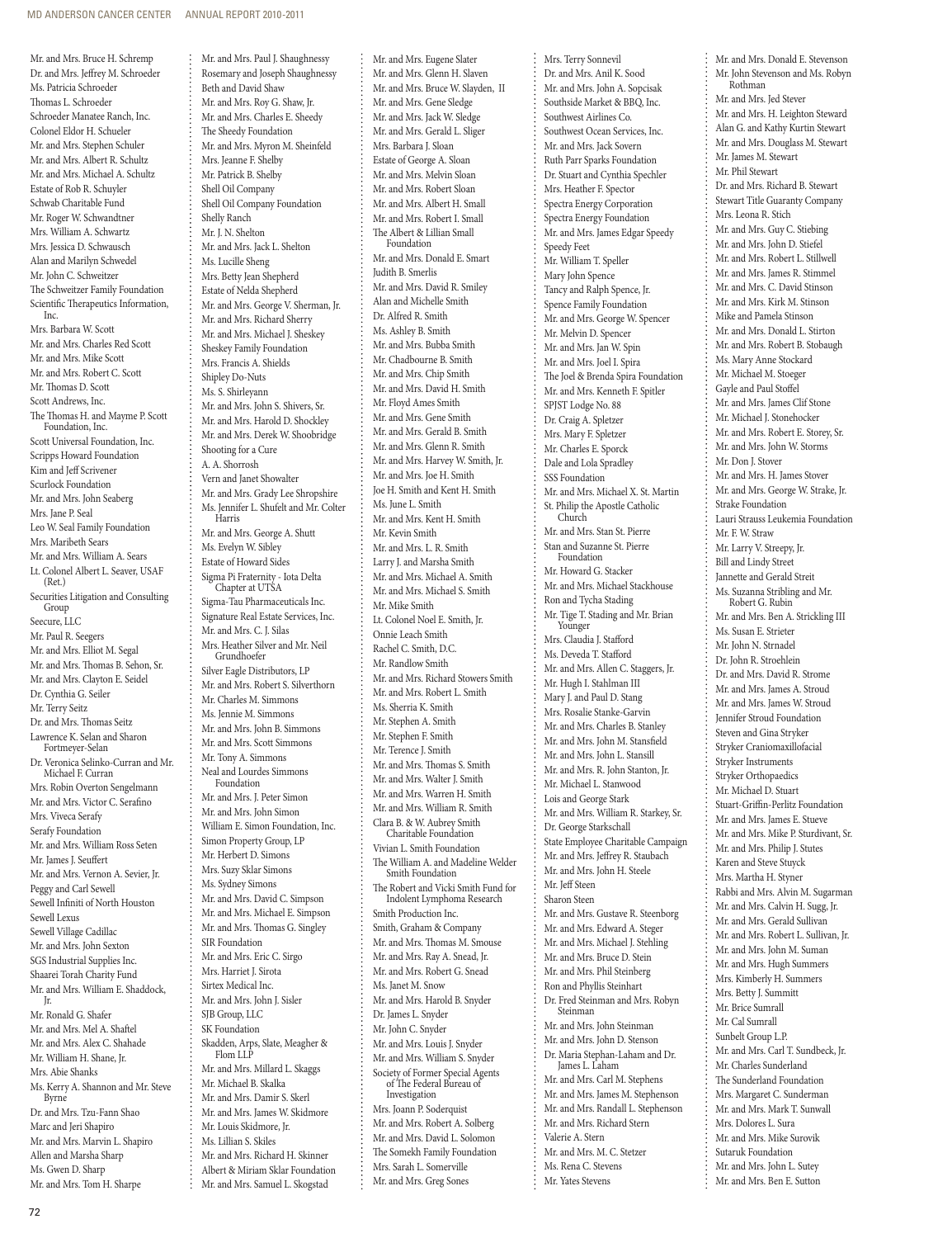Mr. and Mrs. Howard E. Sutton Mr. and Mrs. James D. Sutton Mr. and Mrs. John O. Sutton, Sr. Mr. and Mrs. Gary L. Swanson Gretchen Swanson Family Foundation, Inc. Mr. and Mrs. Henry R. Swartzlander Mr. and Mrs. Stephen G. Sweet Mr. and Mrs. Robert L. Swickley Mr. and Mrs. Virgil N. Swift Mr. Kent M. Swig Ms. Kimberlee Swig The Swig Foundation Mr. and Mrs. Mark S. Swim Swingle, Collins & Associates Ms. Nettie Swinney Gerald and Nancy Syler Mr. and Mrs. J. Taft Symonds Synthes USA HQ, Inc. SYSCO Corporation Mr. and Mrs. Aleksander Szewczyk

## **T**

Mr. and Mrs. Yasuro Tachibana Tag Petroleum, Inc. Mr. and Mrs. Ali Taghdisi The Tagliaferri Foundation Mr. Juichiro Takada Sharon and J. Michael Talbert Mrs. Zoe Talbert Mr. and Mrs. Everette L. Talbot Mrs. Mary Lynn Talbot-Davidson and Mr. William F. Davidson Mr. and Mrs. Tony L. Talbott Mr. Alan H. Talley Mr. G. R. Talley Bob Tallman's Charities, Inc. Tampa-Orlando-Pinellas Jewish Foundation. Inc. Tanglewood Wealth Management Mr. Bruce A. Tankleff Mr. Amar K. Tanna Dr. Mary M. Tannahill Mr. and Mrs. Alan S. Taper Mrs. Beatrice B. Taplin Mrs. Polly T. Taplin Target Insurance Services Linda and Wilson Tarver Mr. Martin E. Tash Ms. Elizabeth C. Tate Judy and Charles Tate Bonnie and George Taubel Mr. and Mrs. Alford I. Taylor Mr. and Mrs. Allan W. Taylor Catherine B. Taylor Mr. Goodwin H. Taylor Mr. John S. Taylor Estate of Mary Taylor Mr. Randolph L. Taylor TeamConnor Childhood Cancer Foundation Mr. and Mrs. John Tegeler Tejas Acres Ranch Mr. and Mrs. Thomas J. Tella II Buddy and Ellen Temple T.L.L. Temple Foundation Mr. Robert N. Tenczar Mr. and Mrs. Robert K. Terrell Dr. and Mrs. Robert C. Terrill The Denise Terrill NF Charity Classics Foundation Mike and Mary Terry Mr. Wayne H. Teumer Tex US TOO Texans for Joan Huffman Texas 4000 for Cancer Texas Capital Bancshares, Inc. Texas Children's Hospital Texas Christian University Texas Industries, Inc.

Texas Instruments Foundation Educational Matching Gift Program Texas Medical Center Women's Health Network Texas Pain Society Texas Prairie Land Foundation Texas Rangers Baseball Foundation Texas Star Commercial Maintenance Inc. Texas Welders Supply Co., Inc. Texray Holdings LLC TFWC Jasper Woman's Civic Club TFWC Women's Club of Kingsville TGS-NOPEC Geophysical Company Mr. Chester Allen Thames, Jr. Mr. and Mrs. Matthew A. Thanheiser Thayer Realty LLC Dr. and Mrs. Richard L. Theriault Mrs. Castine B. Theriot **ThermOptics** Ms. Rose M. Thibodaux Mr. and Mrs. Donald L. Thiel Mr. Edward E. Thiele Anna Belle P. Thomas Mr. and Mrs. Charlie Thomas III Mr. and Mrs. Dennis Thomas Mr. and Mrs. Dwaine M. Thomas Colonel and Mrs. Harry A. Thomas, Jr. Myra and Eb Thomas Thomas & Farr Agency, Inc. Dottie and Jodie Thompson Mr. James G. Thompson Mr. and Mrs. Jodie C. Thompson, Jr. Mr. and Mrs. Jon L. Thompson Mrs. Kathy Thompson Mr. and Mrs. Kelly R. Thompson Mr. and Mrs. Raybourne Thompson, Jr. Thompson Family Foundation Thompson & Knight Foundation Dr. and Mrs. Kevin G. Thomson Patrick J. and Loretta Thornton Dr. and Mrs. William E. Thornton Ms. Mary L. Thorstenberg Mr. and Mrs. W. B. Thrailkill Ms. Janet Thrasher Threshold Pharmaceuticals, Inc. Mr. and Mrs. Brian Thurman Ms. Leslie Thurmond Estate of Violet Thwaites Mr. and Mrs. Norris Tibbetts Tiburon Land and Cattle GP LLC Mrs. Donna Tiede Chad and Jennifer Tiedt Mr. Rex W. Tillerson The Honorable and Mrs. William R. Timken, Jr. In Memory of Dr. Joseph Ting Mr. and Mrs. Phillip D. Tippen Tipton Asset Group, Inc. Louis Tiseo Tiseo Paving Company TJAS Partnership Tocqueville Asset Management L.P. Ms. Karen Toda and Mr. Douglas Kaye Ms. Emily L. Todd Dr. Teresa M. Todd and Dr. David L. Todd Mr. William W. Todd, Jr. Mr. and Mrs. Bill Toller Toney Construction Services Inc. Tony's Prostate Cancer Research (Tony Masraff) Mrs. Shirley W. Toomim Mr. and Mrs. Donaldo E. Torres Mr. and Mrs. Bill Toth Mr. and Mrs. Gifford O. Touchstone Mr. and Mrs. Randolph G. Touchstone Jean and Severn Townsend Mrs. Sachiko P. Toy Toyota Motor Credit Corporation Toyota Motor Sales, U.S.A., Inc.

TracyLocke Traf-Tex, Inc

Mr. Alan S. Trager Mr. Roy L. Trahan Mr. and Mrs. L. A. Train Mr. and Mrs. William F. Trainor The Traveling Skillet Mr. Mickey Travis Mr. Clayton Trent, Sr. Mr. and Mrs. D. Michael Trent Mr. and Mrs. Mario Trevino Ms. Elizabeth Trewhitt Trio Electric Ltd. Triple-S Steel Holdings, LLC Triten Corporation Triumph Over Kid Cancer Foundation Ms. Cynthia Crowell Troop Mrs. Betty H. Trover Mr. and Mrs. David L. Troy Mr. David M. Tubbs Drs. Mark and Tina Tucker Stephanie and Brad Tucker Mr. and Mrs. Robert B. Tudor III Mr. and Mrs. Ronald Turboff Mr. and Mrs. David O. Turner Mr. and Mrs. Lawrence A. Turner Tom E. Turner, Jr. In Memory of Robert B. Von Haggee Turn-Tex Machine & Tool, Inc. Mr. William H. Tyler Mr. and Mrs. George H. Tyson, Jr. Mr. and Mrs. H. Michael Tyson U **U**

### UBS Financial Services Inc. UBS Foundation USA Mr. and Mrs. David V. Uihlein, Jr. Mr. and Mrs. James I. Uihlein Robert A. Uihlein Foundation Mr. and Mrs. David M. Underwood, Jr. Mr. and Mrs. Timothy J. Unger United Health Foundation United Way of Central New Mexico United Way of The Greater Capital Region, Inc. United Way of Greater Houston United Way of the Mid South United Way of Tri-State Universal Credit Union, Inc. University of Massachusetts The University of Texas Health Science Center at Houston The University of Texas Health Science Center at Tyler Mrs. Nancy J. Uppal Mr. and Mrs. Gerald P. Urbach Mr. and Mrs. Donnie R. Urbanovsky Ms. Seawillow Edwards Urie Mr. John A. Urquhart U.S. Quality Furniture Services, Inc. USA Sports, Inc./Louis Lien

### V **V**

The V Foundation Mr. and Mrs. Ken J. Valach Valco Instruments Company, Inc. Jose L. Valencia, M.D. Ms. Martha Jane Valent VALIC Mr. and Mrs. Tony Vallone Mr. and Mrs. Vern L. Van Bebber Mr. and Mrs. Frank J. Van Deventer Mr. and Mrs. Henri Van Dierdonck Ms. Margaret F. Van Dolsen Roger and Diana Van Duzer Mr. and Mrs. Jan F. van Eck Mr. V. H. Van Horn Ronald and Deborah Van Ness Mrs. Herbert A. Vance Dr. William R. Vance Gary and Debra Vandergriff

### partners in making cancer history®

Mrs. Eleanor Vandeventer Vanguard Charitable Endowment Program Mr. and Mrs. William W. Vann The Vanneck Bailey Foundation Varian Medical Systems, Inc. Susan and Gene Vaughan Mr. and Mrs. J. Thomas Vaughn, Jr. Mr. and Mrs. Robert C. Vaughn Vaughn Construction Company The Vaughn Foundation Dr. and Mrs. Leonel Vela Mr. Jeff Venghaus Mr. and Mrs. William P. Verbout Dr. Kathleen S. Verderber and Dr. Rudolph F. Verderber D. R. "Sid" Verdoorn Ms. Stephany Verstraete Mr. Samuel H. Vester, Jr. Mr. and Mrs. Thomas A. Viator Dr. and Mrs. George R. Vick Mr. Mark Vickery Victory Publishing Co., Ltd Helen R. Viereck Mrs. George F. Vietor Village Education, LLC Villages by the Bay Mrs. Karen S. Vincent Mr. and Mrs. Mark Vincent Mrs. Teresa Vincent The William and Karen Vincent Family Trust A.P. "Skip" Viragh Virginia Association of Hematologists & Oncologists Vitol Charitable Foundation Vitol Inc. Mr. and Mrs. A. J. Vogel Mrs. Carl E. Vogel Mr. and Mrs. Gregory A. Vogt Mr. and Mrs. Kurt von Plonski Mrs. Wilma Voss W **W** Mark and Debbie Waage

Mr. and Mrs. Richard L. Wade Estate of Robert G. Wade Dr. and Mrs. K. James Wagner Mr. and Mrs. Scott A. Wagoner The Honorable and Mrs. Stephen A. Wakefield Mr. Tommy Wald Barbara J. Walden Sharon and Bob Waldron Mrs. Lauren A. Waldrop Mr. William H. Waldrop Mr. and Mrs. Foster Walker III Mr. Jerry W. Walker Mr. Kenneth B. Walker Mr. Ralph Walker Mr. and Mrs. Allen L. Wall Mrs. Dwane L. Wallace Ms. Ellen J. Wallace and Mr. Mitch Kreindler Mr. and Mrs. H. Dalton Wallace Wayne and Margaret Wallace Dwane L. and Velma Lunt Wallace Charitable Foundation Wayne A. & Margaret J. Wallace Foundation Wallgren Environmental Services, Inc. Mr. Harold H. Walling Wal-Mart Stores, Inc. Ms. Elisse B. Walter and Mr. Ronald A. Stern Jean and Tom Walter Walter P. Moore and Associates, Inc. Mr. and Mrs. Dewitt Waltmon Mr. Jerry W. Walton Chen Wang Ms. Qingsu Wang and Mr. John G.

Zvonar

Mr. J. E. Wann Mr. Albert J. Ward, Jr. Mrs. Harry N. Ward, Jr. Mr. Newton E. Ward, Jr. Mr. and Mrs. Edward A. Wardwell Estate of Ellen Forrester Warnecke Mr. C. E. Warner Mr. and Mrs. John A. Warner Mrs. Carole V. Warren Warren Administration Company Ms. Juliet Washburn Mr. and Mrs. Steven H. Wasserman Ms. Amanda Watford Mr. and Mrs. David S. Watkins Mr. Eddie Watson Mr. and Mrs. George Watson Howard Watson Mr. and Mrs. John C. Watson Mr. and Mrs. John F. Watson The Honorable and Mrs. Kirk Watson Mr. and Mrs. Mark E. Watson, Jr. The Watson Foundation Dr. and Mrs. Philip C. Watt Ms. Marilyn Kay Watts Estate of Carolyn M. Wayne Mr. and Mrs. Jim C. Weatherly Mr. and Mrs. Walter Weathers III Mr. and Mrs. Andrew Weaver Mr. and Mrs. James Conrad Weaver Dr. and Mrs. William R. Weaver The Gil & Dody Weaver Foundation Mr. and Mrs. John H. Webb Mr. and Mrs. John R. Webb Mr. and Mrs. Michael R. Webb Webberville Propane, Inc. Mrs. Edna E. Weber Dr. Randal S. Weber and Dr. Jane C. Edmond Dr. and Mrs. Sam C. Weber Joanne Webster Mr. and Mrs. William M. Webster IV Joan and Michael Wechsler Timothy R. Weddle Mr. and Mrs. David M. Weekley Ouida M. Weeks Trust U. R. Weems Mr. and Mrs. Robert Wegner Mr. Peter E. Weidler Mrs. Joan Neustadt Weil Mr. and Mrs. S. Conrad Weil, Jr. The Diana and S. Conrad Weil, Jr. Family Foundation Mr. and Mrs. Arthur G. Weiner Emily Weingarten The Weingarten Schnitzer Family Mr. and Mrs. Michael Weinman Mr. and Mrs. Kevin F. Weinrich Drs. Rhona and Harvey Weinstein Mr. and Mrs. Michael Weintraub Joseph Weintraub Family Foundation Mr. and Mrs. Ronald D. Weinzapfel David Weiser and Mary Crouter Estate of Ino G. Weiske Mr. Charles S. Weiss Mr. and Mrs. Charles S. Weiss Ms. Laurie A. Weiss Betty Marie Welch Mr. and Mrs. James M. Welch Mr. and Mrs. Jeremy M. Welch Mr. and Mrs. John Welch The Robert A. Welch Foundation Carole and D. Brent Wells

Employees of Wells Fargo Wells Fargo & Company Wells Fargo Foundation Mr. and Mrs. Charles M. Wender Mrs. Shobha Seth Wenger Rosemary and Bruce Wentworth Mr. and Mrs. Eugene Werlin, Jr. Mr. and Mrs. Douglas E. Werner Mr. and Mrs. Lon T. Werner